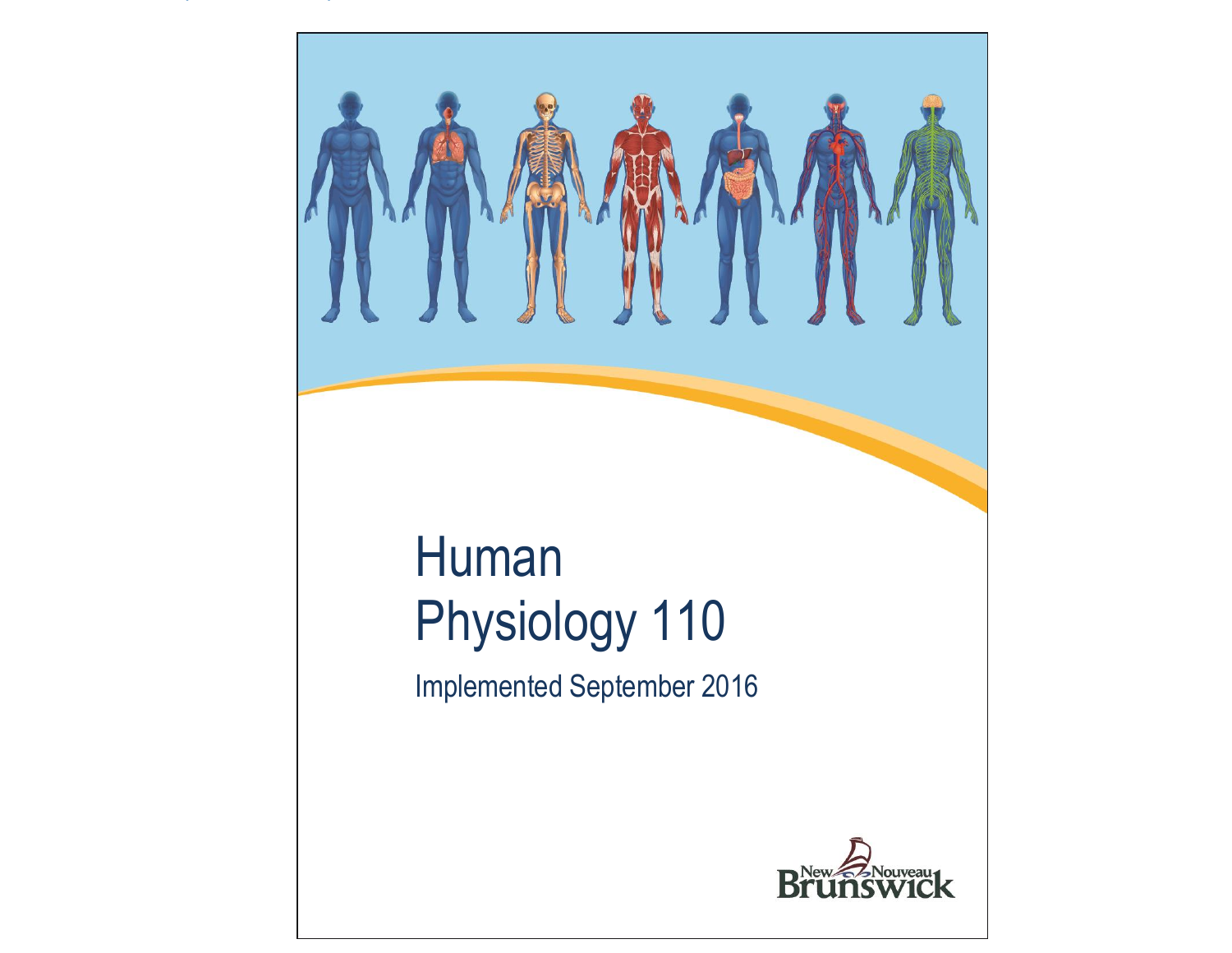201 7 Department of Education and Early Childhood Development Curriculum Branch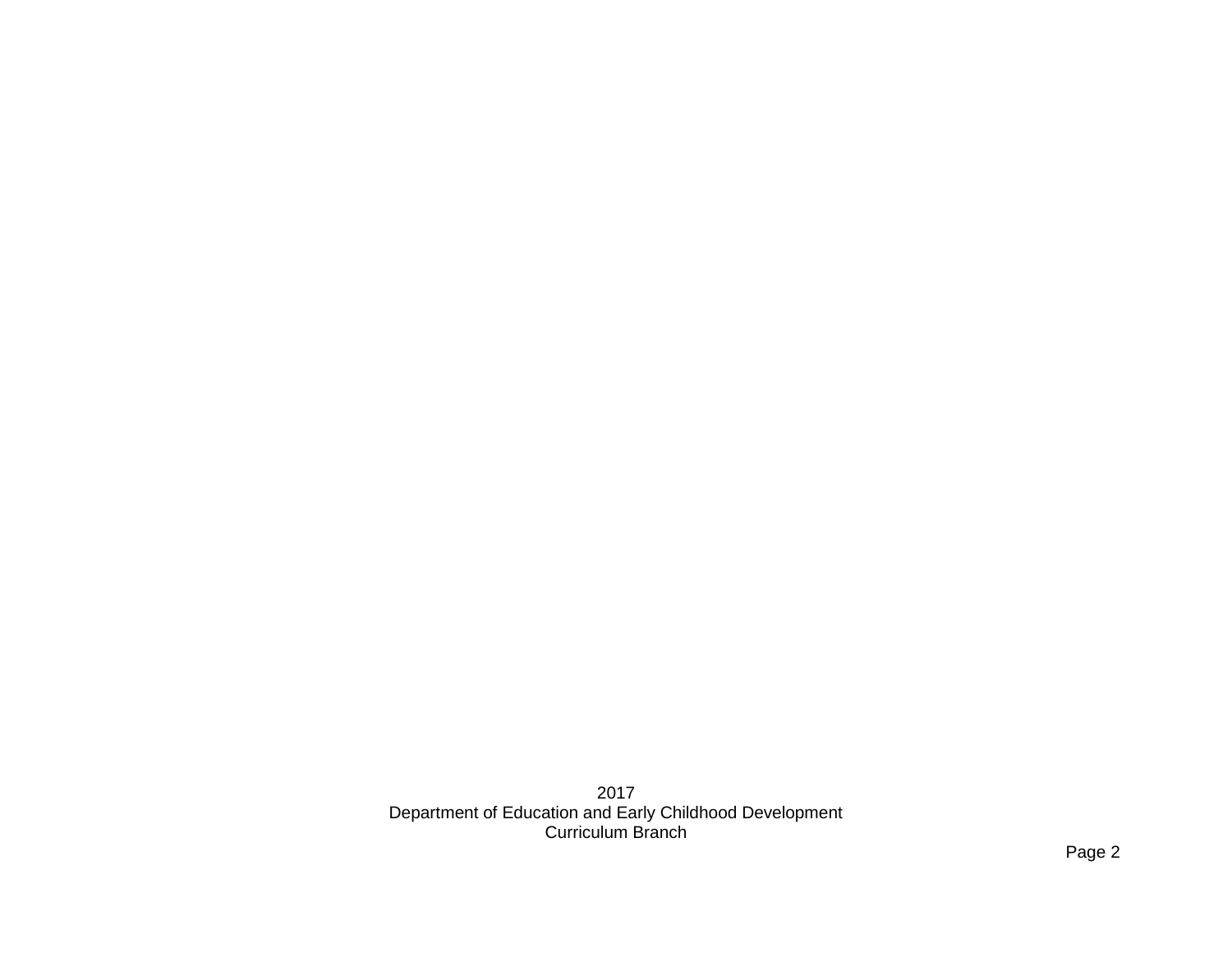# Acknowledgments

The Department of Education and Early Childhood Development of New Brunswick gratefully acknowledges the contributions of the following groups and individuals toward the development of the New Brunswick Human Physiology 110 Curriculum Document:

- High School Science Curriculum Development Committee of Katherine Barclay (UNB Science), Shelley Gingras, Peter MacDonald, Sarah Morgan-Lee, André Savoie and Grant Williams (STU Education)
- Human Physiology 110 Writing Committee of Chelsey MacLaggan, Brad McLaughlin, Natalie Miller, Shannon Lee, Christine Whalen and Kyle Woodworth
- Human Physiology 110 Piloting Committee of Melanie Ball, Amy Burke, Nancy Butler, Sheryl Livingston and Brad **McLaughlin**
- Martha McClure Learning Specialist for High School Mathematics and Science Curriculum (EECD)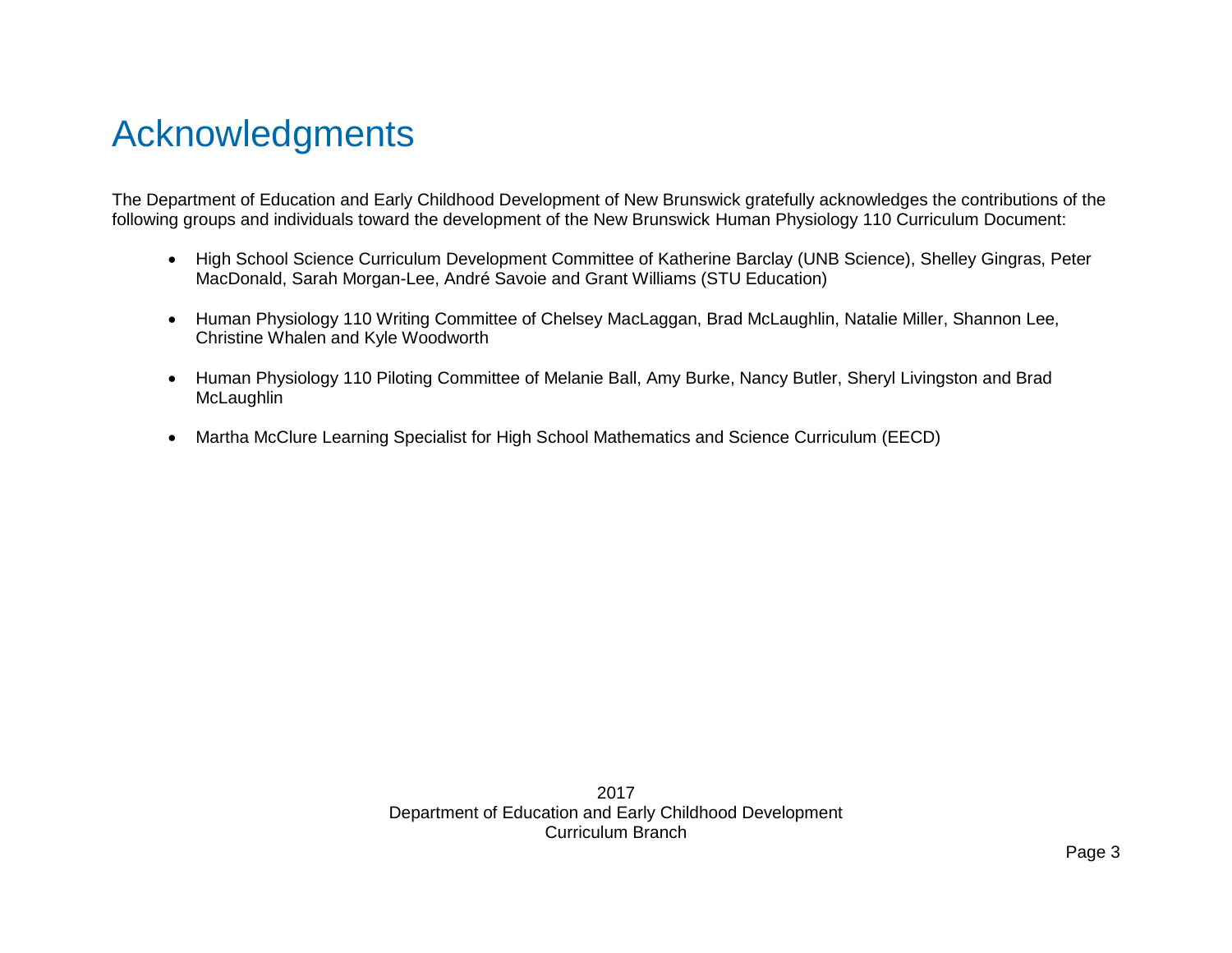# Table of Contents

## **[Acknowledgments](#page-0-0) 3**

|                                      | 1. Introduction 5                 |    |                                                                                                                                                                                                                   |  |  |  |  |  |
|--------------------------------------|-----------------------------------|----|-------------------------------------------------------------------------------------------------------------------------------------------------------------------------------------------------------------------|--|--|--|--|--|
| 1.1                                  |                                   |    |                                                                                                                                                                                                                   |  |  |  |  |  |
| 1.2                                  |                                   |    |                                                                                                                                                                                                                   |  |  |  |  |  |
|                                      | 2. Pedagogical Guidelines         | 6  |                                                                                                                                                                                                                   |  |  |  |  |  |
| 2.1                                  |                                   |    |                                                                                                                                                                                                                   |  |  |  |  |  |
| 2.2                                  |                                   |    |                                                                                                                                                                                                                   |  |  |  |  |  |
| 2.3                                  |                                   |    |                                                                                                                                                                                                                   |  |  |  |  |  |
| 2.4                                  |                                   |    |                                                                                                                                                                                                                   |  |  |  |  |  |
| 2.5                                  |                                   |    |                                                                                                                                                                                                                   |  |  |  |  |  |
|                                      | 3. Subject Specific Guidelines 11 |    |                                                                                                                                                                                                                   |  |  |  |  |  |
| 3.1                                  |                                   |    |                                                                                                                                                                                                                   |  |  |  |  |  |
| 3.2                                  |                                   |    |                                                                                                                                                                                                                   |  |  |  |  |  |
| 3.3                                  |                                   |    |                                                                                                                                                                                                                   |  |  |  |  |  |
| 3.4                                  |                                   |    |                                                                                                                                                                                                                   |  |  |  |  |  |
| 3.5                                  |                                   |    |                                                                                                                                                                                                                   |  |  |  |  |  |
| 3.6                                  |                                   |    |                                                                                                                                                                                                                   |  |  |  |  |  |
|                                      | 4. Curriculum Outcomes 15         |    |                                                                                                                                                                                                                   |  |  |  |  |  |
| GCO <sub>1</sub>                     |                                   |    | Demonstrate an understanding that the various dimensions of wellness interact and impact on one another and on the                                                                                                |  |  |  |  |  |
| GCO <sub>2</sub>                     |                                   |    | Demonstrate an understanding of the structures and functions of the human digestive system 19                                                                                                                     |  |  |  |  |  |
| GCO <sub>3</sub>                     |                                   |    | Demonstrate an understanding of the structures and functions of the human skeletal, muscular and integumentary                                                                                                    |  |  |  |  |  |
|                                      |                                   |    |                                                                                                                                                                                                                   |  |  |  |  |  |
| GCO 4                                |                                   |    | Demonstrate an understanding of the structures and functions of the human circulatory and respiratory systems. 26                                                                                                 |  |  |  |  |  |
| GCO <sub>5</sub><br>GCO <sub>6</sub> |                                   |    | Demonstrate an understanding of the structures and functions of the human endocrine and reproductive systems.  30<br>Demonstrate an understanding of the structures and functions of the human nervous system. 33 |  |  |  |  |  |
|                                      |                                   |    |                                                                                                                                                                                                                   |  |  |  |  |  |
|                                      | 5. Scope and Sequence 37          |    |                                                                                                                                                                                                                   |  |  |  |  |  |
|                                      | 6. General Resources              | 40 |                                                                                                                                                                                                                   |  |  |  |  |  |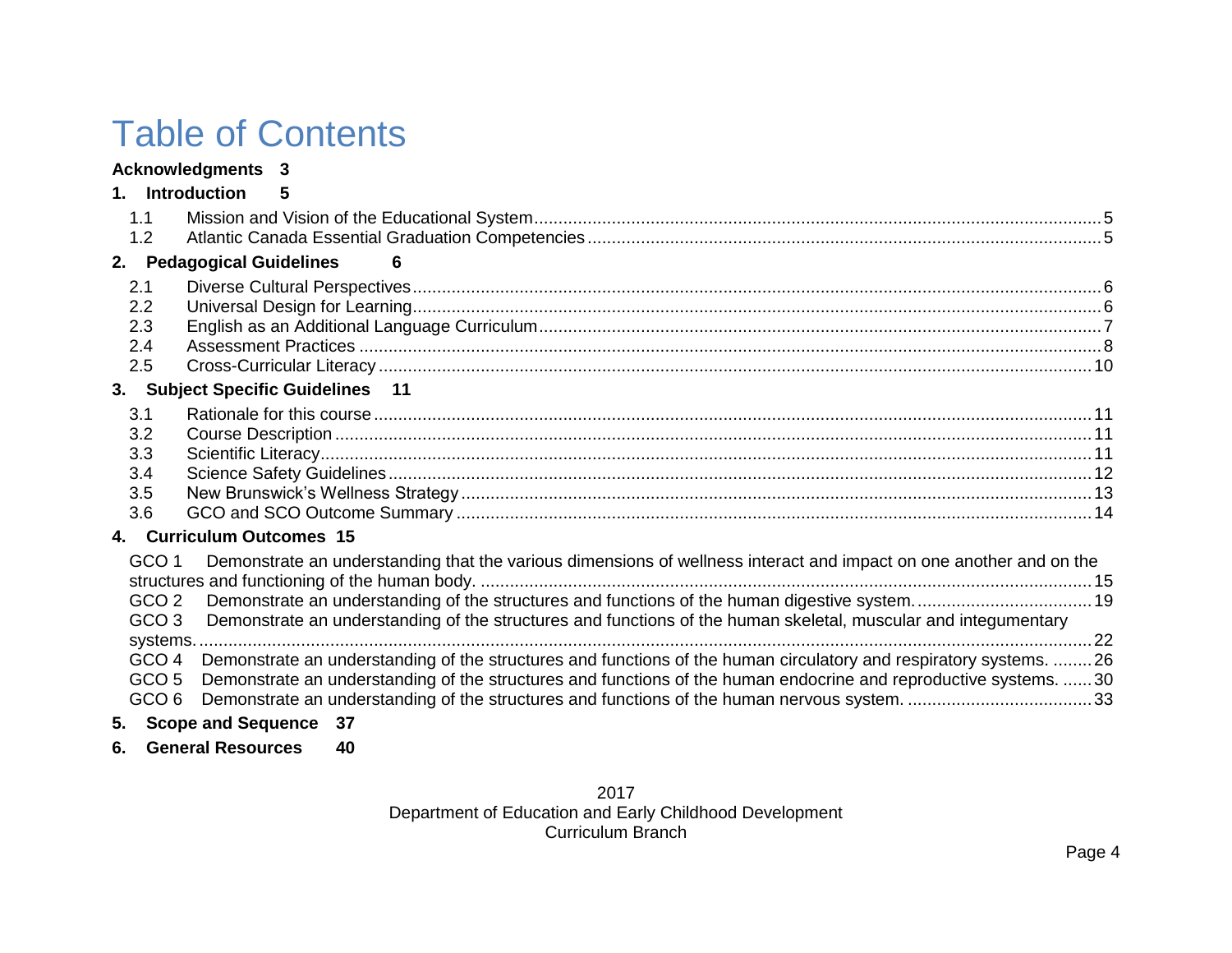# <span id="page-4-0"></span>1. Introduction

# <span id="page-4-1"></span>**1.1 Mission and Vision of the Educational System**

The New Brunswick Department of Education and Early Childhood Development is dedicated to providing the best public education system possible, where all students have a chance to achieve their academic best. The mission statement for New Brunswick schools is:

*"To have each student develop the attributes needed to be a lifelong learner, to achieve personal fulfillment and to contribute to a productive, just and democratic society."*

# <span id="page-4-2"></span>**1.2 Atlantic Canada Essential Graduation Competencies**

(Atlantic Provinces Education Foundation DRAFT 2015)

Essential Graduation Competencies provide a consistent vision for the development of a coherent and relevant curriculum. The Essential Graduation Learnings statements offer students clear goals and a powerful rationale for school work. They help ensure that provincial education systems' missions are met by design and intention. The Essential Graduation Learnings statements are supported by curriculum outcomes.

Essential Graduation Competencies are statements describing the knowledge, skills and attitudes expected of all students who graduate high school. Achievement of the Essential Graduation Competencies prepares students to continue to learn throughout their lives. These Learnings describe expectations not in terms of individual school subjects but in terms of knowledge, skills and attitudes developed throughout the curriculum. They confirm that students need to make connections and develop abilities across subject boundaries if they are to be ready to meet the shifting and ongoing demands of life, work and study today and in the future.

| <b>Creativity and</b><br><b>Innovation</b>       | Learners are expected to engage in creative processes, to make unforeseen connections, and to<br>generate new and dynamic ideas, techniques and products. They value aesthetic expression and<br>appreciate the creative and innovative works of others.                                               |  |  |
|--------------------------------------------------|--------------------------------------------------------------------------------------------------------------------------------------------------------------------------------------------------------------------------------------------------------------------------------------------------------|--|--|
| <b>Citizenship</b>                               | Learners are expected to act responsibly and contribute positively to the quality and sustainability of<br>their environment, communities and society. They assess the social, cultural, economic and<br>environmental interconnectedness and act as stewards in a local, national and global context. |  |  |
| <b>Communication</b>                             | Learners are expected to express themselves effectively through a variety of media. They listen, view<br>and read for information and enjoyment.                                                                                                                                                       |  |  |
| <b>Personal and Career</b><br><b>Development</b> | Learners are expected to become self-aware and self-directed individuals who set goals, make<br>thoughtful decision regarding learning, health and wellness, and career pathways, and take<br>responsibility for pursuing their goals throughout life.                                                 |  |  |
| <b>Critical Thinking</b>                         | Learners are expected to analyze and evaluate ideas using various types of reasoning and systems<br>thinking to inquire, make decisions, and solve problems. They reflect critically on thinking processes.                                                                                            |  |  |
| <b>Technology Fluency</b>                        | Learners are expected to use and apply technology to collaborate, communicate, create, innovate, and<br>solve problems. They use technology in a legal, safe, and ethically responsible manner to support and<br>enhance learning and career and personal goals.                                       |  |  |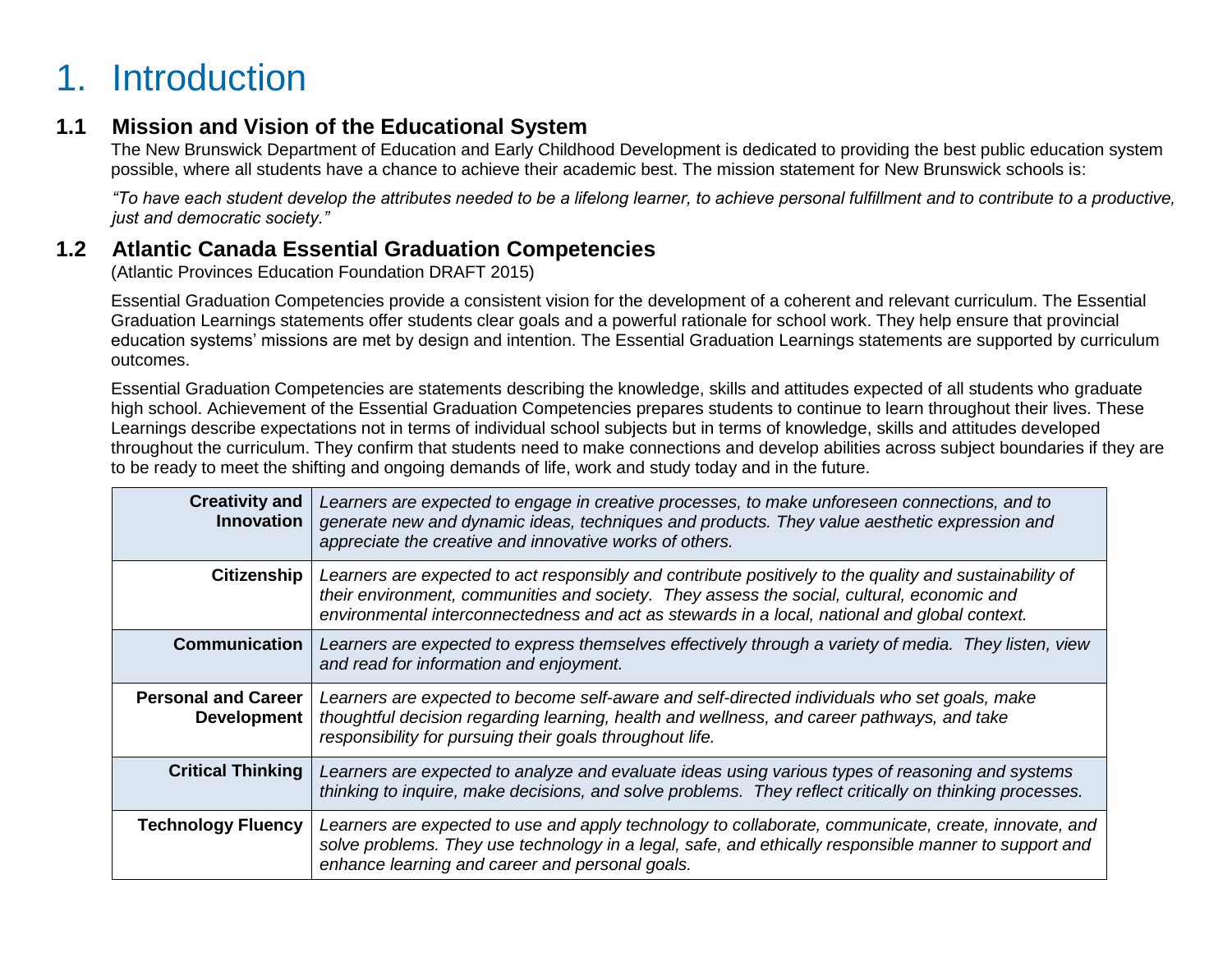# <span id="page-5-0"></span>2. Pedagogical Guidelines

# <span id="page-5-1"></span>**2.1 Diverse Cultural Perspectives**

It is important for teachers to recognize and honour the variety of cultures and experiences from which students are approaching their education and the world. It is also important for teachers to recognize their own biases and be careful not to assume levels of physical, social or academic competencies based on gender, culture, or socio-economic status.

Each student's culture will be unique, influenced by their community and family values, beliefs, and ways of viewing the world. Traditional indigenous culture may view the world in a more holistic way than the dominant culture, connecting disciplines and learning through active participation, oral communication and experiences. Immigrant students may also be a source of alternate experiences, world views and cultural understandings. Cultural variation may also arise from the differences between urban, rural and isolated communities. It may also arise from the different value that families may place on academics or athletics, books or media, theoretical or practical skills, or on community and church. Providing a variety of teaching and assessment strategies to build on this diversity will provide an opportunity to enrich learning experiences for all students.

# <span id="page-5-2"></span>**2.2 Universal Design for Learning**

Universal Design for Learning is a "framework for guiding educational practice that provides flexibility in the ways information is presented, in the ways students respond or demonstrate knowledge and skills, and in the ways students are engaged. It also "...reduces barriers in instruction, provides appropriate accommodations, supports, and challenges, and maintains high achievement expectations for all students, including students with disabilities and students who are limited English proficient." (CAST, 2011).

In an effort to build on the established practice of differentiation in education, the Department of Education and Early Childhood Development supports *Universal Design for Learning* for all students. New Brunswick curricula are created with universal design for learning principles in mind. Outcomes are written so that students may access and represent their learning in a variety of ways, through a variety of modes. Three tenets of universal design inform the design of this curriculum. Teachers are encouraged to follow these principles as they plan and evaluate learning experiences for their students:

- **Multiple means of representation:** provide diverse learners options for acquiring information and knowledge
- **Multiple means of action and expression:** provide learners options for demonstrating what they know
- **Multiple means of engagement:** tap into learners' interests, offer appropriate challenges, and increase motivation

For further information on *Universal Design for Learning*, view online information at [the CAST website,](http://www.cast.org/) or download the [UDL reference](https://portal.nbed.nb.ca/pd/Reading/UDL_PD/UDL%20Docs/October%20PD%20Day/Oct%2010%20Intro/Oct10_Intro%20output/story_content/external_files/Quick_Reference.pdf)  [handout.](https://portal.nbed.nb.ca/pd/Reading/UDL_PD/UDL%20Docs/October%20PD%20Day/Oct%2010%20Intro/Oct10_Intro%20output/story_content/external_files/Quick_Reference.pdf)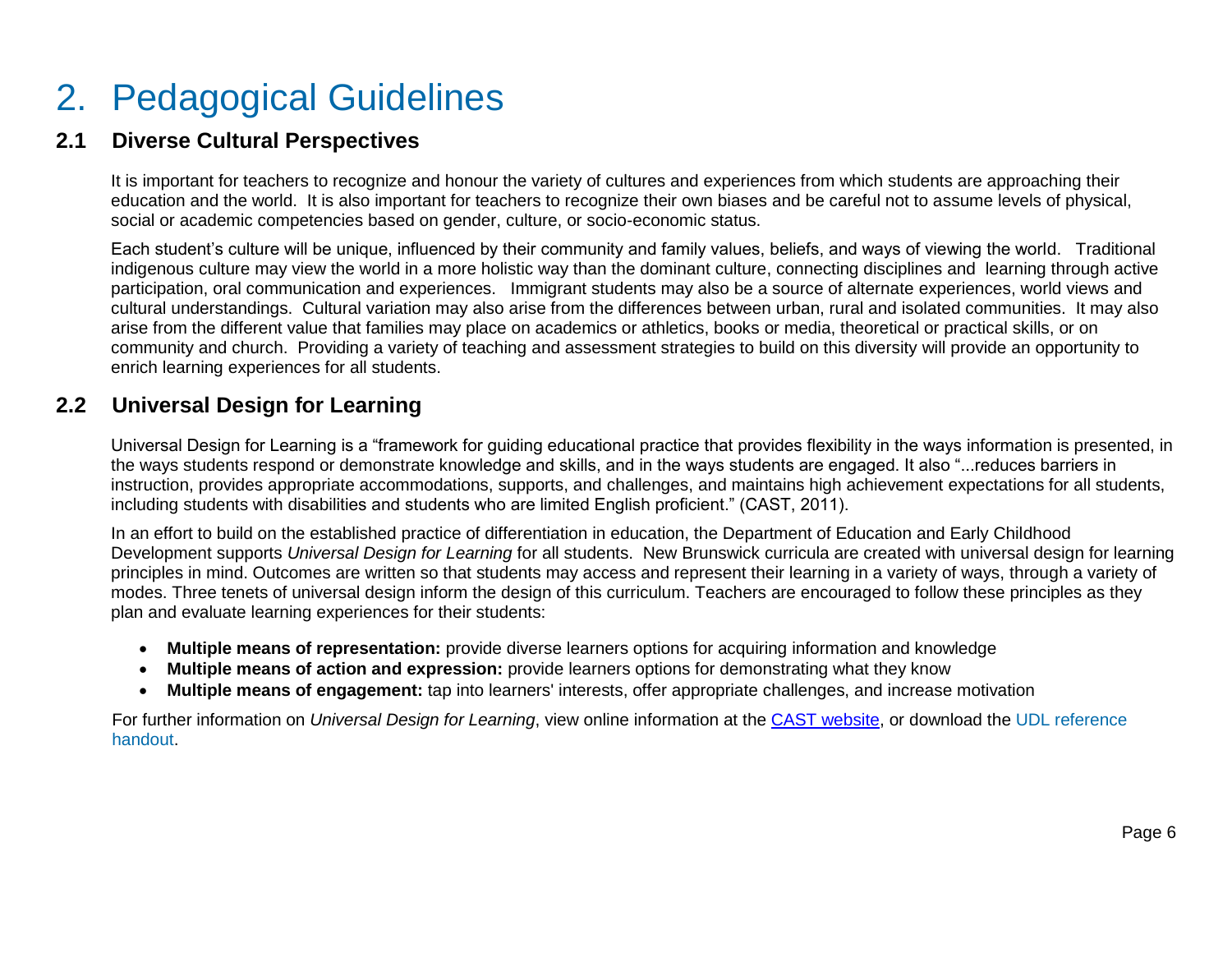UDL is neither curriculum nor a checklist. If it were either one of those things, it would oversimplify the act and professionalism of teaching. As an educator, you have taken courses in pedagogy, classroom management, and theory. You have a collection of tools, resources, and strategies you have learned recently or over the years. The structure of UDL guides you to actively, attentively, and purposely pull from that

collection. It also asks you to possibly think differently. The Difference: Because UDL is a framework versus a curriculum, teachers are in full control in designing the learning environment and lessons (p. 4, *Design and Deliver)*.

Loui Lord Nelson (*Design and Deliver: Planning and Teaching Using Universal Design for Learning* 1st Edition, 2014 Paul H. Brooks Publishing) *suggests* the following reflective questions to support planning (p. 134):

*When I plan my lessons do I:*

- *Have a clear goal?*
- *Know how I am going to measure whether students have met the goal?*
- *Create activities and assignments that guide students toward the lesson goal?*
- *Create lessons and activities designed with options mentioned under the three principles of Engagement, Representation and Action and Expression?*
- *Create assessments directly related to the lesson's goal?*
- *Create assessments designed with the options listed under Action and Expression?*
- *Use a variety of tools and Suggested Learning Strategies and Resources to create my lesson plans?*

Nelson makes the following recommendation:

*Start small. Choose one focus within the framework. Choose one focus within your practice. Enlist the involvement of other teachers, and talk with each other about your experiences. Trade suggestions. Share experiences. Share successes. Watch for change. (p. 136)*

The curriculum has been created to support the design of learning environments and lesson plans that meet the needs of all learners. The **Planning for All Learners Framework** will guide and inspire daily planning.

# <span id="page-6-0"></span>**2.3 English as an Additional Language Curriculum**

Being the only official bilingual province, New-Brunswick offers the opportunity for students to be educated in English and/or French through our public education system. The New Brunswick Department of Education and Early Childhood Development (EECD) provides leadership from K-12 to assist educators and many stakeholders in supporting newcomers to New-Brunswick. English language learners have opportunities to receive a range of instructional support to improve their English language proficiency through an inclusive learning environment. NB EECD, in partnership with the educational and wider communities offer a solid, quality education to families with schoolaged children.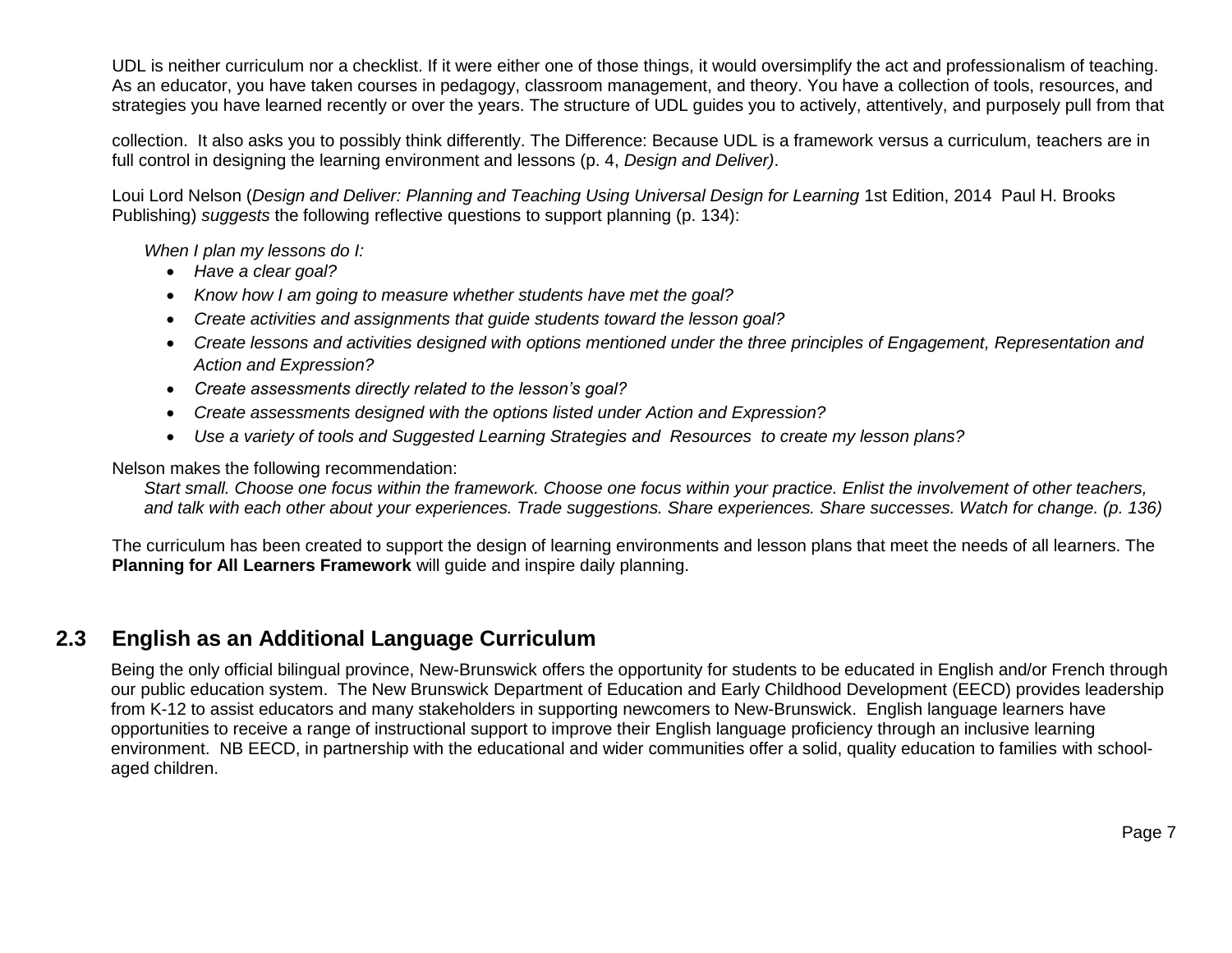# <span id="page-7-0"></span>**2.4 Assessment Practices**

Assessment is the systematic gathering of information about what students know and are able to do. Student performance is assessed using the information collected during the evaluation process. Teachers use their professional skills, insight, knowledge, and specific criteria that they establish to make judgments about student performance in relation to learning outcomes. Students are also encouraged to monitor their own progress through self-assessment strategies such as goal setting and rubrics.

Research indicates that students benefit most when assessment is regular and ongoing and is used in the promotion of learning (Stiggins, 2008**).** This is often referred to as formative assessment. Evaluation is less effective if it is simply used at the end of a period of learning to determine a mark (summative evaluation).

Summative evaluation is usually required in the form of an overall mark for a course of study, and rubrics are recommended for this task. Sample rubrics templates are referenced in this document, acknowledging teachers may have alternative measures they will apply to evaluate student progress.

Some examples of current assessment practices include:

**Questioning** Conferences

**Demonstrations** 

**Presentations** 

Portfolios

**Observation** Role plays Technology Applications Projects and Investigations Checklists/Rubrics

Responses to texts/activities Reflective Journals Self and peer assessment Career Portfolios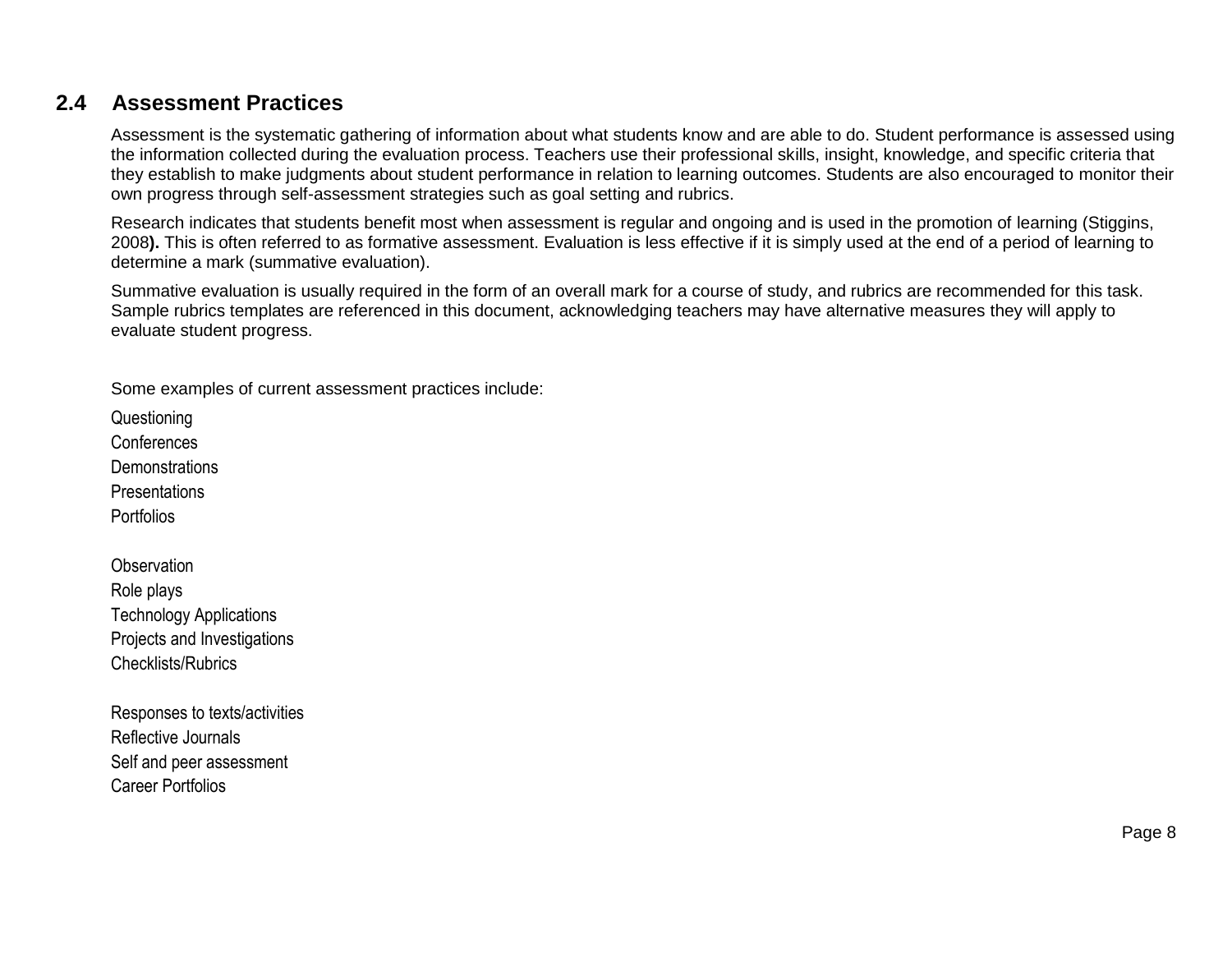#### **Formative Assessment**

Research indicates that students benefit most when assessment is ongoing and is used in the promotion of learning (Stiggins, 2008). Formative assessment is a teaching and learning process that is frequent and interactive. A key component of formative assessment is providing ongoing feedback to learners on their understanding and progress. Throughout the process adjustments are made to teaching and learning.

Students should be encouraged to monitor their own progress through goal setting, co-constructing criteria and other self-and peerassessment strategies. As students become more involved in the assessment process, they are more engaged and motivated in their learning.

Additional details can be found in the [Formative Assessment](https://portal.nbed.nb.ca/tr/lr/fora/General%20Formative%20Assessment%20Resources/Formative%20Assessment%20Foldout.pdf) document.

#### **Summative Assessment**

Summative evaluation is used to inform the overall achievement for a reporting period for a course of study. Rubrics are recommended to assist in this process. Sample rubrics templates are referenced in this document, acknowledging teachers may have alternative measures they will apply to evaluate student progress.

For further reading in the area of assessment and evaluation, visit the Department of Education and Early Childhood Development's [Assessment and Evaluation site](https://portal.nbed.nb.ca/tr/AaE/Pages/default.aspx)

# <span id="page-8-0"></span>**2.5 Cross-Curricular Literacy**

.

Literacy occurs across learning contexts and within all subject areas. Opportunities to speak and listen, read and view, and write and represent are present every day -in and out of school. All New Brunswick curricula include references to literacy practices and materials are available to embed explicit strategies for strengthening comprehension and to help teachers strengthen their students' reading skills.

Key documents that highlight specific cross- curricular strategies include: [K-2 Literacy Look Fors,](https://portal.nbed.nb.ca/tr/lr/Elementary%20School%20English%20Lang/Literacy%20Look%20Fors/Literacy%20Look%20Fors%20K%20-%202%20with%20Links.pdf) [3-5 Literacy Look Fors,](https://portal.nbed.nb.ca/tr/lr/Elementary%20School%20English%20Lang/Literacy%20Look%20Fors/Literacy%20Look%20Fors%20Grades%203%20-%205%20with%20links.pdf) [Cross-](https://portal.nbed.nb.ca/tr/lr/Curriculum%20Support%20Resources/CCLF%20Portal%20Version%20Links.pdf)[Curricular Look Fors](https://portal.nbed.nb.ca/tr/lr/Curriculum%20Support%20Resources/CCLF%20Portal%20Version%20Links.pdf) (Grades 6-12) and [Cross-Curricular Reading Tools.](https://portal.nbed.nb.ca/tr/lr/Curriculum%20Support%20Resources/Cross-Curricular%20Reading%20Tools.pdf) These documents describe learning environments and key strategies that support cross-curricular literacy practices.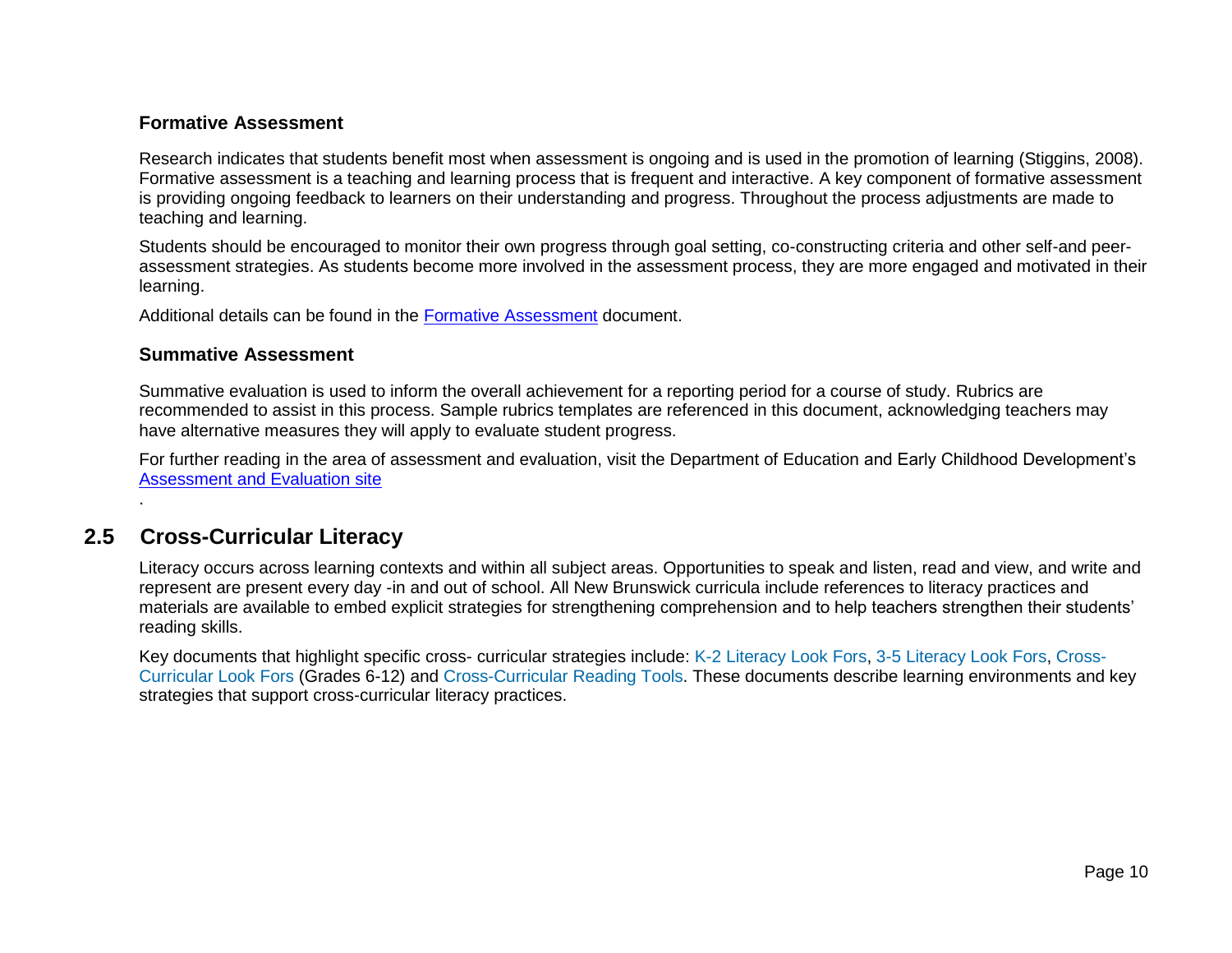# <span id="page-9-0"></span>3. Subject Specific Guidelines

# <span id="page-9-1"></span>**3.1 Rationale for this course**

This course is designed to appeal to a wide range of learners including students for whom this will serve to fulfill their science graduation requirement and students who will take additional science courses. A study of Human Physiology will be relevant to every student, providing them with the tools they will need to make informed choices about their own health and that of others. It will also be relevant to those students who will be going on to careers in the social sciences, kinesiology and health care.

This course focuses on the biology and healthy functioning of all of the major human body systems and how wellness can be compromised by struggles with mental and social health, lifestyle choices and disorders.

# <span id="page-9-2"></span>**3.2 Course Description**

The goal of this course is to build an understanding of the physiology of the human body as a complex dynamic organism that is selfcontained but impacted by and responsive to the outside world.

The study of the human body is placed in the context of overall health and the interaction between mental, social and physical wellness, making links with previous studies of nutrition and fitness.

The course focuses on developing an understanding of the structure and functions of each human body system with relation to other systems and the overall health of student. The vocabulary needed is developed with a focus on enabling students to discuss and describe the functions of each system.

The healthy functioning of each body system are studied. Specific ways that this health can be compromised are then explored. These will be conditions that are relevant and of interest to the students. Students will explore the effect of exercise, sleep, stress, and nutrition on their health as well as causes, symptoms, and treatments of a variety of diseases and conditions.

Links between systems will be made throughout the course, emphasizing the interdependence of all systems, and the concept of overall body health.

Throughout the course students will build their scientific literacy skills as they learn to navigate the extensive volumes of information on human health now available - in particular on the Internet. Being able to critically analyze the validity of health, diet, and medical claims will be invaluable to all students as they make personal lifestyle choices for their future as independent adults. (Planey & Hug Jan 2012).

By the end of the course students will have developed a holistic **Personal Wellness Plan**, demonstrating their understanding of overall health, human physiology, and the effect of disease and lifestyle choices.

<span id="page-9-3"></span>Planey, J. & B. Hug (Jan 2012). Climbing the pyramid: Helping students evaluate science news sources. *The Science Teacher*. pp 37-40.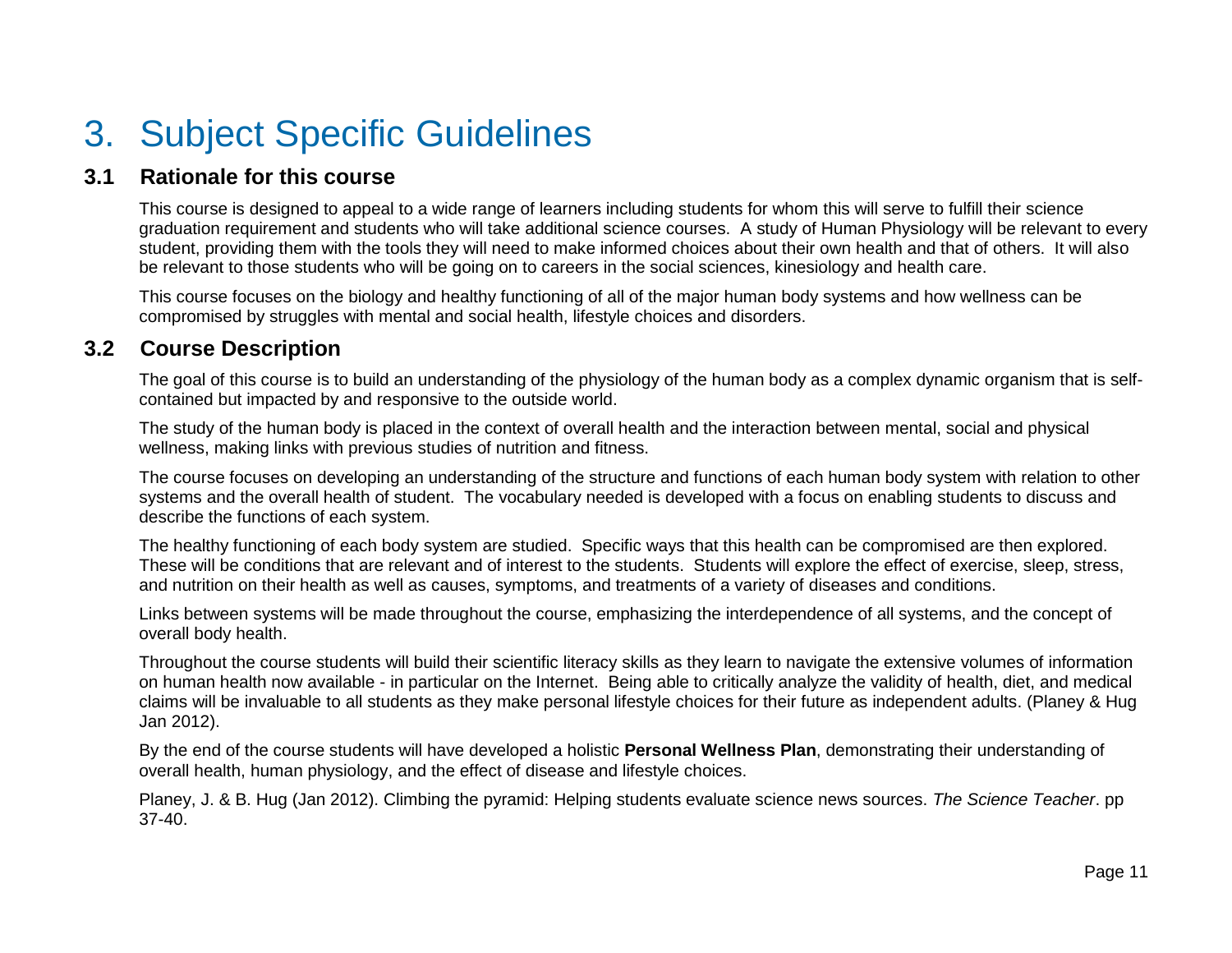# **3.3 Scientific Literacy**

This course provides a rich opportunity for students to develop and use scientific literacy skills. These include the ability to plan and carry out experiments and to interpret and apply the data collected. Students should demonstrate their ability to:

- Propose scientific questions.
- State a prediction and a hypothesis based on an observed pattern of events.
- Identify major variables to control and test in investigations.
- Plan a set of steps to solve a practical problem.
- Record observations and collect relevant data.
- Classify by attributes and display relevant data.
- Analyze data trends and identify discrepancies and sources of error.
- Draw conclusions and explore next steps.
- Apply learning to a larger context.

Student inquiry should not be confused with students learning content, watching demonstrations or doing "labs". Rather, this learning is a starting point from which student inquiry can arise and critical analysis can be done.

Of particular relevance for this course will be students' ability to question and be critical of information they gather on human health and wellness issues, particularly printed or electronic material from questionable sources.

# <span id="page-10-0"></span>**3.4 Science Safety Guidelines**

For laboratory work teachers must refer to the [Science Safety Guidelines](https://portal.nbed.nb.ca/tr/cd/Documents/Science%20Safety%20Guidelines%20(Draft%20June%202009).pdf) for New Brunswick. Of particular relevance to this course are the *Specific Safety Guidelines for Biology* (p.25) which includes guidelines for handling micro-organisms and doing animal dissections, and prohibits the sampling of human cells and tissues.

**Prohibited** in NB schools are experiments or demonstrations involving:

- mammalian blood
- fresh or frozen mammalian tissue
- urine and faecal materials
- cheek cell scrapings
- human cell or tissue sampling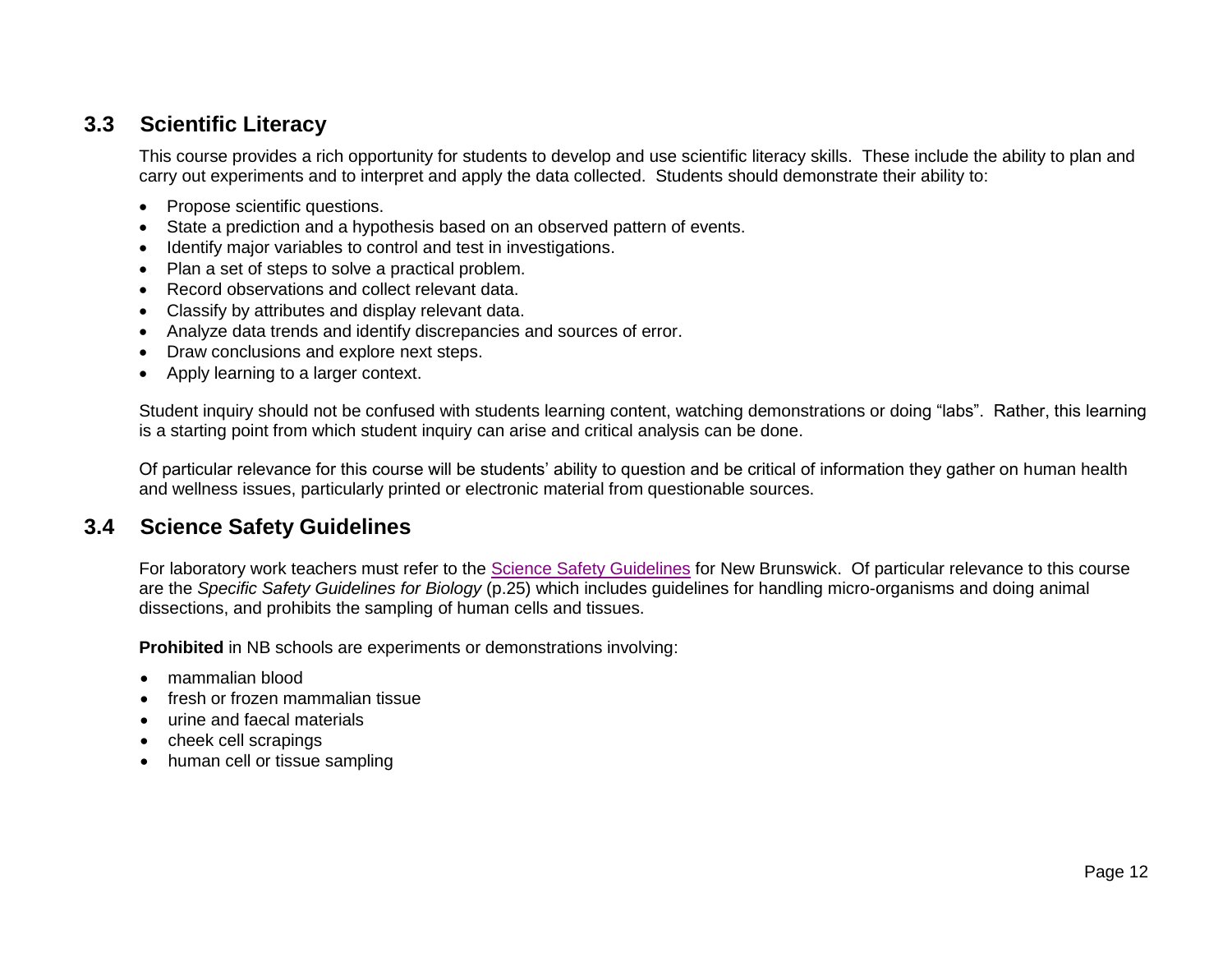# <span id="page-11-0"></span>**3.5 New Brunswick's Wellness Strategy**

[The New Brunswick Wellness Strategy 2014-2021](http://www2.gnb.ca/content/dam/gnb/Departments/sd-ds/pdf/Wellness-MieuxEtre/NewBrunswickWellnessStrategy2014-2021.pdf) supports action on all dimensions of wellness and determinants of health, encourages a comprehensive approach and focuses on inclusiveness and equity. The renewed framework also promotes using a mental fitness approach to wellness, which is critical to motivation and engagement.

#### From the document:

"Wellness is the optimal state of health and well-being of individuals and groups. It is the ability of people and communities to reach their fullest potential, both in terms of health and fulfillment of purpose. The active pursuit of good health and the removal of personal and societal barriers to healthy living are key elements to achieving wellness."

The seven dimensions of wellness identified in New Brunswick's Wellness Strategy are:

<span id="page-11-1"></span>

| <b>Emotional</b>           | we understand ourselves, share feelings and cope with the<br>challenges life can bring.                                                        |
|----------------------------|------------------------------------------------------------------------------------------------------------------------------------------------|
| <b>Mental/Intellectual</b> | we are open to new ideas and experiences that can be<br>applied to personal decisions, group interaction and community<br>betterment.          |
| <b>Physical</b>            | we take care of our bodies and get through our daily activities<br>without undue fatigue or physical stress.                                   |
| <b>Social</b>              | we can relate to and connect with other people.                                                                                                |
| <b>Spiritual</b>           | we live meaningful and purposeful lives, and establish peace<br>and harmony in our lives.                                                      |
| <b>Environmental</b>       | we recognize our own responsibility for the quality of the air,<br>the water and the land that surrounds us.                                   |
| <b>Occupational</b>        | we get personal fulfillment from our jobs or our chosen career<br>fields, work in a healthy environment, and maintain balance in<br>our lives. |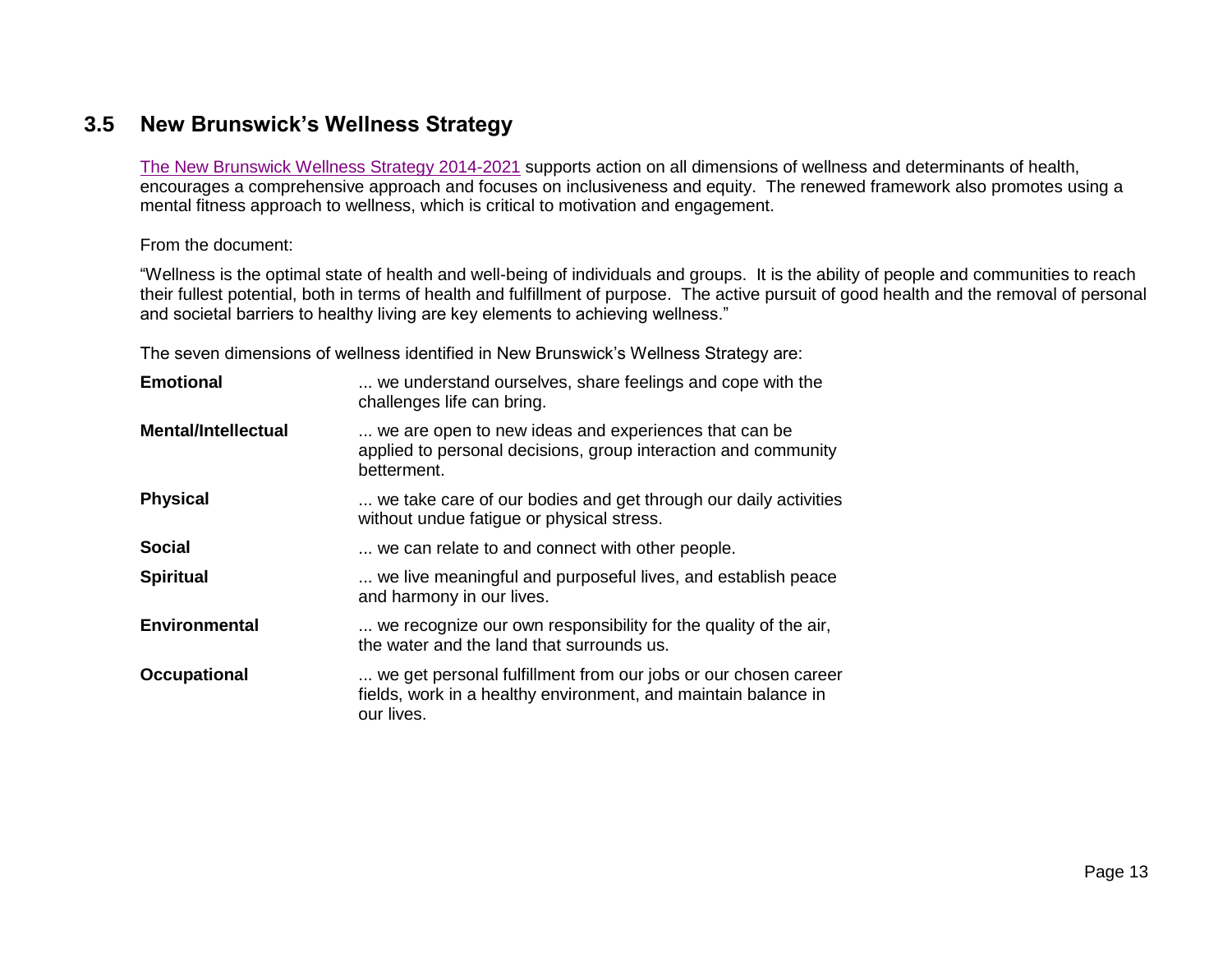# **3.6 GCO and SCO Outcome Summary**

This curriculum identifies General Curriculum Outcomes (GCO), Specific Curriculum Outcomes (SCO), and Achievement Indicators.

#### **GCO 1: Demonstrate an understanding that the various dimensions of wellness interact and impact on one another and on the structures and functioning of the human body.**

- SCO 1.1 Explore factors which impact on overall wellness
- SCO 1.2 Develop a Personal Wellness Plan.

#### **GCO 2: Demonstrate an understanding of the structures and functions of the human digestive system.**

- SCO 2.1 Describe and model the structures and functions of a healthy digestive system.
- SCO 2.2 Explore factors which compromise the healthy functioning of the digestive system.
- SCO 2.3 Describe how the digestive system links to other body systems.
- SCO 2.4 Consider what you have learned about the digestive system and integrate it into your Personal Wellness Plan

#### **GCO 3: Demonstrate an understanding of the structures and functions of the human skeletal, muscular and integumentary systems.**

- SCO 3.1 Describe and model the structures and functions of a healthy human skeletal, muscular and integumentary system.
- SCO 3.2 Explore factors which compromise the healthy functioning of the human skeletal, muscular and integumentary system.
- SCO 3.3 Describe how the human skeletal, muscular and integumentary systems link to other body systems
- SCO 3.4 Consider what you have learned about the human skeletal, muscular and integumentary systems and integrate it into your Personal Wellness Plan

#### **GCO 4: Demonstrate an understanding of the structures and functions of the human circulatory and respiratory systems.**

- SCO 4.1 Describe and model the structures and functions of healthy circulatory and respiratory systems.
- SCO 4.2 Explore factors which compromise the healthy functions of the circulatory and respiratory systems.
- SCO 4.3 Describe how the circulatory and respiratory systems link to other body systems
- SCO 4.4 Consider what you have learned about the circulatory and respiratory systems and integrate it into your Personal Wellness Plan

#### **GCO 5: Demonstrate an understanding of the structures and functions of the human endocrine and reproductive systems.**

- SCO 5.1 Describe and model the structures and functions of healthy endocrine and reproductive systems.
- SCO 5.2 Explore factors which compromise the healthy functioning of the endocrine and reproductive systems.
- SCO 5.3 Describe how the endocrine and reproductive systems link to other body systems
- SCO 5.4 Consider what you have learned about the endocrine and reproductive systems and integrate it into your Personal Wellness Plan

#### **SCO 6: Demonstrate an understanding of the structures and functions of the human nervous system.**

- SCO 6.1 Describe and model the structures and functions of a healthy nervous system.
- SCO 6.2 Explore factors which compromise the healthy functioning of the nervous system.
- SCO 6.3 Describe how the nervous system links to other body system
- SCO 6.4 Consider what you have learned about the nervous system and integrate it into your Personal Wellness Plan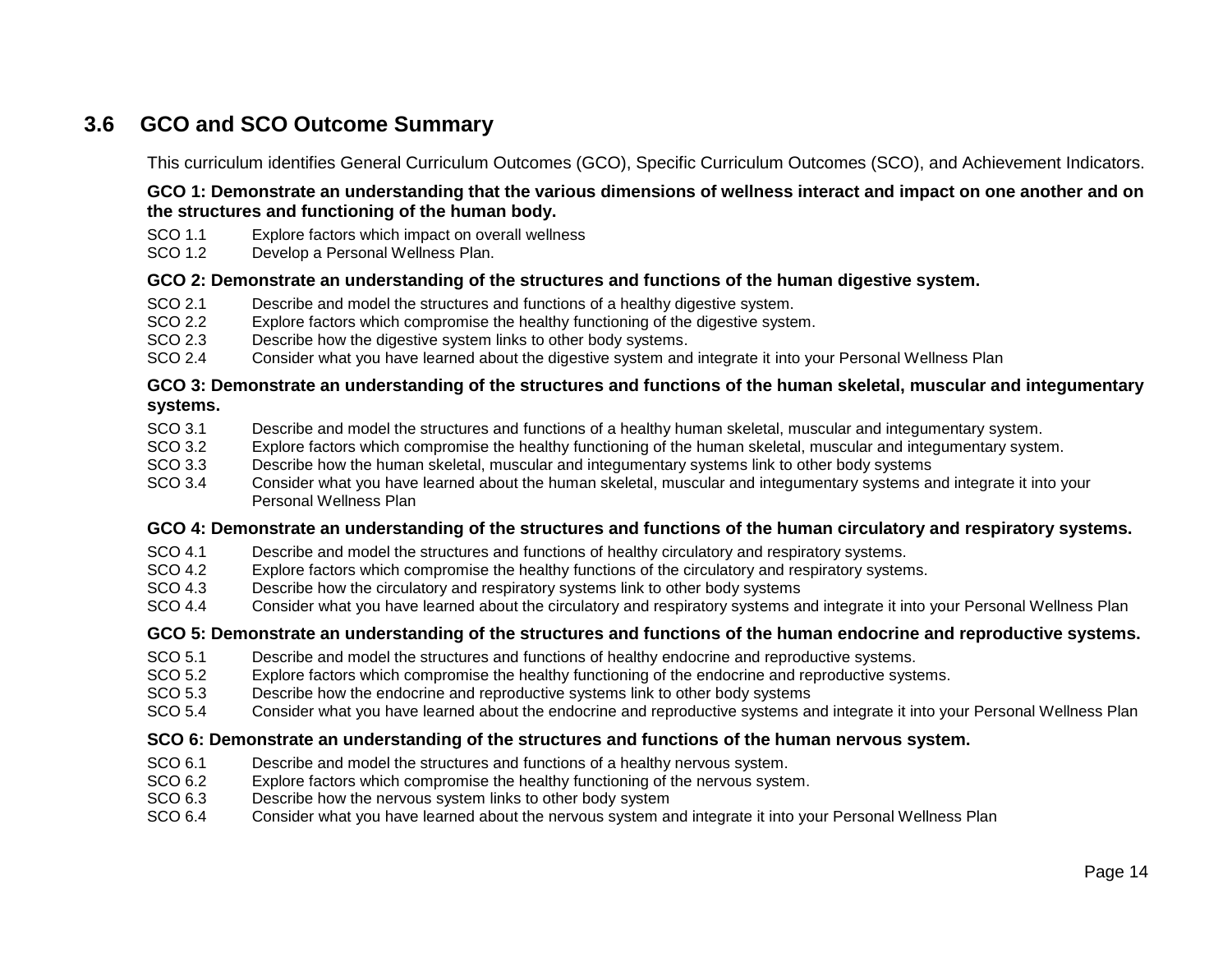# <span id="page-13-0"></span>**4. Curriculum Outcomes**

<span id="page-13-1"></span>

| <b>Achievement Indicators</b>                                                                                                                                                   |  |  |
|---------------------------------------------------------------------------------------------------------------------------------------------------------------------------------|--|--|
|                                                                                                                                                                                 |  |  |
|                                                                                                                                                                                 |  |  |
| Define and explore the wellness spectrum and the<br>connections between the seven dimensions of<br>wellness as defined in New Brunswick's Wellness<br><b>Strategy 2014-2021</b> |  |  |
| Explore how emotions, thoughts, behaviours and<br>actions affect wellness.                                                                                                      |  |  |
| Explore factors that can impact on wellness and a<br>$\bullet$<br>sense of well-being. Include:                                                                                 |  |  |
| <b>Stress Management</b><br>$\circ$<br><b>Addictions</b><br>$\Omega$                                                                                                            |  |  |
| Sleep and Physical Activity<br>$\circ$                                                                                                                                          |  |  |
| <b>Nutrition and Healthy Eating</b><br>$\circ$<br><b>Infections and Diseases</b><br>$\Omega$                                                                                    |  |  |
| Research and report on the health effects and<br>$\bullet$<br>addictive nature of smoking and tobacco use.                                                                      |  |  |
| Research and report on the health effects of extreme<br>$\bullet$<br>diets and eating disorders.                                                                                |  |  |
| Research and report on the importance of<br>vaccinations.                                                                                                                       |  |  |
|                                                                                                                                                                                 |  |  |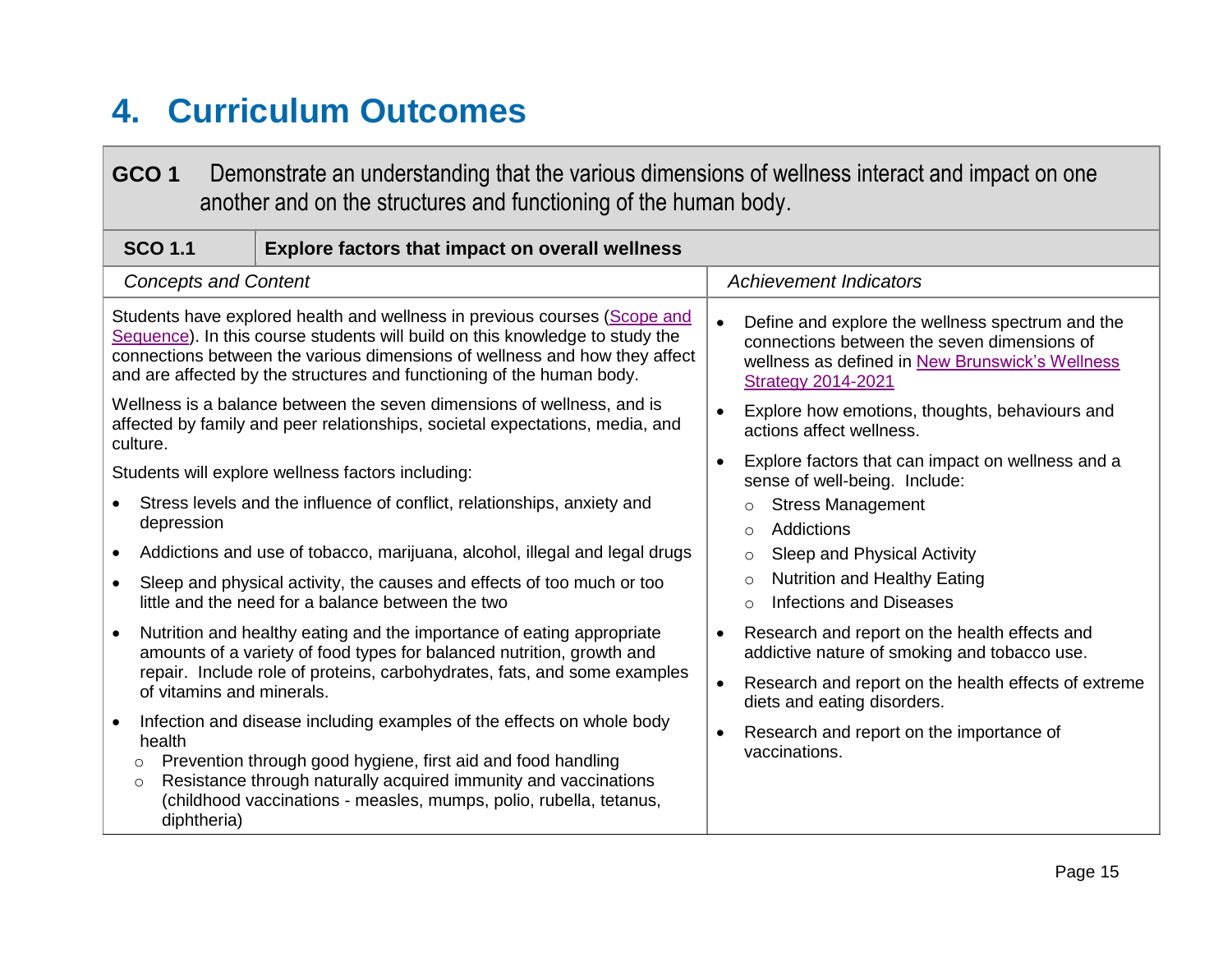| <b>SCO 1.2</b>              | Develop a Personal Wellness Plan                                                                                              |                                                                                       |
|-----------------------------|-------------------------------------------------------------------------------------------------------------------------------|---------------------------------------------------------------------------------------|
| <b>Concepts and Content</b> |                                                                                                                               | <b>Achievement Indicators</b>                                                         |
|                             | This will be the beginning of the development of a <b>Personal Wellness Plan</b> for<br>each student. This plan will include: | Begin the development of a <b>Personal</b><br>Wellness Plan integrating what has been |
|                             | assessing current personal level of wellness                                                                                  | learned.                                                                              |
|                             | determining personal wellness goals                                                                                           |                                                                                       |
|                             | reflecting on strategies that will support moving towards their wellness goals                                                |                                                                                       |
|                             | planning to make adjustments to fitness, nutrition and behaviour patterns and<br>habits to increase personal wellness         |                                                                                       |
|                             | This plan will be revised and added to as each system is explored.                                                            |                                                                                       |
|                             |                                                                                                                               |                                                                                       |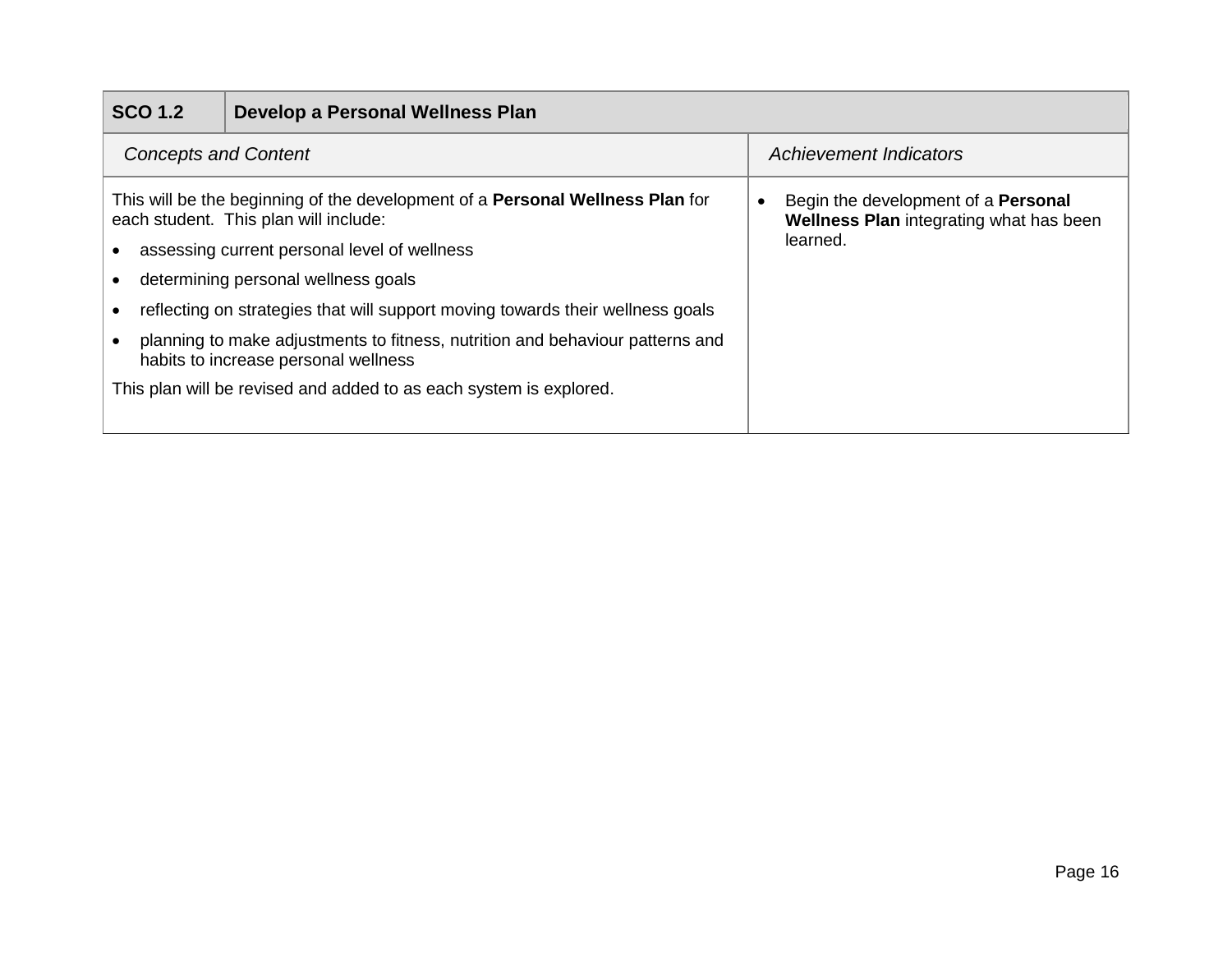# *GCO 1 Resources*

**[Scope and Sequence](#page-35-0)** 

[General Resources](#page-38-0)

#### **SCO Specific Resources**

#### **Online Resources**

**Wellness** 

- [NB Wellness Strategy](http://www2.gnb.ca/content/dam/gnb/Departments/sd-ds/pdf/Wellness-MieuxEtre/NewBrunswickWellnessStrategy2014-2021.pdf)
- [The Link Program NB](http://www.programmelemaillon.com/en/index.php?cat=Bienvenue)
- [The State of Public Health in New Brunswick 2013: Heart Health](http://www2.gnb.ca/content/dam/gnb/Departments/h-s/pdf/en/Publications/Heart_Health.pdf)
- [Healthy Schools NB](http://www2.gnb.ca/content/gnb/en/departments/social_development/wellness/content/school.html)
- [Explore Mental health](http://www.phac-aspc.gc.ca/mh-sm/mhp-psm/pmh-smp-eng.php) (Canada Public Health Agency of Canada)
- [Canadian Mental Health Association](http://www.cmha.ca/)
- [Centre for Addiction and Mental Health](http://www.camh.ca/en/hospital/Pages/home.aspx)
- [Canadian Network for Mood and Anxiety Treatments](http://www.canmat.org/)
- [Stress effects on the body](http://www.apa.org/helpcenter/stress-body.aspx) (APA)
- [Stress effects \(American](https://www.stress.org/stress-effects/) Institute of Stress)
- [Consequences of negative stress](https://www.mentalhelp.net/articles/the-long-term-consequences-of-negative-stress/)
- **[Effects of Stress \(Healthline\)](http://www.healthline.com/health/stress/effects-on-body)**
- [Addictions](https://www.mentalhelp.net/articles/addictions/)
- **[Effects of Drug abuse](https://www.drugabuse.gov/related-topics/health-consequences-drug-misuse)**

#### Tobacco Use

- [Tobacco Resources for Schools](https://www.interiorhealth.ca/sites/Partners/TobaccoResources/Documents/Tobacco%20Resources%20for%20Schools.pdf)
- [Leave the Pack Behind](https://www.leavethepackbehind.org/) (Ontario)
- [NB Anti-Tobacco Coalition](http://nbatc.ca/en/)
- [New Brunswick Health Council](http://www.nbhc.ca/)
- [Smoking Profile for New Brunswick Youth](https://uwaterloo.ca/canadian-student-tobacco-alcohol-drugs-survey/sites/ca.canadian-student-tobacco-alcohol-drugs-survey/files/uploads/files/NB08yss08_provincial_report_NB.pdf)
- [Tobacco-Free Living](http://www2.gnb.ca/content/gnb/en/departments/ocmoh/healthy_people/content/LivingTobaccoFree.html) (NB)
- [The State of Public Health in New Brunswick 2013: Heart Health](http://www2.gnb.ca/content/dam/gnb/Departments/h-s/pdf/en/Publications/Heart_Health.pdf)
- [World Health Organization: Tobacco Free Initiative](http://www.who.int/tobacco/en/)
- [World Health Organization: Tobacco Free Initiative –](http://www.who.int/tobacco/research/economics/rationale/poverty/en/) Link to Poverty
- The Tobacco Atlas [Tobacco and Poverty](http://www.tobaccoatlas.org/topic/tobacco-poverty/)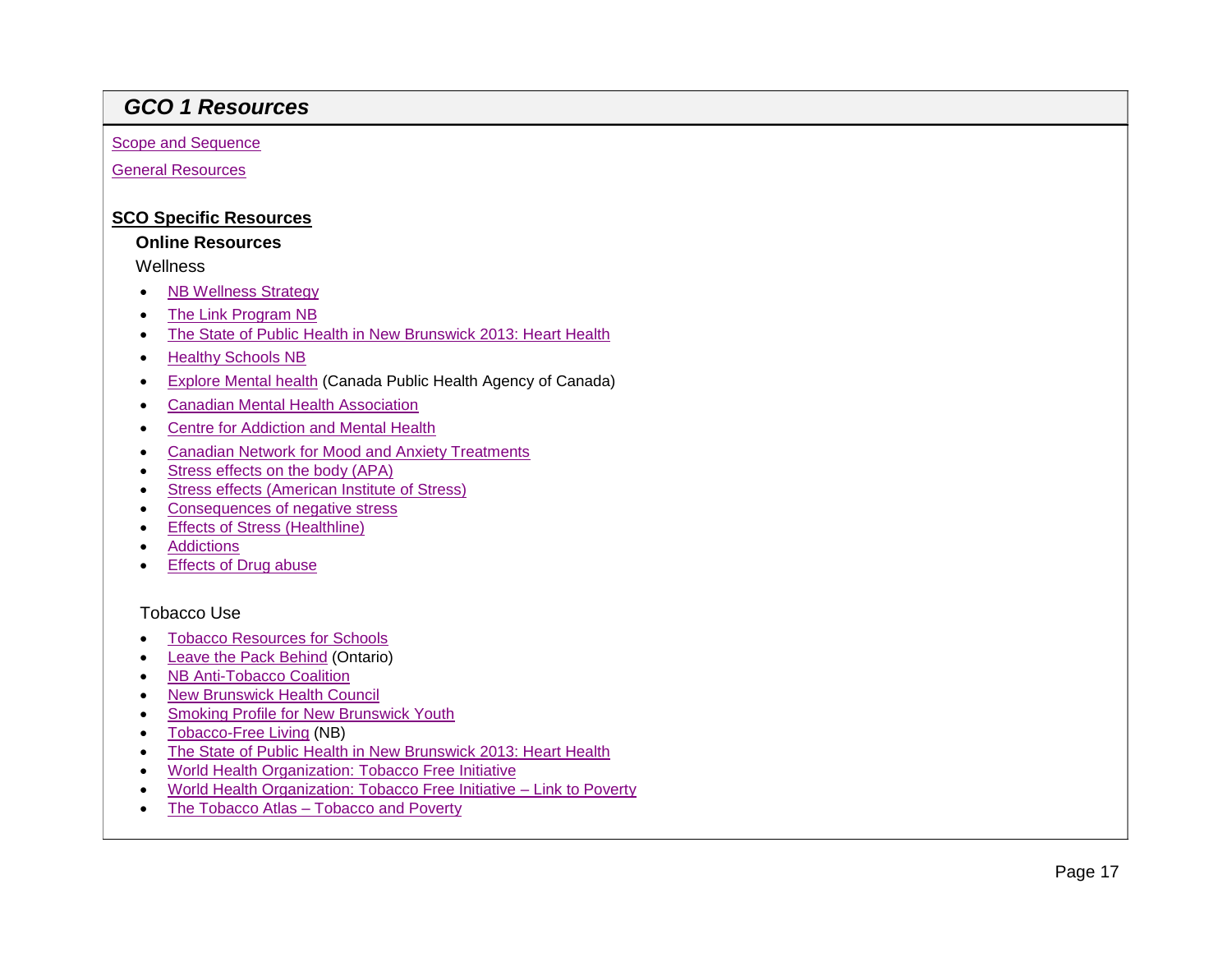#### Sleep

- [Why do we sleep?](https://www.ted.com/talks/russell_foster_why_do_we_sleep?language=en) (TED Talk)
- [Why is sleep important?](https://www.nhlbi.nih.gov/health/health-topics/topics/sdd/why) (NIH)
- 10 Reason [\(Healthline\)](http://www.healthline.com/nutrition/10-reasons-why-good-sleep-is-important)
- [Healthy Sleep \(Harvard\)](http://healthysleep.med.harvard.edu/healthy/)

#### Nutrition and Healthy Eating

- **•** [TeachNutrition Videos](http://maritime.teachnutrition.ca/en/teaching-nutrition/section/healthy-eating-tools/canada-food-guide/video-series.aspx)
- [Canada's Food Guide](http://www.hc-sc.gc.ca/fn-an/food-guide-aliment/order-commander/index-eng.php) (Health Canada)
- Canada's Food Guide [First Nations, Inuit, Métis](http://www.hc-sc.gc.ca/fn-an/food-guide-aliment/fnim-pnim/index-eng.php) (Health Canada)
- **[Eat Well and Be Active Educational Toolkit](http://www.hc-sc.gc.ca/fn-an/food-guide-aliment/educ-comm/toolkit-trousse/plan-1-eng.php) (Health Canada)**
- Super-Size Me Video Sheet
- [Nutrition Labelling](http://www.hc-sc.gc.ca/fn-an/label-etiquet/nutrition/index-eng.php) [PPT Nutrition Labelling](http://www.hc-sc.gc.ca/fn-an/label-etiquet/nutrition/educat/info-nutri-label-etiquet-eng.php) (Health Canada)
- [Murder and a Meal](http://sciencespot.net/Media/FrnsScience/MurderMeal.pdf) Lab techniques to detect major nutrients (carbohydrates, protein, and fats)

#### Vaccinations

- [Canadian Immunization Guide](http://www.phac-aspc.gc.ca/publicat/cig-gci/index-eng.php) Public Health Agency of Canada
- [Vaccine Safety](http://www.cdc.gov/vaccinesafety/index.html) Centers for Disease Control and Prevention (U.S.A.)
- [Vaccination Myths and Facts](http://www.who.int/features/qa/84/en/) World Health Organization
- <span id="page-16-0"></span>• [Institute for Vaccine Safety](http://www.vaccinesafety.edu/) Johns-Hopkins University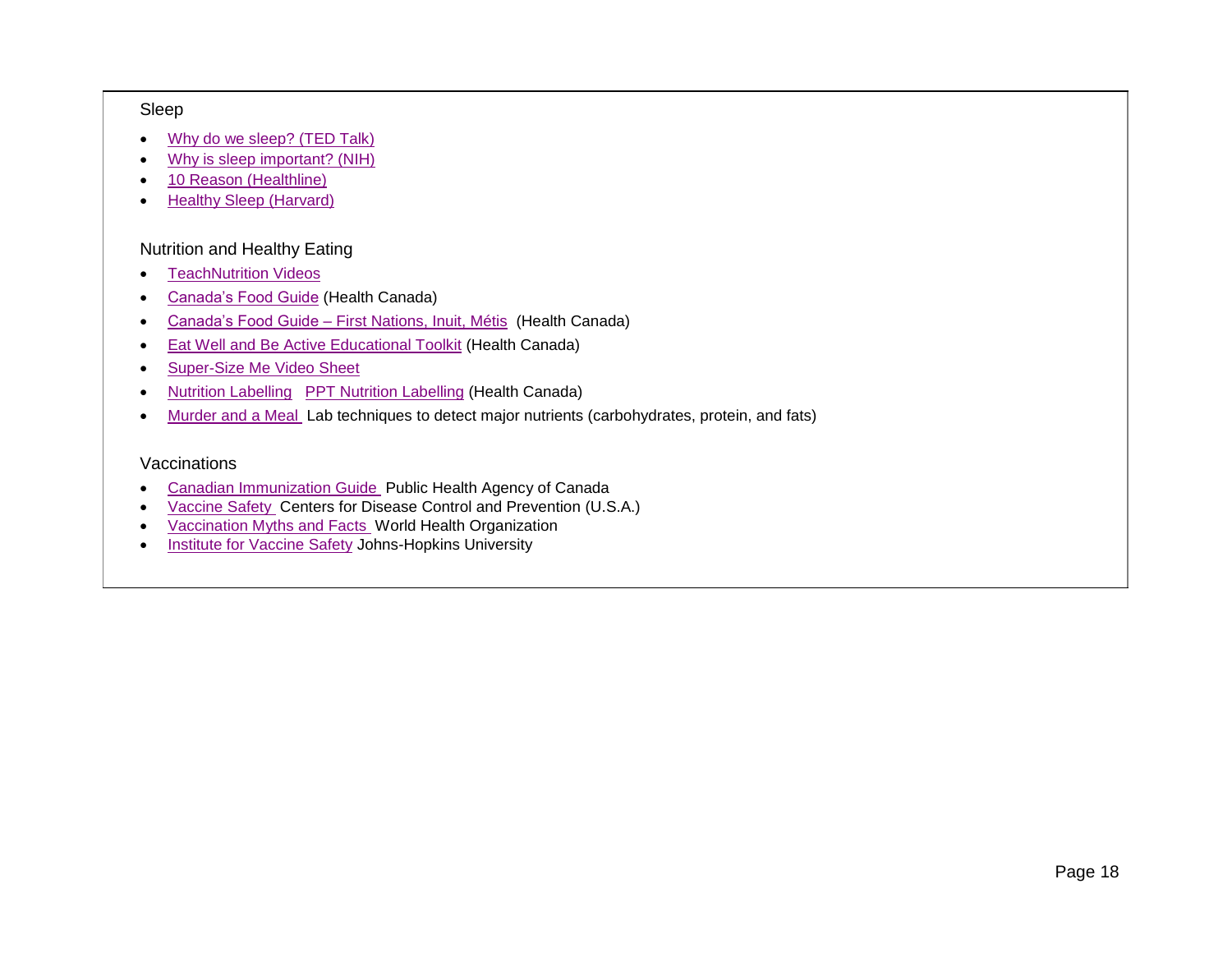| Demonstrate an understanding of the structures and functions of the human digestive system.<br>GCO <sub>2</sub> |                                                                                                                                                                                                                                                                                                                                                                                                                                                                                                                                                                                                                            |                                                                                                                                                                                                                                                                                                                                                                                                                                    |  |  |  |
|-----------------------------------------------------------------------------------------------------------------|----------------------------------------------------------------------------------------------------------------------------------------------------------------------------------------------------------------------------------------------------------------------------------------------------------------------------------------------------------------------------------------------------------------------------------------------------------------------------------------------------------------------------------------------------------------------------------------------------------------------------|------------------------------------------------------------------------------------------------------------------------------------------------------------------------------------------------------------------------------------------------------------------------------------------------------------------------------------------------------------------------------------------------------------------------------------|--|--|--|
| <b>SCO 2.1</b>                                                                                                  | Describe and model the structures and functions of a healthy digestive system.                                                                                                                                                                                                                                                                                                                                                                                                                                                                                                                                             |                                                                                                                                                                                                                                                                                                                                                                                                                                    |  |  |  |
| <b>Concepts and Content</b>                                                                                     |                                                                                                                                                                                                                                                                                                                                                                                                                                                                                                                                                                                                                            | <b>Achievement Indicators</b>                                                                                                                                                                                                                                                                                                                                                                                                      |  |  |  |
| digestive system.<br>$\circ$<br>$\circ$<br><b>SCO 2.2</b>                                                       | Students should develop a working knowledge of the following concepts<br>and terms. Students will not be required to memorize these terms, but<br>should be able use them to describe the structures and functions of the<br>taste buds, smell receptors, teeth, esophagus, sphincters, stomach<br>(stomach muscles), small intestine (villi, liver, gall bladder, pancreas),<br>large intestine, rectum, anus<br>chewing, swallowing, peristalsis (esophagus and intestines)<br>saliva, gastric fluid, mucus, bile, pancreatic fluid<br>Explore factors which compromise the healthy functioning of the digestive system. | Describe the structures and functions of the digestive<br>system.<br>Design and carry out an experiment to test one aspect<br>$\bullet$<br>of chemical or mechanical digestion of a type of food.<br>Develop and use a model to illustrate the functions of<br>$\bullet$<br>components of specific components of the digestive<br>system<br>Describe the importance of fibre, water and bacteria to<br>a healthy digestive system. |  |  |  |
| <b>Concepts and Content</b>                                                                                     |                                                                                                                                                                                                                                                                                                                                                                                                                                                                                                                                                                                                                            | <b>Achievement Indicators</b>                                                                                                                                                                                                                                                                                                                                                                                                      |  |  |  |
| $\circ$                                                                                                         | Examples of effects on the digestive system:<br>Addictions such as tobacco use which increases risk of ulcers, and<br>mouth, stomach and intestinal cancers<br>Infection and disease including causes, symptoms and treatments<br>for a variety of conditions and diseases such as: cirrhosis of the<br>liver, gall stones, ulcers, celiac disease, acid reflux, constipation<br>and diarrhea, tooth decay                                                                                                                                                                                                                 | Explore the effect of wellness factors on the digestive<br>$\bullet$<br>system. Include:<br><b>Stress management</b><br>$\circ$<br>Addictions<br>$\circ$<br>Sleep and physical activity<br>$\circ$<br>Nutrition and healthy eating<br>$\circ$<br><b>Infection and Disease</b><br>$\circ$<br>Discuss the use of antibiotics and the effect on bacterial<br>$\bullet$<br>balance in the digestive tract.                             |  |  |  |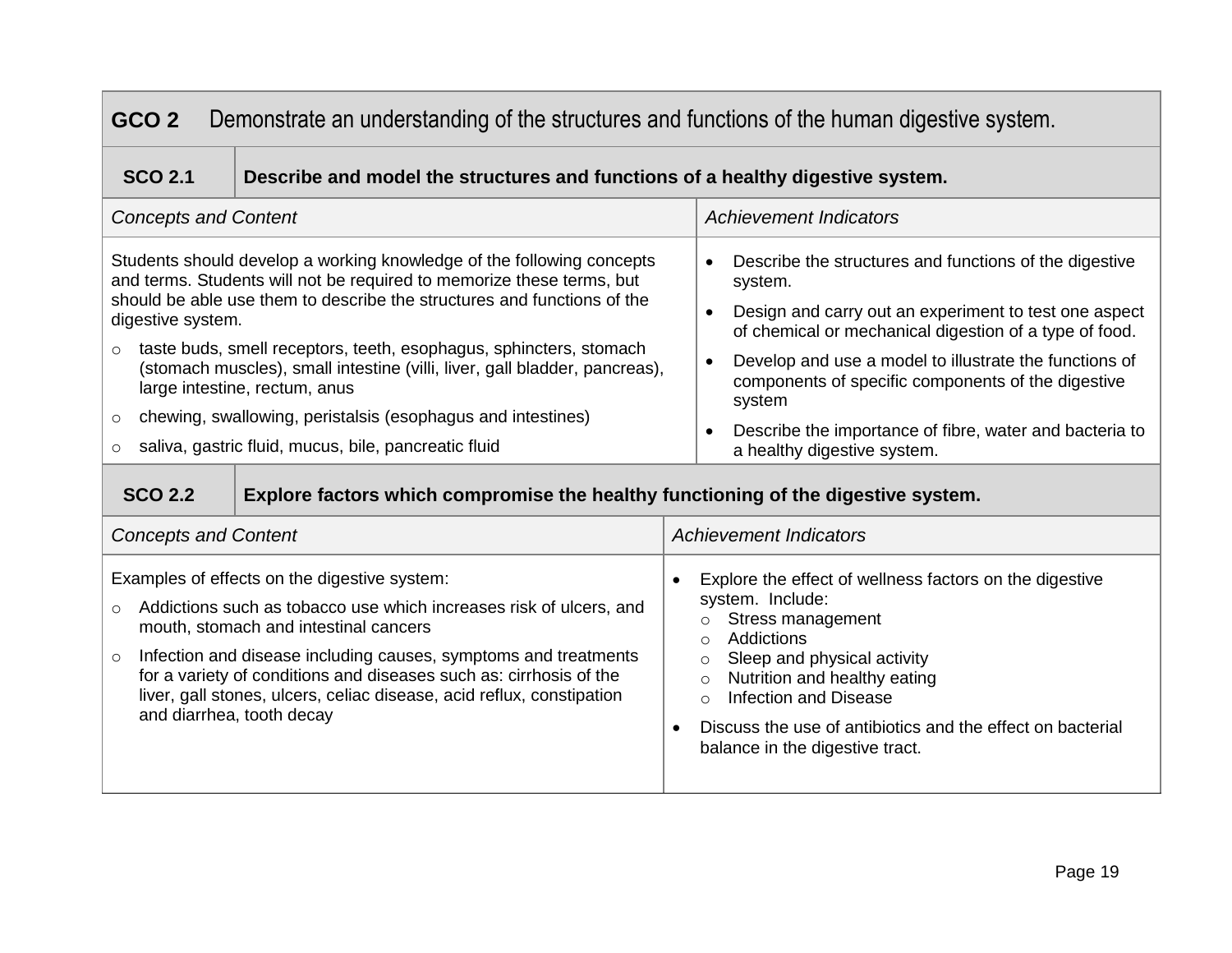| <b>SCO 2.3</b>                                                                                                                           | Describe how the digestive system links to other body systems                                                                                                                                                                                                                                                                                                                                                                                                                                                                                                                                                                                                                            |                                                                                                                                                                                                                                                                 |  |  |
|------------------------------------------------------------------------------------------------------------------------------------------|------------------------------------------------------------------------------------------------------------------------------------------------------------------------------------------------------------------------------------------------------------------------------------------------------------------------------------------------------------------------------------------------------------------------------------------------------------------------------------------------------------------------------------------------------------------------------------------------------------------------------------------------------------------------------------------|-----------------------------------------------------------------------------------------------------------------------------------------------------------------------------------------------------------------------------------------------------------------|--|--|
| <b>Concepts and Content</b>                                                                                                              |                                                                                                                                                                                                                                                                                                                                                                                                                                                                                                                                                                                                                                                                                          | <b>Achievement Indicators</b>                                                                                                                                                                                                                                   |  |  |
| $\circ$<br>$\circ$<br>$\circ$<br>$\circ$<br>$\circ$<br>$\circ$<br>$\circ$<br>$\circ$                                                     | All cells/systems are dependent upon the digestive system to absorb nutrients<br>for energy, maintenance, growth and repair<br>The digestive system depends on other systems:<br>Integumentary – protection of organs<br>Skeletal and Muscular - support and protection<br>Muscular contraction – swallowing and peristalsis<br>Circulatory/ respiratory - provides oxygen/ carbon exchange for all cells,<br>transport of nutrients from the digestive system to the cells of the body<br>Endocrine – hormone control of release of digestive enzymes<br>Nervous – control of peristalsis<br>Renal – removes water and waste from body<br>Immune – protects against microbes and toxins | Discuss the ways in which the digestive<br>system is linked to other body systems<br>Skeletal, Muscular, Integumentary<br>$\circ$<br>Circulatory, Respiratory<br>$\circ$<br>Endocrine, Reproductive<br>$\circ$<br><b>Nervous</b><br>Renal<br>$\Omega$<br>Immune |  |  |
| Consider what you have learned about the digestive system and integrate it into your Personal<br><b>SCO 2.4</b><br><b>Wellness Plan.</b> |                                                                                                                                                                                                                                                                                                                                                                                                                                                                                                                                                                                                                                                                                          |                                                                                                                                                                                                                                                                 |  |  |
| <b>Concepts and Content</b>                                                                                                              |                                                                                                                                                                                                                                                                                                                                                                                                                                                                                                                                                                                                                                                                                          | <b>Achievement Indicators</b>                                                                                                                                                                                                                                   |  |  |
|                                                                                                                                          | As part of the Wellness Plan, incorporate the importance of wellness of the<br>digestive system in overall wellness.                                                                                                                                                                                                                                                                                                                                                                                                                                                                                                                                                                     | Incorporate into your Personal Wellness<br>Plan ways in which you can maintain or<br>increase the health of your digestive system.                                                                                                                              |  |  |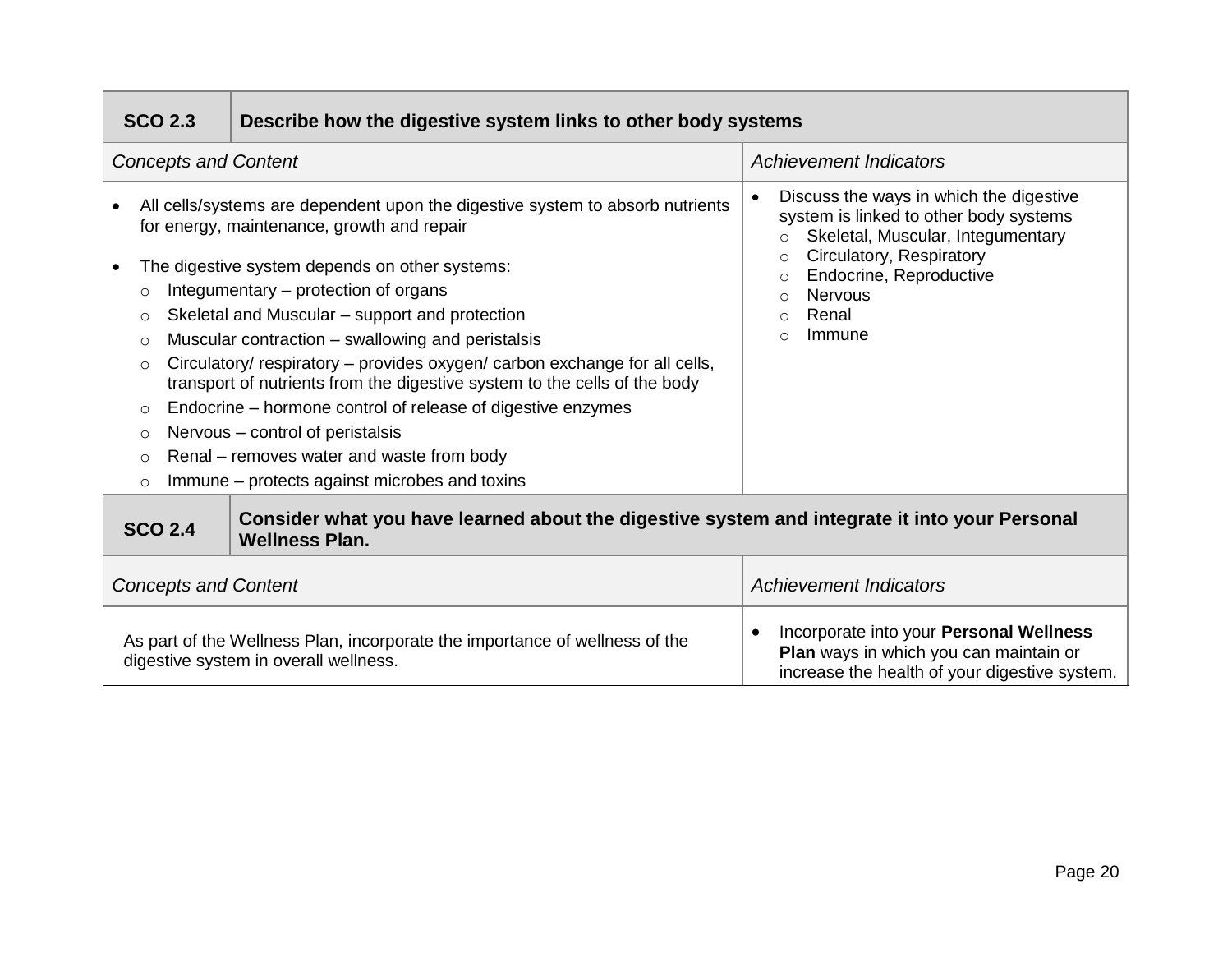# *GCO 2 Resources*

**Scope and Sequence** 

[General Resources](#page-38-0)

**SCO Specific Resources**

 **Online Resources**

[Gastro World](http://dblabas2.weebly.com/team-activity-4-optional-gastro-world.html)

Minds on Activities - [Human Physiology and Health](http://serendip.brynmawr.edu/exchange/bioactivities)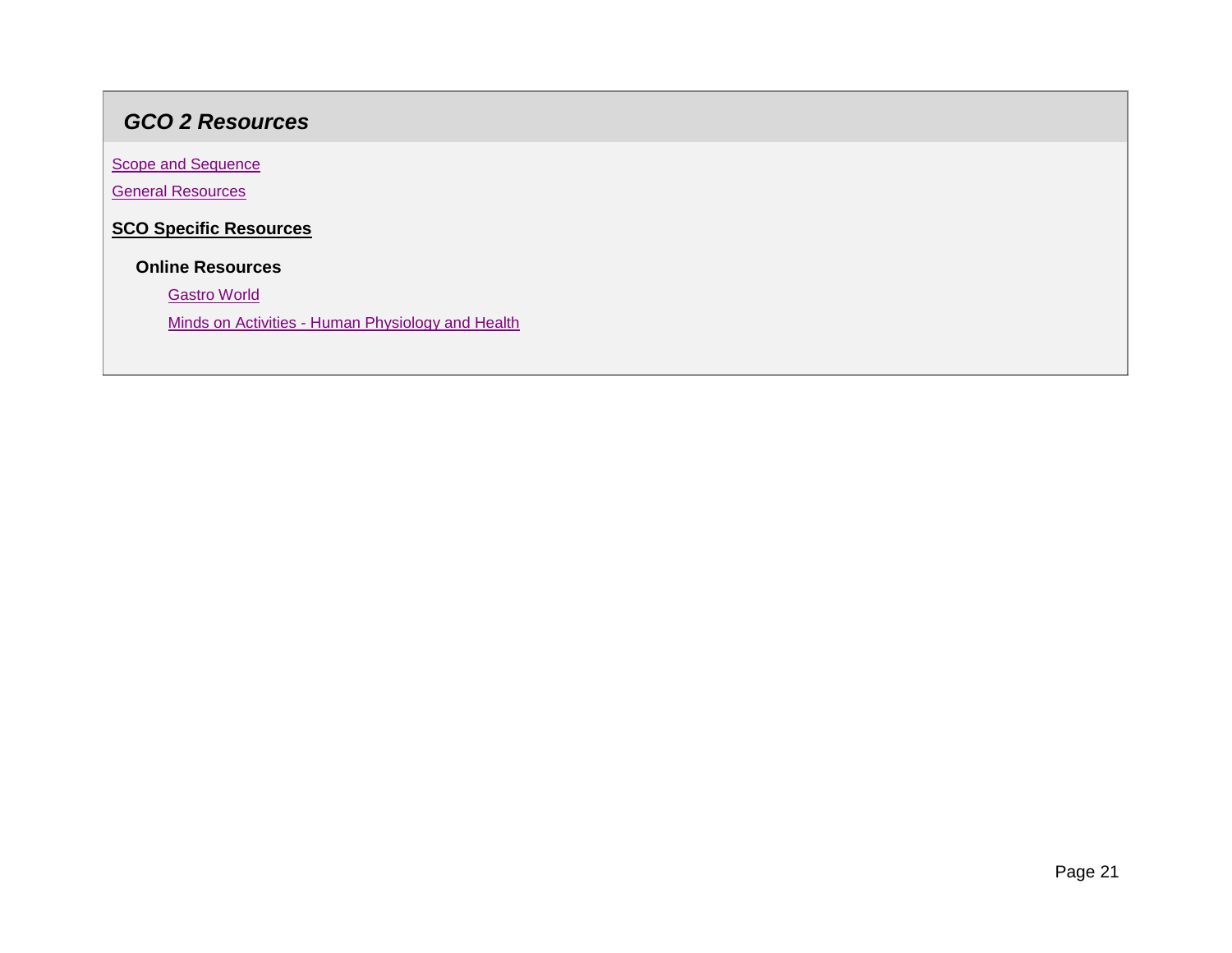<span id="page-20-0"></span>

| GCO <sub>3</sub><br>Demonstrate an understanding of the structures and functions of the human skeletal, muscular and<br>integumentary systems. |                                                                                                                               |                                                                                                                                                                                                                                                                                                                                                                                                                                                                                                                                                                                                                                                                                                                                                                                                                                                                                                                                                                                                                                                                                |                                                                                                                                                                                                                                                                                                                                                                                                                                           |  |  |
|------------------------------------------------------------------------------------------------------------------------------------------------|-------------------------------------------------------------------------------------------------------------------------------|--------------------------------------------------------------------------------------------------------------------------------------------------------------------------------------------------------------------------------------------------------------------------------------------------------------------------------------------------------------------------------------------------------------------------------------------------------------------------------------------------------------------------------------------------------------------------------------------------------------------------------------------------------------------------------------------------------------------------------------------------------------------------------------------------------------------------------------------------------------------------------------------------------------------------------------------------------------------------------------------------------------------------------------------------------------------------------|-------------------------------------------------------------------------------------------------------------------------------------------------------------------------------------------------------------------------------------------------------------------------------------------------------------------------------------------------------------------------------------------------------------------------------------------|--|--|
|                                                                                                                                                | Describe and model the structures and functions of healthy skeletal, muscular and integumentary<br><b>SCO 3.1</b><br>systems. |                                                                                                                                                                                                                                                                                                                                                                                                                                                                                                                                                                                                                                                                                                                                                                                                                                                                                                                                                                                                                                                                                |                                                                                                                                                                                                                                                                                                                                                                                                                                           |  |  |
|                                                                                                                                                | <b>Concepts and Content</b>                                                                                                   |                                                                                                                                                                                                                                                                                                                                                                                                                                                                                                                                                                                                                                                                                                                                                                                                                                                                                                                                                                                                                                                                                | <b>Achievement Indicators</b>                                                                                                                                                                                                                                                                                                                                                                                                             |  |  |
| $\bullet$<br>$\bullet$<br>$\bullet$                                                                                                            | systems.<br>plate                                                                                                             | Students should develop a working knowledge of the following concepts and terms.<br>Students will not be required to memorize these terms, but should be able use them<br>to describe the structures and functions of the skeletal, muscular and integumentary<br>Major bones in the skeleton – skull, mandible, clavicle, scapula, vertebrae, ribs<br>sternum, humerus, radius, ulna, carpal, metacarpal, phalanges, pelvis, femur,<br>patella, fibula, tibia, tarsals, metatarsals.<br>Structures of the long bone – spongy bone, solid bone, marrow, cartilage, growth<br>Muscle types - skeletal, smooth and cardiac muscle - and how the structure of<br>each type of cell relates to its function<br>Bone shapes - location and function<br>Muscles for stretching, strength, balance<br>Bones and muscles - store nutrients, produce blood cells, protection, support,<br>movement, generating body heat<br>Fixed and moveable joints - ball and socket, hinge, pivot, sliding, saddle.<br>Include: muscle contraction (not biochemical), origin/insertion major muscle | Describe the structure and functions of<br>the skeletal, muscular and integumentary<br>systems.<br>Develop and use a model to illustrate the<br>form and function of one of the joint types<br>Describe bone development throughout<br>the life span - from cartilage to bone,<br>bone fusions, density changes<br>Develop and use a model to illustrate the<br>form and function of the major<br>components of the integumentary system. |  |  |
|                                                                                                                                                | tendons                                                                                                                       | pairing (biceps/ triceps, hamstring/quadriceps, abdominal sheets), ligaments,                                                                                                                                                                                                                                                                                                                                                                                                                                                                                                                                                                                                                                                                                                                                                                                                                                                                                                                                                                                                  |                                                                                                                                                                                                                                                                                                                                                                                                                                           |  |  |
|                                                                                                                                                | Skin - epidermis, dermis, fatty layer (adipose tissue), hair follicle, sweat gland,<br>oil gland, hair, nails, melanin.       |                                                                                                                                                                                                                                                                                                                                                                                                                                                                                                                                                                                                                                                                                                                                                                                                                                                                                                                                                                                                                                                                                |                                                                                                                                                                                                                                                                                                                                                                                                                                           |  |  |
|                                                                                                                                                |                                                                                                                               | Role of healthy and unhealthy bacteria in skin health.                                                                                                                                                                                                                                                                                                                                                                                                                                                                                                                                                                                                                                                                                                                                                                                                                                                                                                                                                                                                                         |                                                                                                                                                                                                                                                                                                                                                                                                                                           |  |  |

Л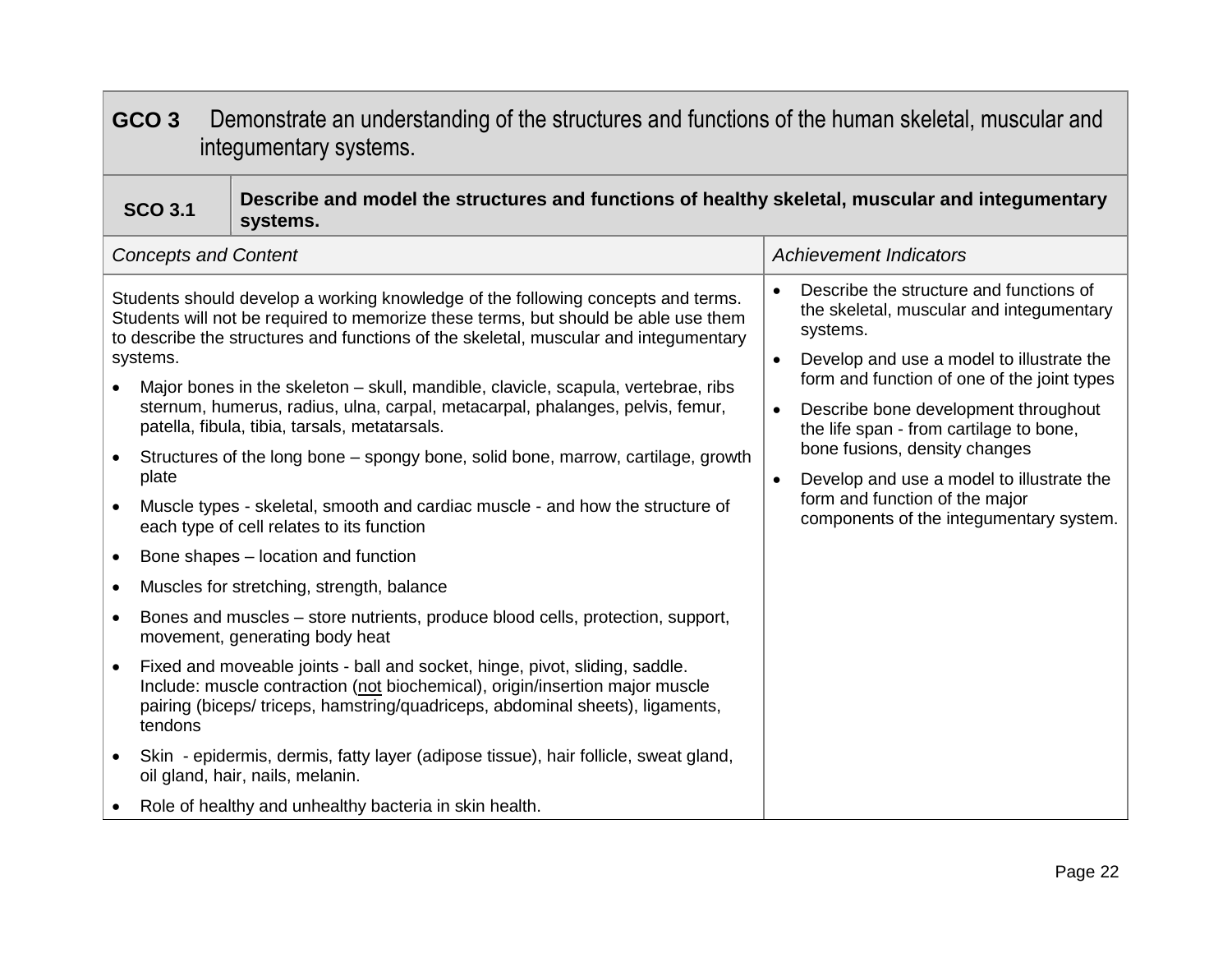| <b>SCO 3.2</b>              | Explore factors which compromise the healthy functioning of the skeletal, muscular and<br>integumentary systems.                                                                                                                                                                                                                                                                                                                                                                                                                                                                                                                                                                                                                                                                                                                                                                                       |                                                                                                                                                                                                                                                                                                                                                                                                                                      |
|-----------------------------|--------------------------------------------------------------------------------------------------------------------------------------------------------------------------------------------------------------------------------------------------------------------------------------------------------------------------------------------------------------------------------------------------------------------------------------------------------------------------------------------------------------------------------------------------------------------------------------------------------------------------------------------------------------------------------------------------------------------------------------------------------------------------------------------------------------------------------------------------------------------------------------------------------|--------------------------------------------------------------------------------------------------------------------------------------------------------------------------------------------------------------------------------------------------------------------------------------------------------------------------------------------------------------------------------------------------------------------------------------|
| <b>Concepts and Content</b> |                                                                                                                                                                                                                                                                                                                                                                                                                                                                                                                                                                                                                                                                                                                                                                                                                                                                                                        | <b>Achievement Indicators</b>                                                                                                                                                                                                                                                                                                                                                                                                        |
| relieves stress             | Examples of effects on the skeletal, muscular and integumentary systems:<br>Stress levels – increased by sports performance pressures, causes acne and other<br>skin conditions, muscle tension, premature aging<br>Addictions – tobacco use speeds up aging of skin, causes wounds to heal slowly<br>Sleep - cell repair and growth<br>Exercise - maintain muscle strength, bone density, increases blood flow to skin,<br>Nutrition and healthy eating - Vitamin D absorption through skin, calcium required for<br>bone health and muscle contraction<br>Infections and diseases causes, symptoms and treatment for conditions such as:<br>hernias, bone breaks, osteoporosis, scoliosis, sports injuries spina bifida, rickets,<br>cerebral palsy, ALS, multiple sclerosis, leukemia, arthritis, acne, eczema, psoriasis,<br>scabies, skin ulcers, fibromyalgia, fungal infections, gout, melanoma | Explore the effect of wellness factors<br>on the skeletal, muscular and<br>integumentary systems. Include:<br>Stress management<br>$\circ$<br>Addictions<br>$\Omega$<br>Sleep and physical activity<br>$\circ$<br>Nutrition and healthy eating<br>$\circ$<br><b>Infection and Disease</b><br>$\circ$<br>Investigate the impact of nutrient<br>$\bullet$<br>supplements for enhanced sports<br>performance and physical<br>appearance |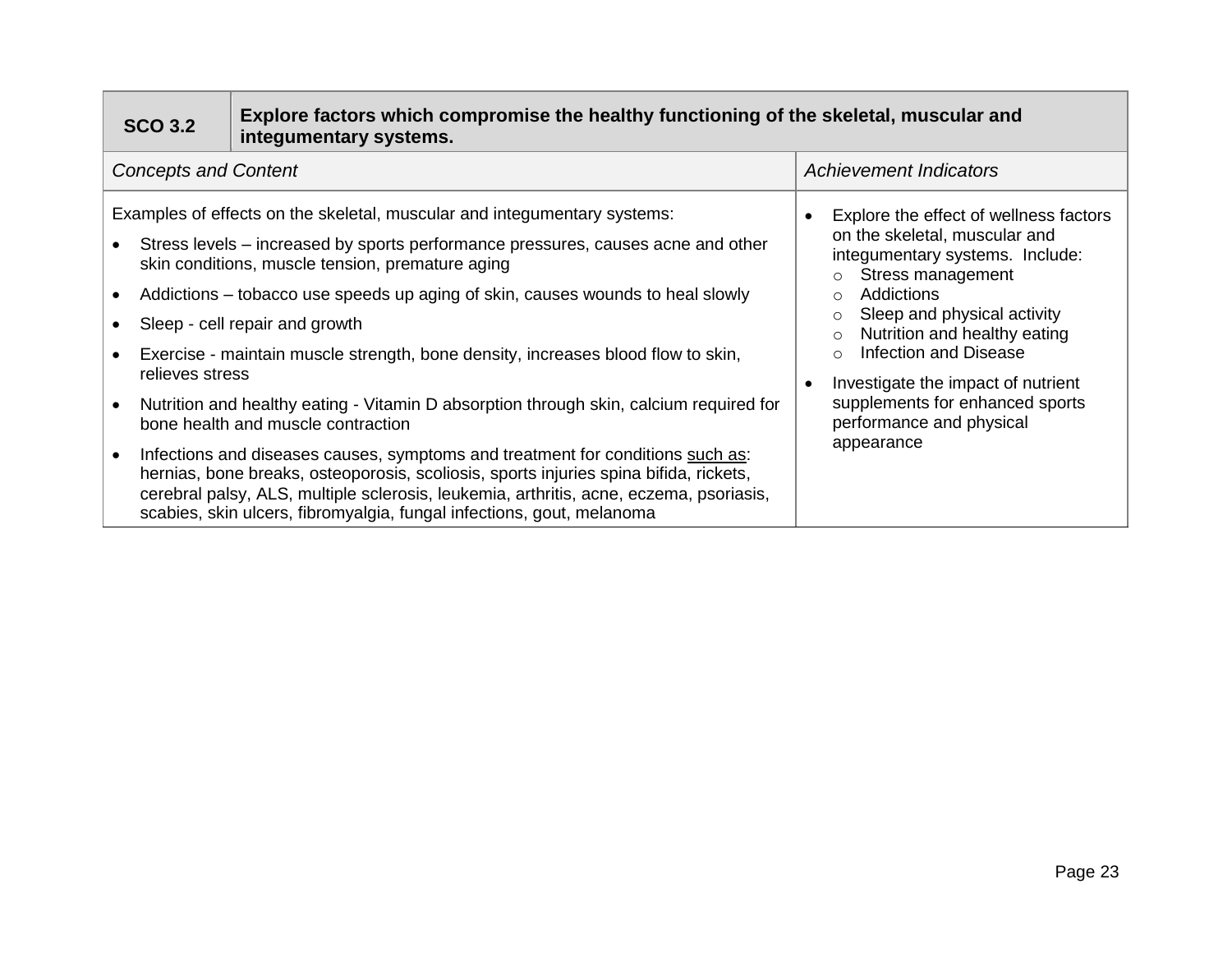|                                                                                                                                                    | <b>SCO 3.3</b>                                                                                                                                                                                                                                                                                                                                                                                                                                                                                                                                                                                                                                                                                                                                                                                                                                               | Describe how the skeletal, muscular and integumentary systems link to other body systems.                                                   |                               |                                                                                                                                                                                                                                                                                                                 |  |
|----------------------------------------------------------------------------------------------------------------------------------------------------|--------------------------------------------------------------------------------------------------------------------------------------------------------------------------------------------------------------------------------------------------------------------------------------------------------------------------------------------------------------------------------------------------------------------------------------------------------------------------------------------------------------------------------------------------------------------------------------------------------------------------------------------------------------------------------------------------------------------------------------------------------------------------------------------------------------------------------------------------------------|---------------------------------------------------------------------------------------------------------------------------------------------|-------------------------------|-----------------------------------------------------------------------------------------------------------------------------------------------------------------------------------------------------------------------------------------------------------------------------------------------------------------|--|
|                                                                                                                                                    | <b>Concepts and Content</b>                                                                                                                                                                                                                                                                                                                                                                                                                                                                                                                                                                                                                                                                                                                                                                                                                                  |                                                                                                                                             |                               | <b>Achievement Indicators</b>                                                                                                                                                                                                                                                                                   |  |
| $\bullet$<br>$\bullet$                                                                                                                             | All cells/systems are dependent upon the skeletal and muscular systems to<br>support and protect. The skin protects the body from damage and infection.<br>Bones produce blood cells<br>The skeletal, muscular and integumentary systems depend on other systems:<br>Digestive – absorption nutrients essential to the health of bone, muscle and<br>$\circ$<br>skin cells and systems<br>Circulatory, respiratory - providing oxygen/ carbon exchange for all cells'<br>$\circ$<br>metabolism, removes wastes. Carries platelets and white blood cells for skin<br>repair.<br>Endocrine – hormonal effect on acne and other skin conditions<br>$\circ$<br>Nervous – directing of involuntary and voluntary muscle movement<br>$\circ$<br>Renal – removal of waste and excess water<br>$\circ$<br>Immune – protection against microbes and toxins<br>$\circ$ |                                                                                                                                             |                               | Discuss the ways in which the skeletal,<br>$\bullet$<br>muscular and integumentary systems are<br>linked to other body systems<br><b>Digestive</b><br>$\circ$<br>Circulatory, Respiratory<br>$\circ$<br>Endocrine, Reproductive<br>Nervous<br>$\bigcirc$<br>Renal<br>$\circ$<br>Immune<br>$\bigcap$             |  |
|                                                                                                                                                    | <b>SCO 3.4</b>                                                                                                                                                                                                                                                                                                                                                                                                                                                                                                                                                                                                                                                                                                                                                                                                                                               | Consider what you have learned about the skeletal, muscular and integumentary systems and<br>integrate it into your Personal Wellness Plan. |                               |                                                                                                                                                                                                                                                                                                                 |  |
|                                                                                                                                                    | <b>Concepts and Content</b>                                                                                                                                                                                                                                                                                                                                                                                                                                                                                                                                                                                                                                                                                                                                                                                                                                  |                                                                                                                                             | <b>Achievement Indicators</b> |                                                                                                                                                                                                                                                                                                                 |  |
| As part of the Wellness Plan, incorporate the importance of<br>wellness of the skeletal, muscular and integumentary system in<br>overall wellness. |                                                                                                                                                                                                                                                                                                                                                                                                                                                                                                                                                                                                                                                                                                                                                                                                                                                              |                                                                                                                                             | $\bullet$                     | Incorporate into your Personal Wellness Plan ways in<br>which you can maintain or increase the health of your<br>skeletal, muscular and integumentary systems.<br>Develop an activity/exercise plan that is reasonable to<br>achieve given your current resources.<br>Develop a skin care and maintenance plan. |  |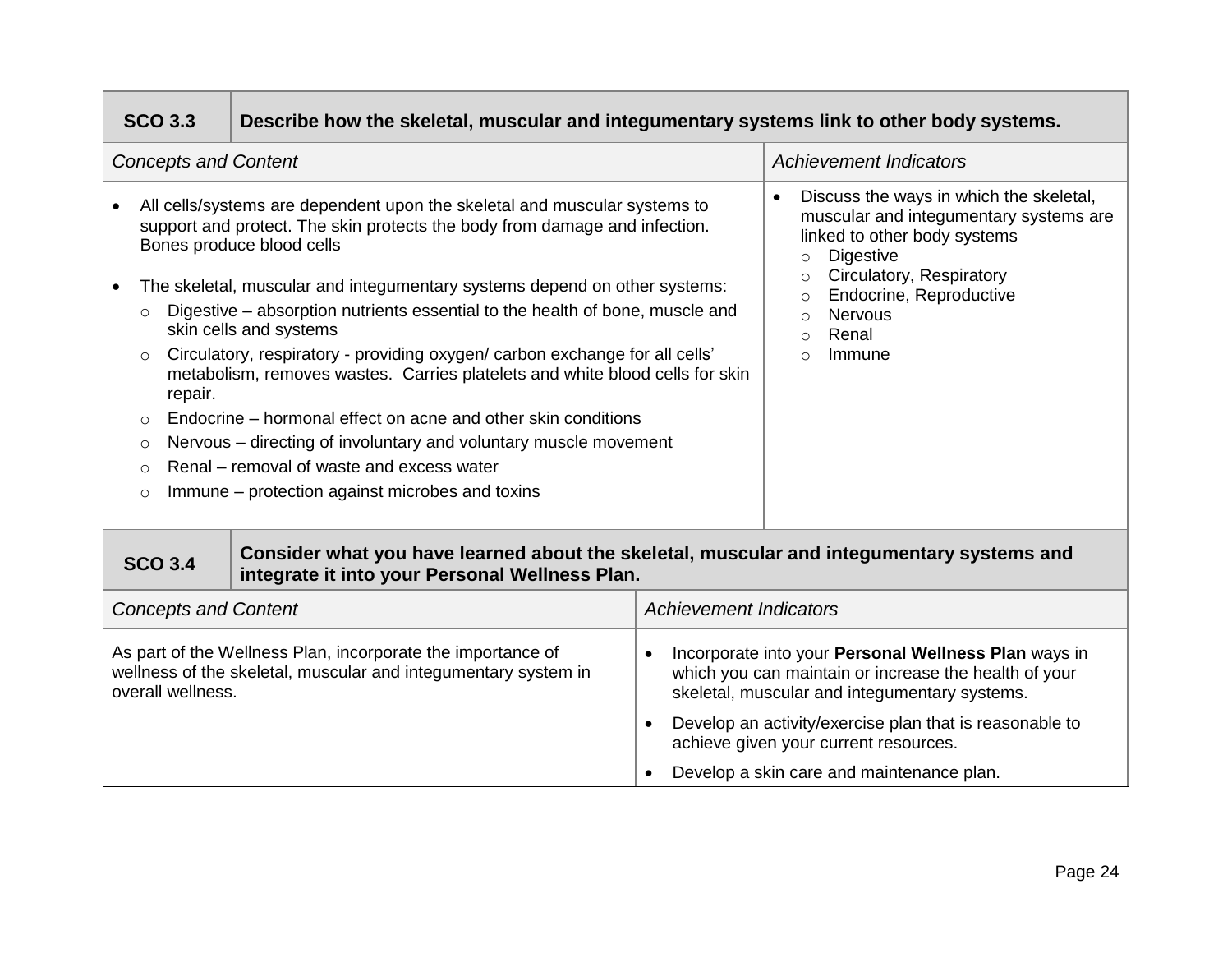# *GCO 3 Resources*

[Scope and Sequence](#page-35-0)

[General Resources](#page-38-0)

## **SCO Specific Resources**

#### **Online Resources**

- [Chicken Wing Dissection](http://www2.mbusd.org/staff/pware/labs/ChickenWingDissection.pdf)
- [Modelling the human skeletal system](http://efossils.org/sites/efossils.org/files/Printout_Hsapiens_Adult.pdf)
- [Lucy skeleton](http://efossils.org/sites/efossils.org/files/Printout_Lucy.pdf)
- X-rayted Lab [Answer Sheet](http://www.myscience8.com/human_biology/xrayted_lab_answer_sheet.pdf)
- [Skeletal System Tour Lab](http://www.myscience8.com/human_biology/skeletal_system_tour_lab.pdf) [Answer Sheet](http://www.myscience8.com/human_biology/skeletal_system_tour_lab_answer_sheet.pdf)
- [Muscular system tour lab .](http://www.myscience8.com/human_biology/muscular_system_lab_2007.pdf) [Answer Sheet](http://www.myscience8.com/human_biology/muscular_system_lab_2007_answer_sheet.pdf)
- [Muscles Fatigue Lab](http://stagganatomy.weebly.com/uploads/3/8/5/1/38519353/muscle_fatigue_lab_1.pdf)
- [Biceps/Triceps](http://www.discoveryeducation.com/teachers/free-lesson-plans/muscles-in-motion.cfm)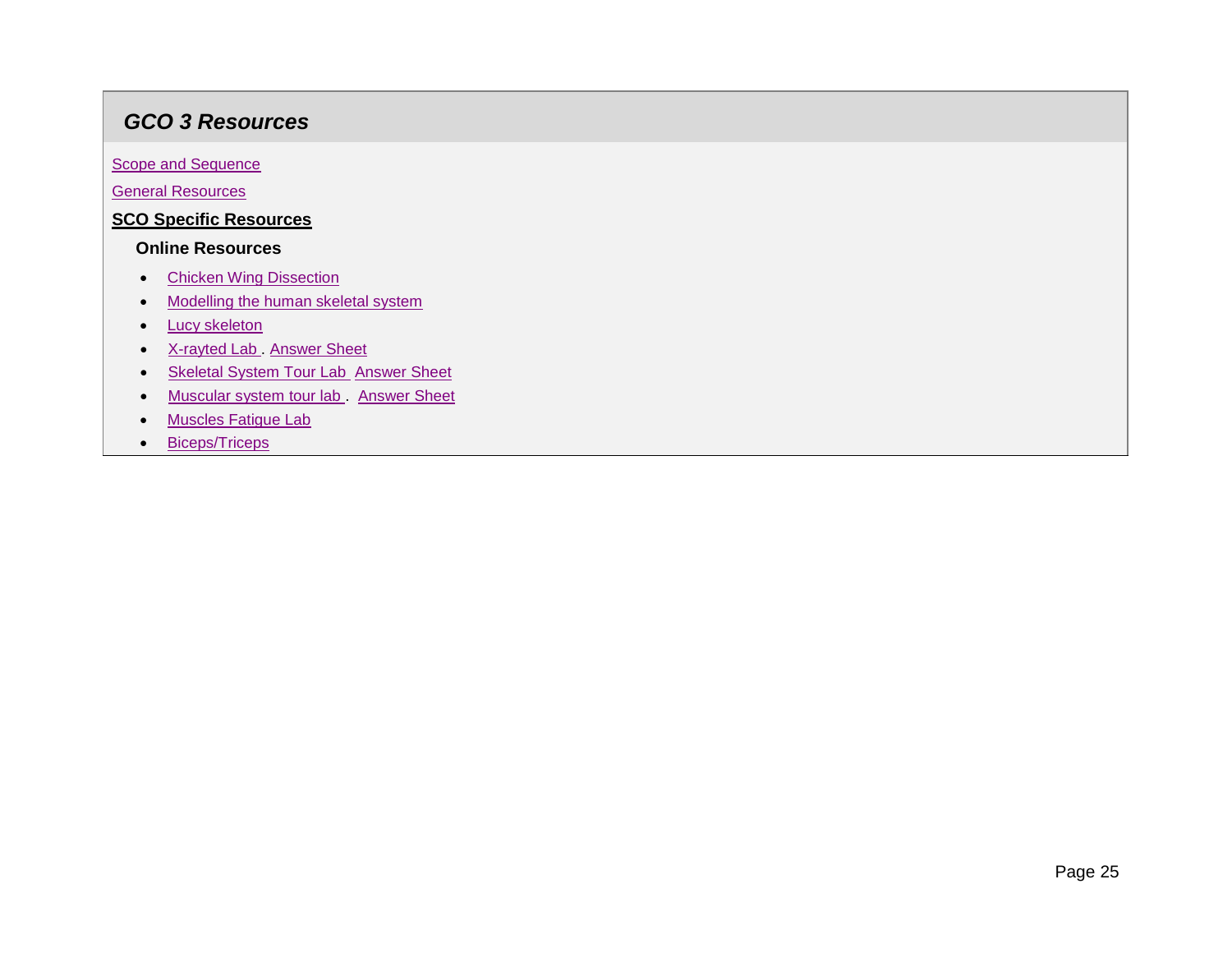# <span id="page-24-0"></span>**GCO 4** Demonstrate an understanding of the structures and functions of the human circulatory and respiratory systems.

| <b>SCO 4.1</b>              | Describe and model the structures and functions of a healthy circulatory and respiratory system.                                                                                                                                                                                                                                                                                                                                                                                                                                                                                                                                                                               |                                                                                                                                                                                                                                                                                                                                                                                                 |  |
|-----------------------------|--------------------------------------------------------------------------------------------------------------------------------------------------------------------------------------------------------------------------------------------------------------------------------------------------------------------------------------------------------------------------------------------------------------------------------------------------------------------------------------------------------------------------------------------------------------------------------------------------------------------------------------------------------------------------------|-------------------------------------------------------------------------------------------------------------------------------------------------------------------------------------------------------------------------------------------------------------------------------------------------------------------------------------------------------------------------------------------------|--|
| <b>Concepts and Content</b> |                                                                                                                                                                                                                                                                                                                                                                                                                                                                                                                                                                                                                                                                                | <b>Achievement Indicators</b>                                                                                                                                                                                                                                                                                                                                                                   |  |
| types<br>water              | Students should develop a working knowledge of the following concepts and terms.<br>Students will not be required to memorize these terms but should be able use them<br>to describe the structures and functions of the circulatory and respiratory systems.<br>Heart, ventricles, atria, valves, blood vessels, veins (pulmonary), arteries<br>(aorta), capillaries, white blood cells, red blood cells, platelets, plasma, blood<br>Mouth, nasal cavity, epiglottis, trachea, lungs, bronchi, alveoli, diaphragm<br>Connection between the lungs and the heart in terms of the delivery of<br>oxygenated blood to the body tissues, and the excretion of carbon dioxide and | Describe the structure and functions of the<br>circulatory and respiratory systems.<br>Discuss healthy blood pressure, heart rate<br>$\bullet$<br>and breathing efficiency.<br>Design and carry out an investigation with<br>$\bullet$<br>a partner to test respiratory rate under<br>various conditions and link this to heart<br>rate.<br>Research blood types as related to<br>transfusions. |  |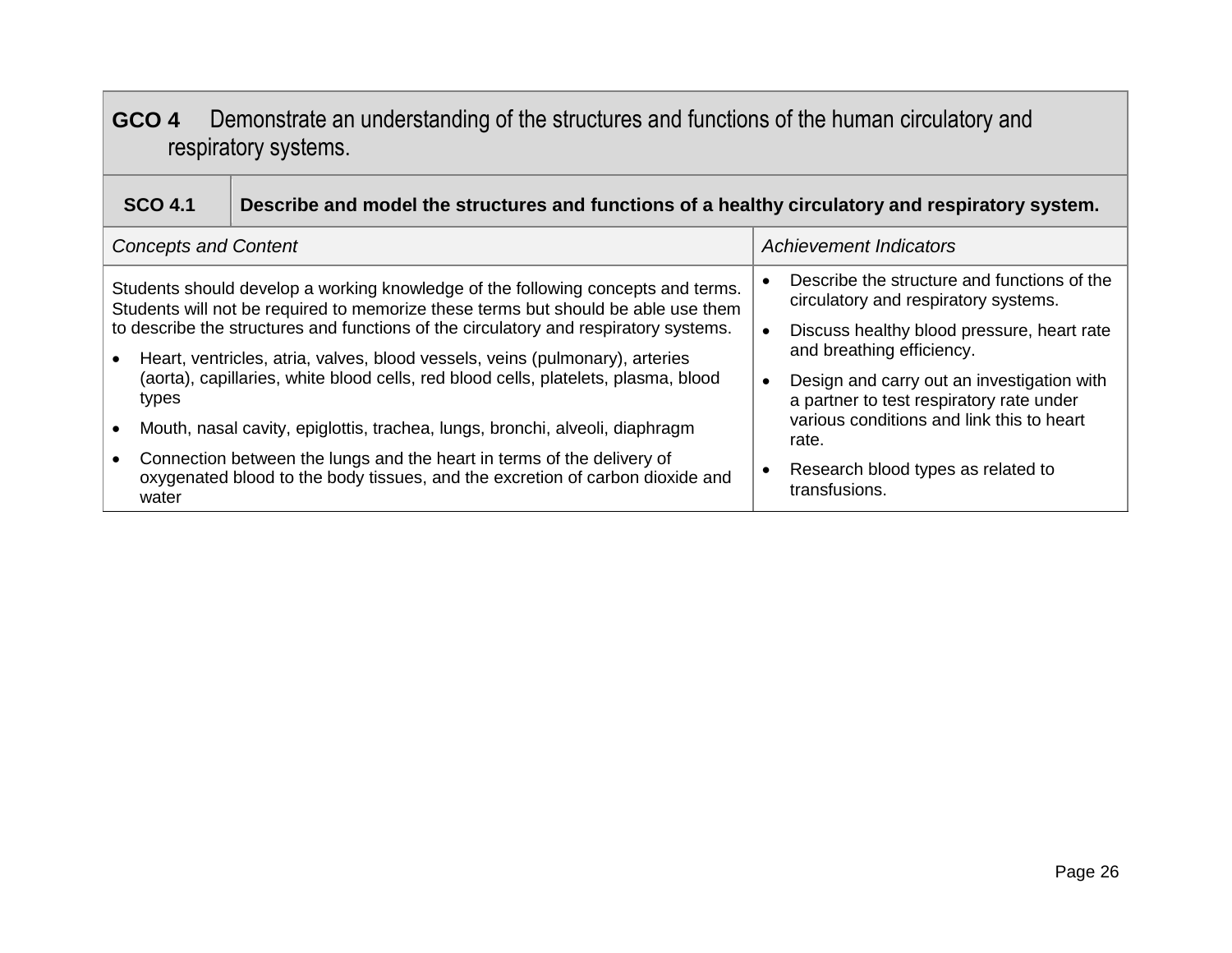| <b>SCO 4.2</b>                                                                                                                                                                                                                                                                                                                                                                                                                                                                                                                                                                                                                                       | Explore factors which compromise the healthy functioning of the circulatory and respiratory<br>systems. |                                                                                                                                                                                                                                                                                                                                                                                                          |  |
|------------------------------------------------------------------------------------------------------------------------------------------------------------------------------------------------------------------------------------------------------------------------------------------------------------------------------------------------------------------------------------------------------------------------------------------------------------------------------------------------------------------------------------------------------------------------------------------------------------------------------------------------------|---------------------------------------------------------------------------------------------------------|----------------------------------------------------------------------------------------------------------------------------------------------------------------------------------------------------------------------------------------------------------------------------------------------------------------------------------------------------------------------------------------------------------|--|
| <b>Concepts and Content</b>                                                                                                                                                                                                                                                                                                                                                                                                                                                                                                                                                                                                                          |                                                                                                         | <b>Achievement Indicators</b>                                                                                                                                                                                                                                                                                                                                                                            |  |
| Examples of effects on the circulatory and respiratory systems:<br>Stress – increases blood pressure, risk of heart attacks, panic attacks.<br>Sleep - sleep apnea, snoring<br>Exercise – for heart and blood health<br>Nutrition - "good" and "bad" cholesterol, trans/saturated/unsaturated fats, effect<br>on heart rate e.g., caffeine/energy drinks, sugar drinks (pop)<br>Infection and Disease – causes, symptoms and treatments for diseases such<br>as: heart attack, heart murmurs, aneurism, varicose veins, stroke, arterial<br>sclerosis, anemia, emphysema, lung cancer, hemophilia, bronchitis, asthma,<br>pneumonia, cystic fibrosis |                                                                                                         | Explore the effect of wellness factors on<br>$\bullet$<br>the circulatory and respiratory systems.<br>Include:<br>Stress management<br>$\circ$<br>Addictions<br>◯<br>Sleep and physical activity<br>$\circ$<br>Nutrition and healthy eating<br>$\Omega$<br><b>Infection and Disease</b><br>$\circ$<br>Investigate the effects of tobacco use on<br>$\bullet$<br>the circulatory and respiratory systems. |  |
|                                                                                                                                                                                                                                                                                                                                                                                                                                                                                                                                                                                                                                                      | Examples of the effects of Tobacco use on the circulatory and respiratory systems:                      |                                                                                                                                                                                                                                                                                                                                                                                                          |  |
|                                                                                                                                                                                                                                                                                                                                                                                                                                                                                                                                                                                                                                                      | increased risk of heart disease/ heart attack                                                           |                                                                                                                                                                                                                                                                                                                                                                                                          |  |
| decreased blood flow                                                                                                                                                                                                                                                                                                                                                                                                                                                                                                                                                                                                                                 | increased blood pressure, hardening of arteries                                                         |                                                                                                                                                                                                                                                                                                                                                                                                          |  |
| poor blood circulation in extremities leading to amputations<br>reduced rate of lung growth<br>$\bullet$                                                                                                                                                                                                                                                                                                                                                                                                                                                                                                                                             |                                                                                                         |                                                                                                                                                                                                                                                                                                                                                                                                          |  |
| $\bullet$                                                                                                                                                                                                                                                                                                                                                                                                                                                                                                                                                                                                                                            | increased risk of emphysema and bronchitis                                                              |                                                                                                                                                                                                                                                                                                                                                                                                          |  |
| destruction of cilia which filter harmful substances reducing immunity to disease<br>increased risk of lung, mouth, throat, and tongue cancer                                                                                                                                                                                                                                                                                                                                                                                                                                                                                                        |                                                                                                         |                                                                                                                                                                                                                                                                                                                                                                                                          |  |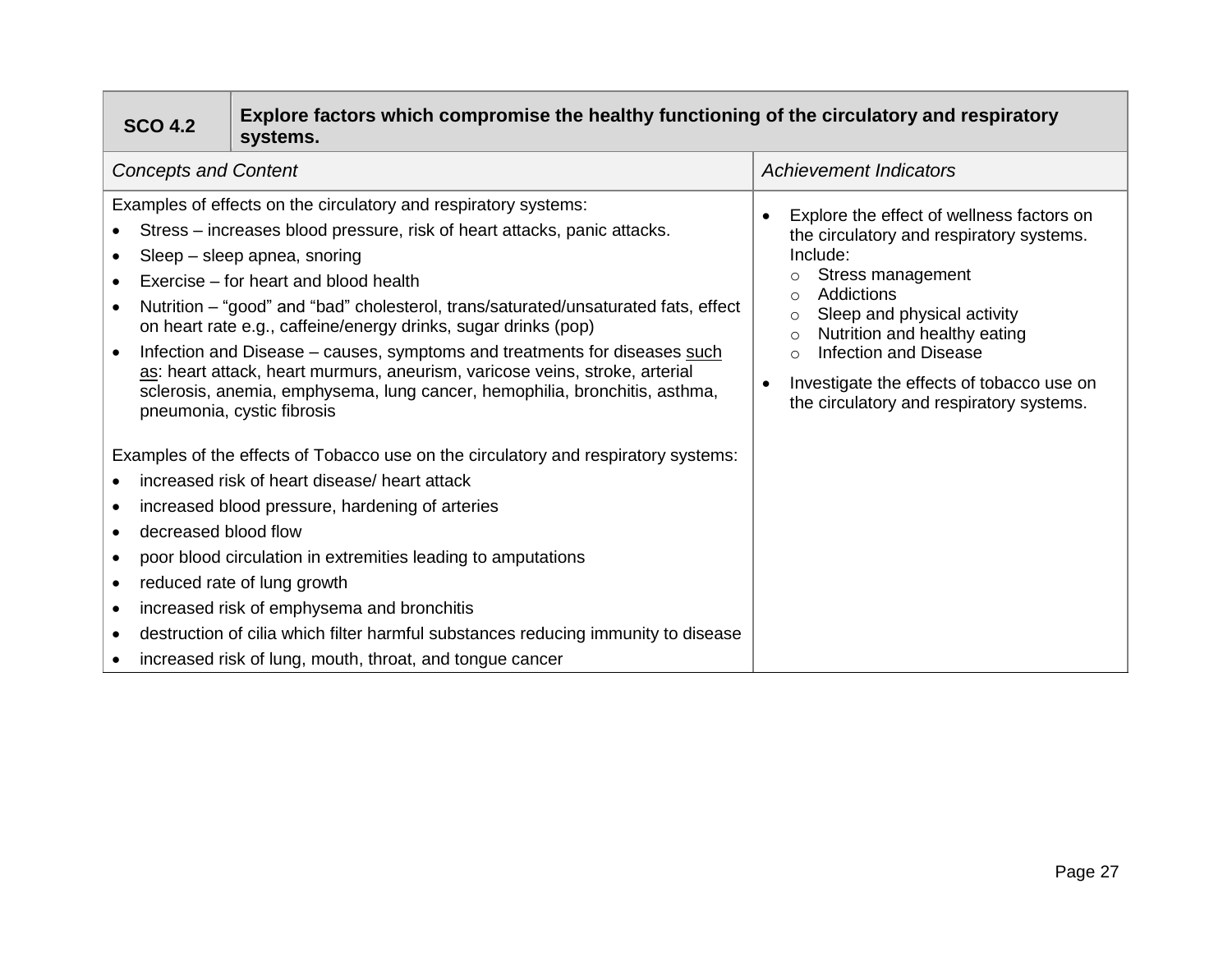| <b>SCO 4.3</b><br>Describe how the circulatory and respiratory systems link to other body systems.                         |                                                                                                                                                                                                                                                                                                                                                                                                                                                                                                                                                                                                                                                                                                                                                                                                                                                                                                                                                                                                                                                                                                                                                                                                                                                                                         |                                                                                                                                                                                                                                                                                                       |  |
|----------------------------------------------------------------------------------------------------------------------------|-----------------------------------------------------------------------------------------------------------------------------------------------------------------------------------------------------------------------------------------------------------------------------------------------------------------------------------------------------------------------------------------------------------------------------------------------------------------------------------------------------------------------------------------------------------------------------------------------------------------------------------------------------------------------------------------------------------------------------------------------------------------------------------------------------------------------------------------------------------------------------------------------------------------------------------------------------------------------------------------------------------------------------------------------------------------------------------------------------------------------------------------------------------------------------------------------------------------------------------------------------------------------------------------|-------------------------------------------------------------------------------------------------------------------------------------------------------------------------------------------------------------------------------------------------------------------------------------------------------|--|
| <b>Concepts and Content</b>                                                                                                |                                                                                                                                                                                                                                                                                                                                                                                                                                                                                                                                                                                                                                                                                                                                                                                                                                                                                                                                                                                                                                                                                                                                                                                                                                                                                         | <b>Achievement Indicators</b>                                                                                                                                                                                                                                                                         |  |
| $\circ$<br>cell in body<br>$\circ$<br>$\circ$<br>$\circ$<br>$\circ$<br>$\circ$<br>$\circ$<br>$\circ$<br>$\circ$<br>$\circ$ | All cells/systems are dependent upon the circulatory and respiratory system for transport of:<br>nutrients from the digestive system and oxygen from the lungs and deliver them to every<br>carbon dioxide and other wastes from cells to the lungs and the kidneys<br>hormones from glands to regulate body systems<br>white blood cells, antigens, antibodies to fight infection and repair injuries<br>The circulatory and respiratory systems depend on other systems:<br>Digestion – provides nutrients for blood cell formation; liver detoxifies blood, makes<br>plasma proteins and destroys old red blood cells.<br>Skeletal, Muscular, Integumentary – rib cage protects heart, bone marrow produces red<br>blood cells, muscle contraction keeps blood flowing through heart and blood vessels, skin<br>prevents water loss, helps regulate body temperature, and protects blood vessels<br>Endocrine, Reproductive – hormones and other chemicals regulate blood volume and<br>blood cell formation<br>Nervous – controls nerves that regulate the heart and width of blood vessels<br>Renal – filters blood for excess water and excretion of wastes, maintain blood volume,<br>blood pressure and pH levels<br>Immune – protects against microbes and toxins in the blood | Discuss the ways in which the<br>$\bullet$<br>circulatory and respiratory<br>systems are linked to other<br>body systems:<br>Digestion<br>$\circ$<br>Skeletal, Muscular,<br>$\circ$<br>Integumentary<br>Endocrine, Reproductive<br>$\circ$<br><b>Nervous</b><br>$\circ$<br>Renal<br>$\circ$<br>Immune |  |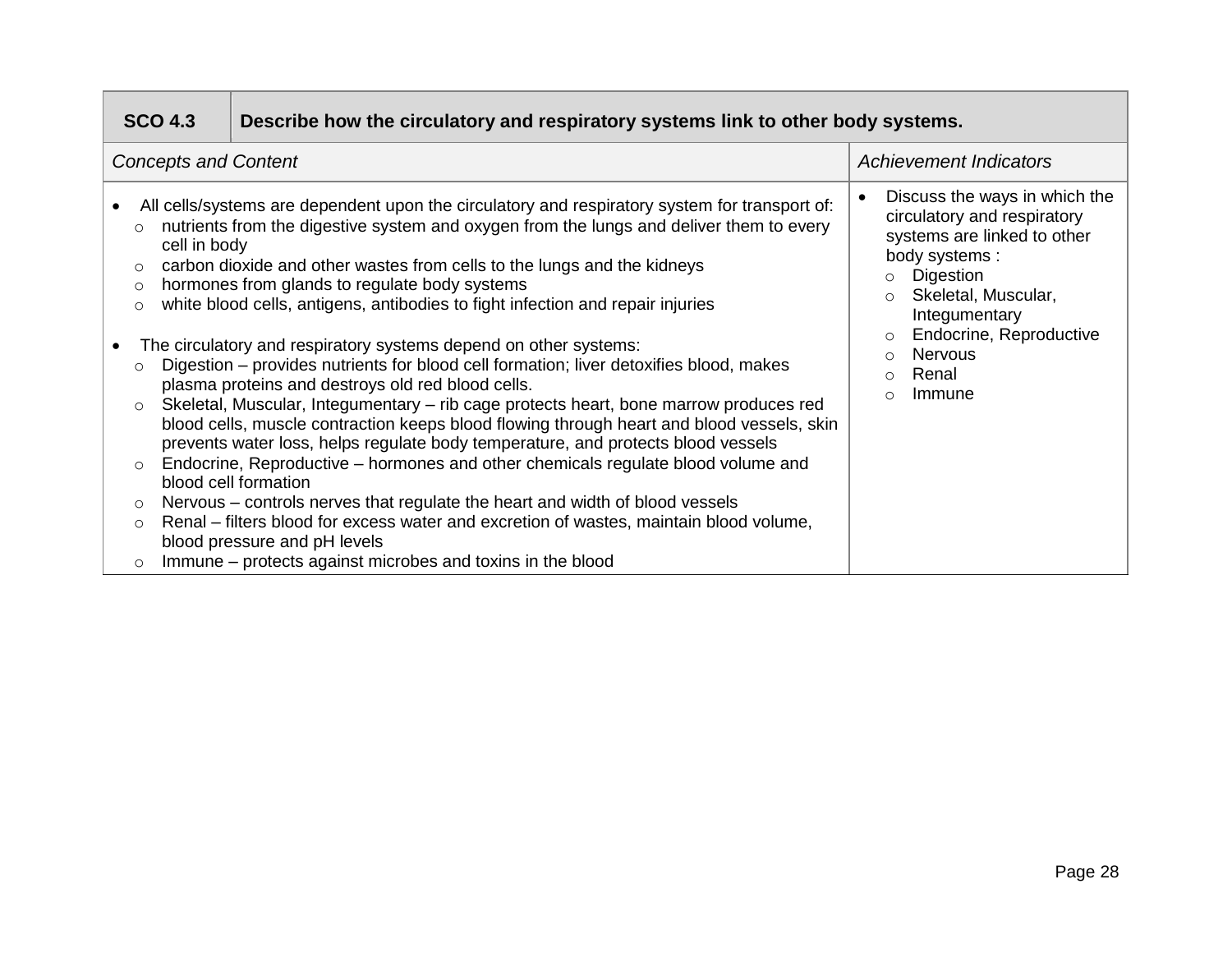# **SCO 4.4 Consider what you have learned about the circulatory and respiratory systems and integrate it into your Personal Wellness Plan.**

| <b>Concepts and Content</b>                                                                                                            | Achievement Indicators                                                                                                                                |  |
|----------------------------------------------------------------------------------------------------------------------------------------|-------------------------------------------------------------------------------------------------------------------------------------------------------|--|
| As part of the Wellness Plan, incorporate the importance of wellness of<br>the circulatory and respiratory system in overall wellness. | Incorporate into your Personal Wellness Plan<br>ways in which you can maintain or increase the<br>health of your circulatory and respiratory systems. |  |

# *GCO 4 Resources*

**[Scope and Sequence](#page-35-0)** 

[General Resources](#page-38-0)

#### **SCO Specific Resources**

#### **Online Resources**

- **•** [Murder Mystery PDF directions](http://sciencespot.net/Media/FrnsScience/bloodtypinglab2wkst.pdf) [Blood Basics](http://sciencespot.net/Media/FrnsScience/bloodbasicscard1.pdf)
- [Student Exploration: Circulatory System](https://www.explorelearning.com/index.cfm?method=cResource.dspDetail&ResourceID=662)**.** Explore blood flow through the body. Student worksheet available.
- [Circulatory System Web Lab](http://www.myscience8.com/human_biology/respiratory_circulatory_system_weblab/)[Web Lab Answer Sheet](http://www.myscience8.com/human_biology/circ_resp_weblab_answer_sheet.pdf)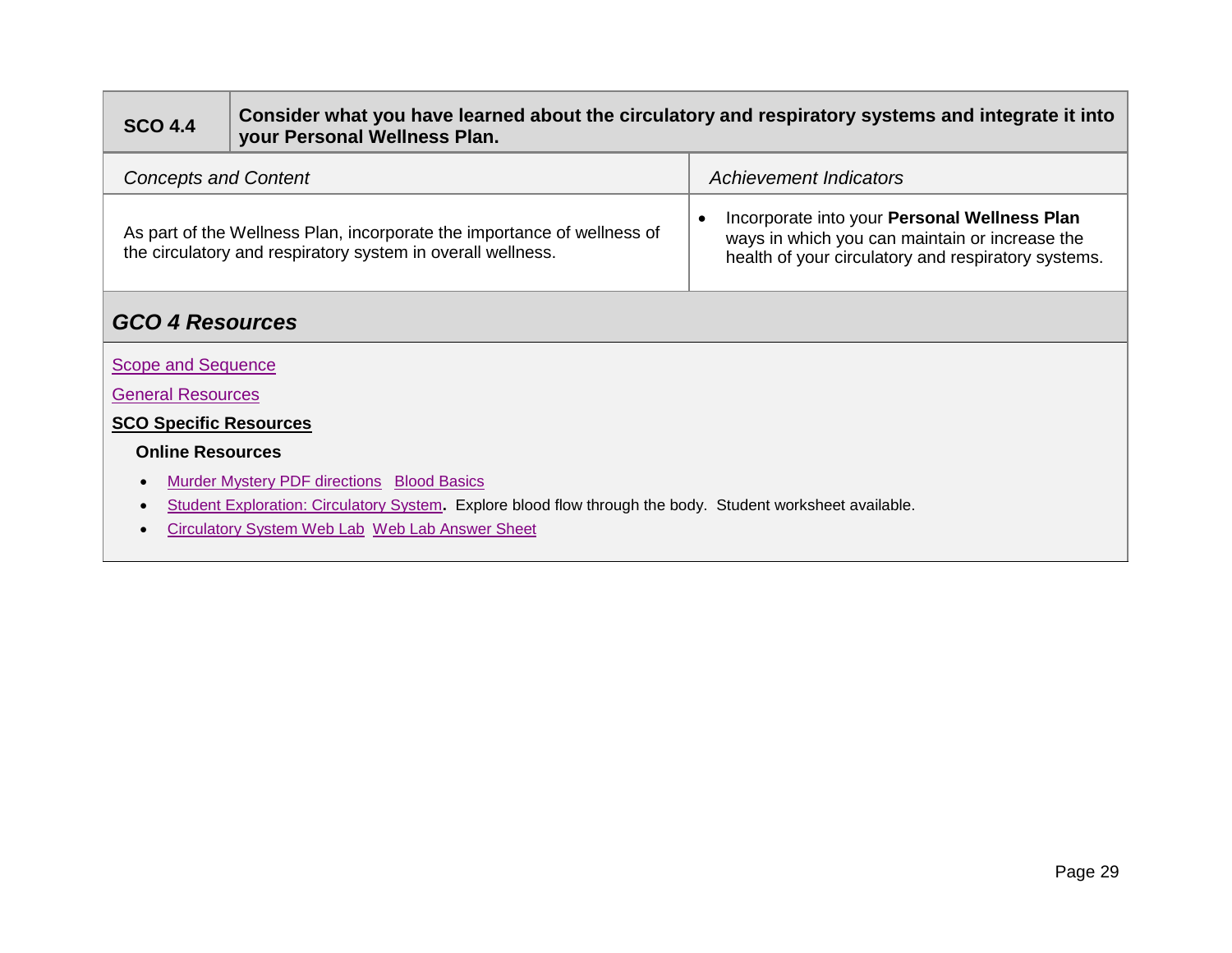# <span id="page-28-0"></span>**GCO 5** Demonstrate an understanding of the structures and functions of the human endocrine and reproductive systems.

| <b>SCO 5.1</b>                                                                                                                                                                                                                                                   | Describe and model the structures and functions of a healthy endocrine and reproductive system.                                                                               |                                                                                                                                                    |  |
|------------------------------------------------------------------------------------------------------------------------------------------------------------------------------------------------------------------------------------------------------------------|-------------------------------------------------------------------------------------------------------------------------------------------------------------------------------|----------------------------------------------------------------------------------------------------------------------------------------------------|--|
| <b>Concepts and Content</b>                                                                                                                                                                                                                                      |                                                                                                                                                                               | <b>Achievement Indicators</b>                                                                                                                      |  |
| Students should develop a working knowledge of the following<br>concepts and terms. Students will not be required to memorize these<br>terms, but should be able use them to describe the structures and<br>functions of the endocrine and reproductive systems. |                                                                                                                                                                               | Describe the structures and functions of the<br>endocrine and reproductive systems.<br>Describe hormone release from endocrine glands<br>$\bullet$ |  |
|                                                                                                                                                                                                                                                                  | Identify the major glands of the human body, the<br>$\bullet$<br>Differences between endocrine glands and exocrine glands<br>hormones each releases, and the function of each |                                                                                                                                                    |  |
|                                                                                                                                                                                                                                                                  | Glands and their hormones: Pituitary, thyroid, adrenal,<br>parathyroid, pineal, pancreas, testes, ovaries                                                                     | hormone<br>Describe the structures and functions of the male and<br>$\bullet$                                                                      |  |
|                                                                                                                                                                                                                                                                  | The pituitary gland and the production of tropic hormone.                                                                                                                     | female reproductive systems and of the hormones                                                                                                    |  |
|                                                                                                                                                                                                                                                                  | Female reproductive system - ovaries, fallopian tubes, uterus,<br>cervix, vagina, vulva, (urethra)                                                                            | produced in the testes and the ovaries<br>Describe the four phases of the menstrual cycle.<br>$\bullet$                                            |  |
|                                                                                                                                                                                                                                                                  | Male reproductive system – penis, urethra, vas deferens,<br>prostate, seminal vesicles, bulbourethral glands, testes, scrotum                                                 | Highlight ovulation and the day following ovulation as<br>the time within the cycle when an egg may be<br>fertilized.                              |  |
| phase                                                                                                                                                                                                                                                            | Menstrual cycle – menstruation, follicular phase, ovulation, luteal                                                                                                           | Describe the structures and functions of the male and<br>$\bullet$<br>female reproductive systems and of the hormones                              |  |
|                                                                                                                                                                                                                                                                  | Sexual intercourse, ejaculation and fertilization                                                                                                                             | produced in the testes and the ovaries                                                                                                             |  |
|                                                                                                                                                                                                                                                                  | Contraception and disease protection                                                                                                                                          | Describe methods of contraception and the use of<br>$\bullet$<br>barrier method as a protection against STI's                                      |  |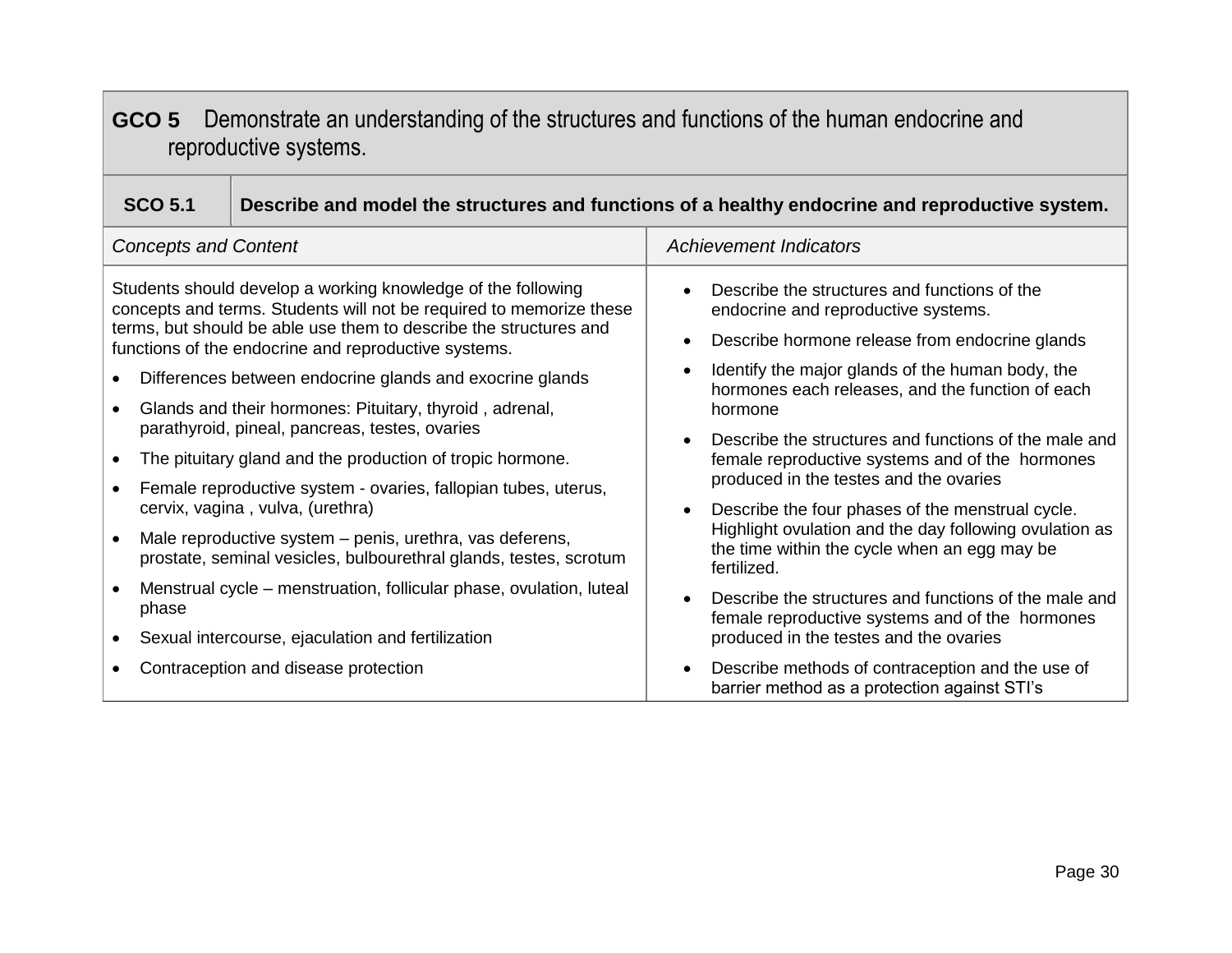| Explore factors which compromise the healthy functioning of the endocrine and reproductive<br><b>SCO 5.2</b><br>systems.                                                                                                                                                                                                                                                                                                                                                                                                                                                                                                                                                                                                                                                           |  |                                                                         |                                                                                                                                                                                                                                                                                                                                                                                                                                                                                                                                                                                                                                                        |                                                                                                                                                                                                                                                                                      |
|------------------------------------------------------------------------------------------------------------------------------------------------------------------------------------------------------------------------------------------------------------------------------------------------------------------------------------------------------------------------------------------------------------------------------------------------------------------------------------------------------------------------------------------------------------------------------------------------------------------------------------------------------------------------------------------------------------------------------------------------------------------------------------|--|-------------------------------------------------------------------------|--------------------------------------------------------------------------------------------------------------------------------------------------------------------------------------------------------------------------------------------------------------------------------------------------------------------------------------------------------------------------------------------------------------------------------------------------------------------------------------------------------------------------------------------------------------------------------------------------------------------------------------------------------|--------------------------------------------------------------------------------------------------------------------------------------------------------------------------------------------------------------------------------------------------------------------------------------|
| <b>Concepts and Content</b>                                                                                                                                                                                                                                                                                                                                                                                                                                                                                                                                                                                                                                                                                                                                                        |  |                                                                         | <b>Achievement Indicators</b>                                                                                                                                                                                                                                                                                                                                                                                                                                                                                                                                                                                                                          |                                                                                                                                                                                                                                                                                      |
| Examples of effects on the endocrine and reproductive<br>systems:<br>Stress - hormonal effect on behaviour (fight or flight,<br>depression), puberty, menstruation cycle<br>Addictions – tobacco lowers sperm count and sex drive,<br>increases risk of cervical and breast cancer, decreases<br>birth weight, infant growth and intellectual development<br>Nutrition – iodine for thyroid health, diet to support<br>$\bullet$<br>pancreas health and insulin regulation<br>Infection and Disease causes, symptoms and treatments<br>$\bullet$<br>for diseases such as: endometrioses, hyperthyroidism,<br>diabetes, dwarfism, cancer (cervical, breast, prostate,<br>testicular), the use of epi-pen<br><b>SCO 5.3</b>                                                          |  | Describe how the endocrine and reproductive link to other body systems. | Explore the effect of wellness factors on the endocrine and<br>reproductive systems. Include:<br>Stress management<br>Addictions<br>$\circ$<br>Sleep and physical activity<br>O<br>Nutrition and healthy eating<br>$\Omega$<br><b>Infection and Disease</b><br>$\Omega$<br>Research and report on the effect of chemical and drug abuse on<br>$\bullet$<br>reproduction, conception and fetal development.<br>Research and report on the prevention, transmission, and<br>$\bullet$<br>treatment of a variety of sexually transmitted infections (STI's).<br>Research an inherited genetic disorder or the inheritance of<br>$\bullet$<br>blood types. |                                                                                                                                                                                                                                                                                      |
| <b>Concepts and Content</b>                                                                                                                                                                                                                                                                                                                                                                                                                                                                                                                                                                                                                                                                                                                                                        |  |                                                                         | <b>Achievement Indicators</b>                                                                                                                                                                                                                                                                                                                                                                                                                                                                                                                                                                                                                          |                                                                                                                                                                                                                                                                                      |
| All cells/systems are dependent upon the endocrine system for regulation of body processes<br>and the reproductive system for procreation<br>The endocrine and reproductive systems depend on other systems:<br>Digestive – provides nutrients for cell health and developing fetus<br>$\circ$<br>Skeletal, Muscular, Integumentary - support of structures, childbirth<br>$\circ$<br>Circulatory, Respiratory- transports nutrients and oxygen and wastes and carbon<br>$\circ$<br>dioxide to and from all cells<br>Nervous – signals arise in the brain for the release of hormones<br>$\circ$<br>Renal – excretion of water and wastes from cells<br>$\circ$<br>the contract of the contract of the contract of the contract of the contract of the contract of the contract of |  |                                                                         |                                                                                                                                                                                                                                                                                                                                                                                                                                                                                                                                                                                                                                                        | Discuss the ways in which the<br>endocrine and reproductive<br>systems are linked to other<br>body systems<br><b>Digestive</b><br>$\circ$<br>Skeletal, Muscular,<br>Integumentary<br>Circulatory, Respiratory<br><b>Nervous</b><br>$\circ$<br>Renal<br>$\Omega$<br>Immune<br>$\circ$ |

o Immune – protects against microbes and toxins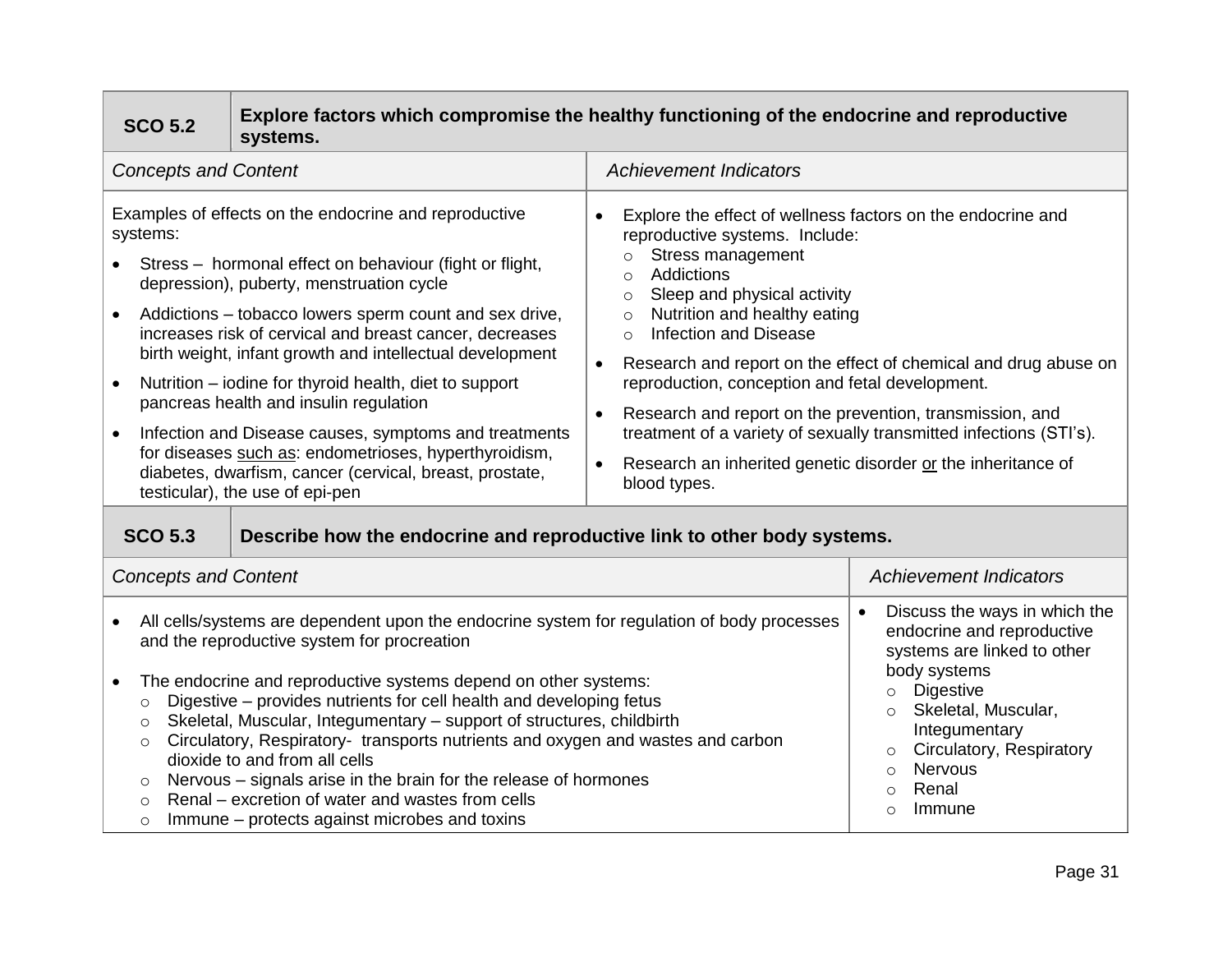| <b>SCO 5.4</b>                                                                                                                            | Consider what you have learned about the endocrine and reproductive and integrate it into your<br><b>Personal Wellness Plan.</b> |                                                                                                                                                     |  |
|-------------------------------------------------------------------------------------------------------------------------------------------|----------------------------------------------------------------------------------------------------------------------------------|-----------------------------------------------------------------------------------------------------------------------------------------------------|--|
| <b>Concepts and Content</b>                                                                                                               |                                                                                                                                  | <b>Achievement Indicators</b>                                                                                                                       |  |
| As part of the Wellness Plan, incorporate the importance of<br>wellness of the endocrine and reproductive systems in overall<br>wellness. |                                                                                                                                  | Incorporate into your Personal Wellness Plan ways in which<br>you can maintain or increase the health of your endocrine and<br>reproductive systems |  |
|                                                                                                                                           |                                                                                                                                  | As part of your Personal Wellness Plan discuss the impact of<br>STI's and how this will be addressed                                                |  |
| <b>GCO 5 Resources</b>                                                                                                                    |                                                                                                                                  |                                                                                                                                                     |  |

| Scope and Sequence                     |  |  |  |
|----------------------------------------|--|--|--|
| <b>General Resources</b>               |  |  |  |
| <b>SCO Specific Resources</b>          |  |  |  |
| <b>Online Resources</b>                |  |  |  |
| <b>Endocrine System Outline</b>        |  |  |  |
| Teacher's Guide to Endocrine System    |  |  |  |
| <b>Reproductive System Lesson Plan</b> |  |  |  |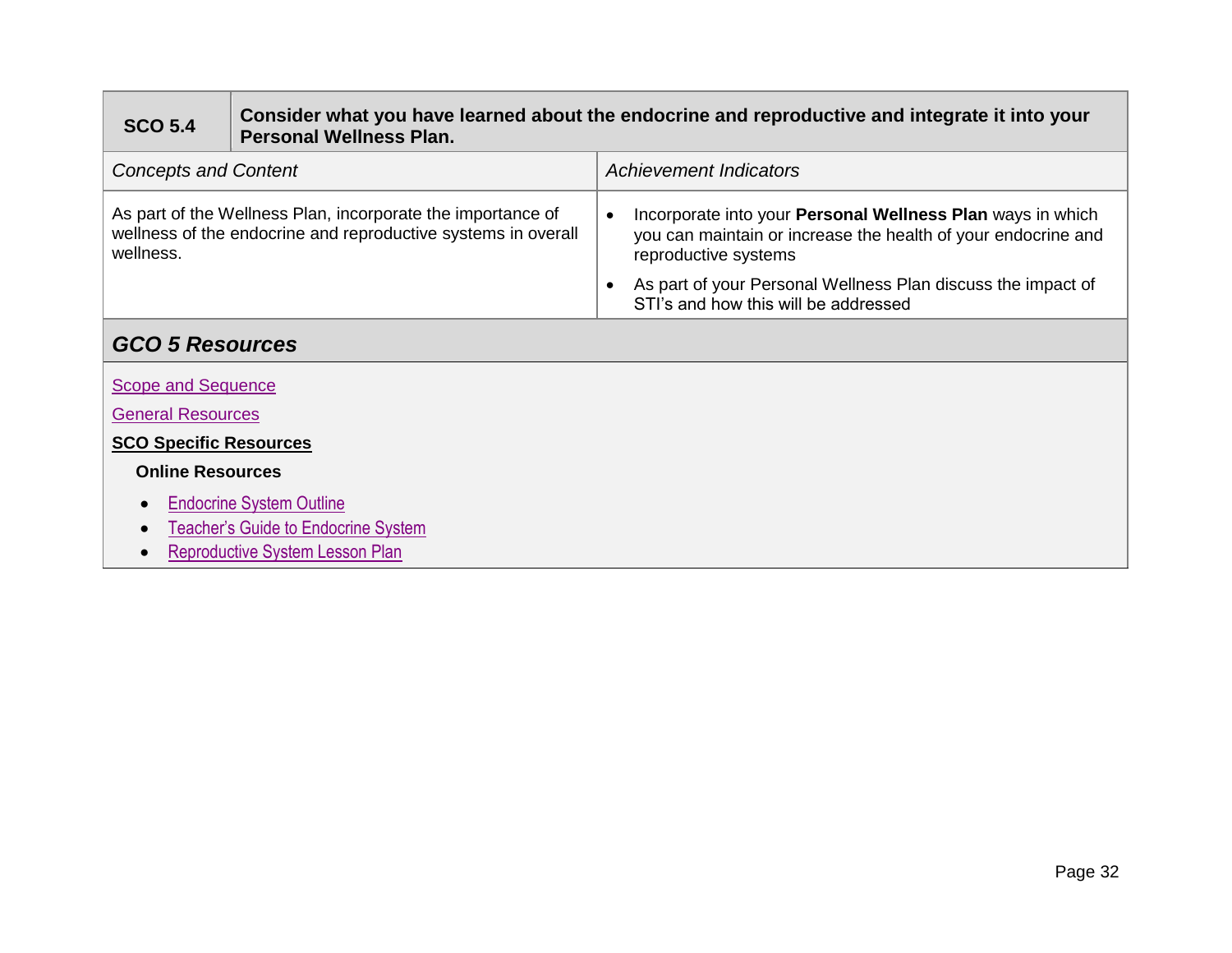# <span id="page-31-0"></span>**GCO 6** Demonstrate an understanding of the structures and functions of the human nervous system.

# **SCO 6.1 Describe and model the structures and functions of the nervous system.**

| <b>Concepts and Content</b>                                                                                                                                                                                                                                                                                                                                                                                                                                                                                                                                               | <b>Achievement Indicators</b>                                                                        |
|---------------------------------------------------------------------------------------------------------------------------------------------------------------------------------------------------------------------------------------------------------------------------------------------------------------------------------------------------------------------------------------------------------------------------------------------------------------------------------------------------------------------------------------------------------------------------|------------------------------------------------------------------------------------------------------|
| Students should develop a working knowledge of the following concepts and<br>terms. Students will not be required to memorize these terms, but should be<br>able use them to describe the structures and functions of the nervous system<br>Nerves, brain, lobes, central and peripheral nervous systems.<br>Eyes – pupil, cornea, lens, retina, optic nerve, rods, cones<br>Ears – hammer, anvil, stirrup, eardrum, inner ear, eustachian tube<br>Touch, taste buds, smell receptors and nerves<br>Five senses (touch, taste, smell, sight and hearing) and how messages | Describe the structure and functions of the<br>nervous system.<br>Illustrate the concept of reflexes |
| are interpreted by the brain.                                                                                                                                                                                                                                                                                                                                                                                                                                                                                                                                             |                                                                                                      |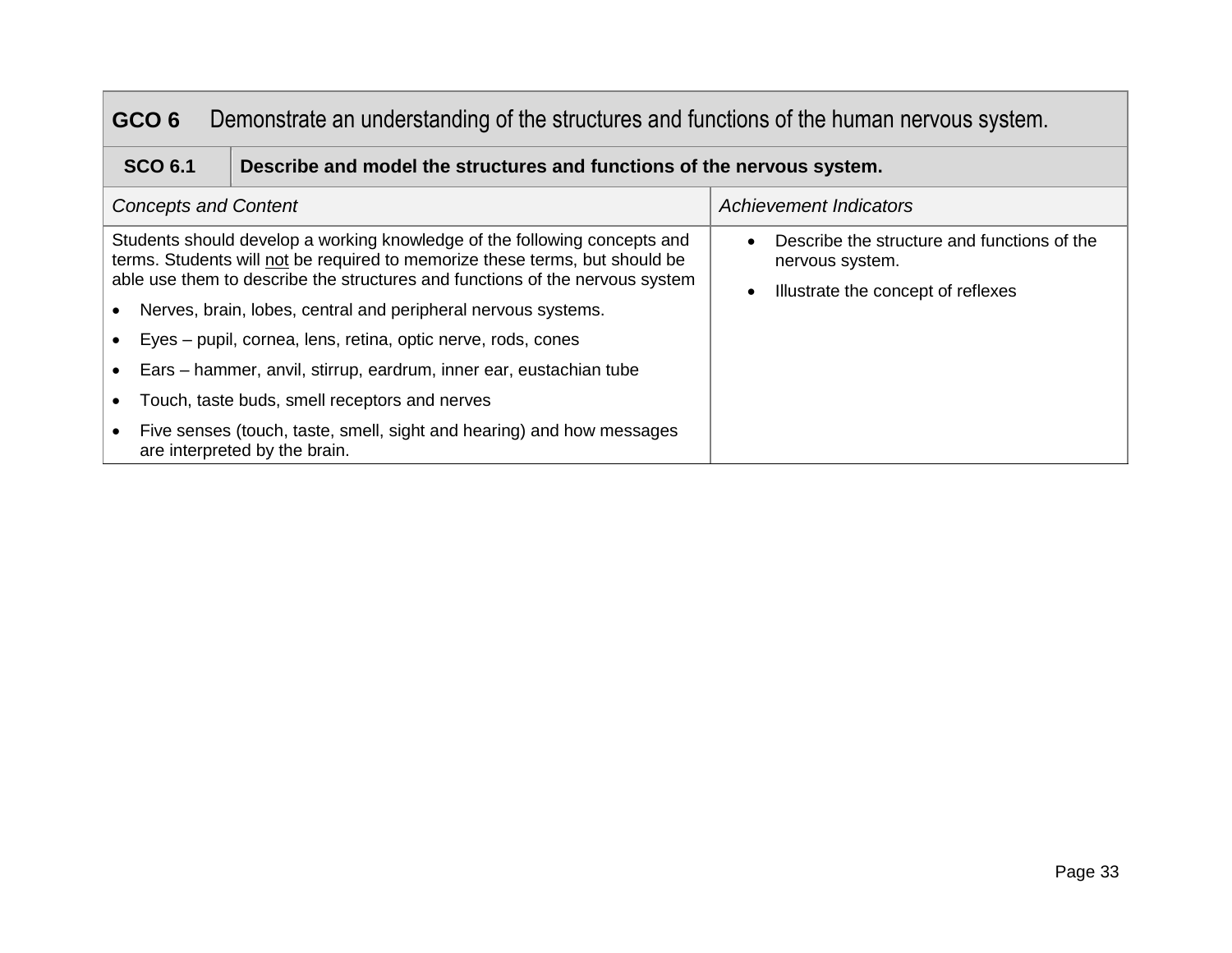| Explore factors which compromise the healthy functioning of the nervous system.<br><b>SCO 6.2</b> |                                                                                                                                                                                                                                                                                                                                                                                                                                                                                                                                                                                                                                                                                                  |                                                                                                                                                                                                                                                                                                                                                                                                                                                                          |  |
|---------------------------------------------------------------------------------------------------|--------------------------------------------------------------------------------------------------------------------------------------------------------------------------------------------------------------------------------------------------------------------------------------------------------------------------------------------------------------------------------------------------------------------------------------------------------------------------------------------------------------------------------------------------------------------------------------------------------------------------------------------------------------------------------------------------|--------------------------------------------------------------------------------------------------------------------------------------------------------------------------------------------------------------------------------------------------------------------------------------------------------------------------------------------------------------------------------------------------------------------------------------------------------------------------|--|
| <b>Concepts and Content</b>                                                                       |                                                                                                                                                                                                                                                                                                                                                                                                                                                                                                                                                                                                                                                                                                  | <b>Achievement Indicators</b>                                                                                                                                                                                                                                                                                                                                                                                                                                            |  |
| Stress management<br>system<br>Sleep<br>$\circ$<br>motor skills<br>glaucoma                       | Examples of effects on the nervous system:<br>Stress generates the "fight or flight" response through the nervous<br>Addictions – effects of addictions to legal and illegal drugs<br>For cell repair, retaining information, oxygen flow to the brain, improved<br>Lack of sleep decreases activity in parts of the brain that control<br>emotions, decision making, and social interactions<br>Nutrition and eating habits<br>Vitamin A deficiencies affect vision<br>Infection and diseases - causes, symptoms and treatments of conditions<br>such as: epilepsy, Parkinson's, multiple sclerosis, Amyotrophic lateral<br>sclerosis (ALS), Huntingtons's, Alzheimer's, concussions, deafness, | Explore the effect of wellness factors on the<br>$\bullet$<br>nervous system. Include:<br>Stress management<br>Addictions<br>$\bigcirc$<br>Sleep and physical activity<br>$\circ$<br>Nutrition and healthy eating<br>$\Omega$<br><b>Infection and Disease</b><br>$\bigcap$<br>Discuss the short and long term effects of a<br>variety of drugs on the brain and nervous system<br>including stimulants, depressants, cocaine,<br>opiates, marijuana, alcohol and tobacco |  |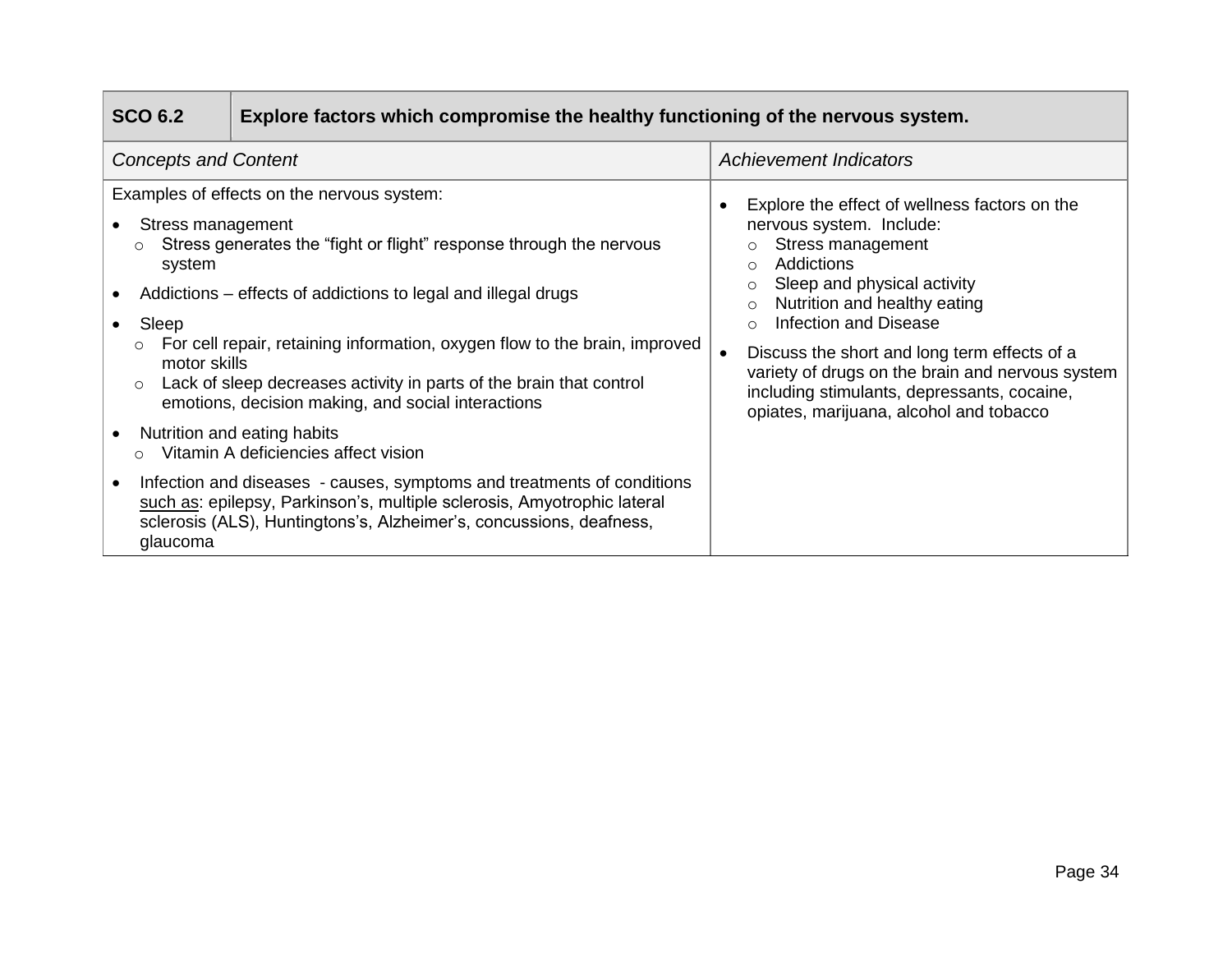|                             | Describe how the nervous system links to other body systems.<br><b>SCO 6.3</b> |                                                                                                                                                                                                                                                                                                                                                                                                                                                                   |                                                                                                                                                                         |
|-----------------------------|--------------------------------------------------------------------------------|-------------------------------------------------------------------------------------------------------------------------------------------------------------------------------------------------------------------------------------------------------------------------------------------------------------------------------------------------------------------------------------------------------------------------------------------------------------------|-------------------------------------------------------------------------------------------------------------------------------------------------------------------------|
| <b>Concepts and Content</b> |                                                                                |                                                                                                                                                                                                                                                                                                                                                                                                                                                                   | <b>Achievement Indicators</b>                                                                                                                                           |
|                             |                                                                                | All cells/systems are dependent upon the nervous system to sense the<br>environment and regulate processes and activity                                                                                                                                                                                                                                                                                                                                           | Discuss the ways in which the nervous system is<br>$\bullet$<br>linked to other body systems<br>Digestive<br>$\circ$                                                    |
|                             | $\circ$<br>$\circ$<br>$\circ$<br>$\circ$<br>$\circ$<br>$\circ$                 | The nervous system depends on other systems:<br>Digestive – signals to swallow and peristalsis, sense of taste and<br>smell<br>Skeletal, Muscular, Integumentary – support and protection of<br>nerves, sense of touch in skin<br>Circulatory, Respiratory – nutrients to and from nerve cells<br>Endocrine, Reproductive – responds to stimulate processes and<br>activities<br>Renal – removes waste from body<br>Immune – protects against microbes and toxins | Skeletal, Muscular, Integumentary<br>$\circ$<br>Circulatory, Respiratory<br>$\circ$<br>Endocrine, Reproductive<br>$\circ$<br>Renal<br>$\bigcap$<br>Immune<br>$\bigcirc$ |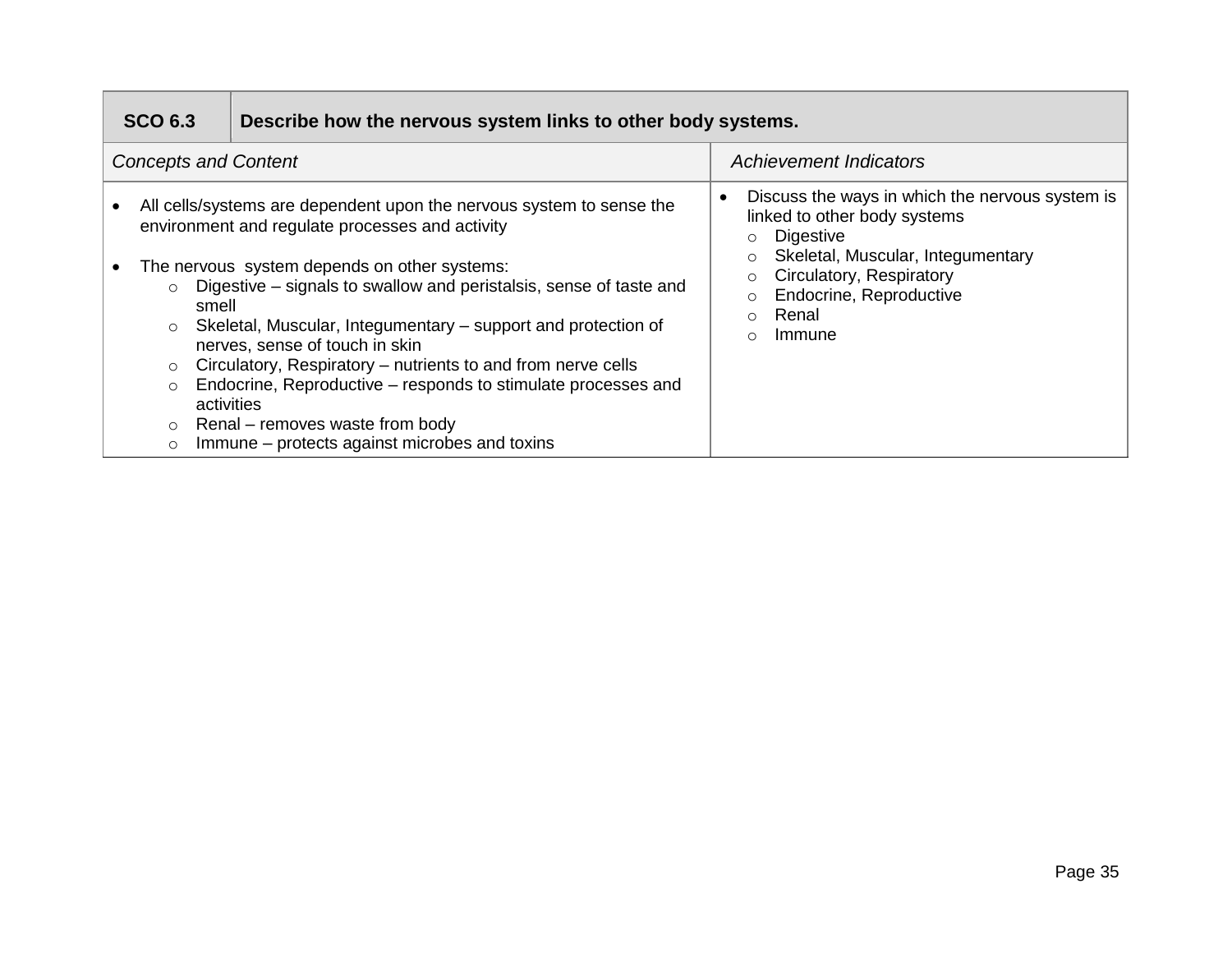| <b>SCO 6.4</b>                                                                                                      | Consider what you have learned about the nervous system and integrate it into your Personal Wellness<br>Plan. |                                                                                                                                                                                                                                                                                             |  |
|---------------------------------------------------------------------------------------------------------------------|---------------------------------------------------------------------------------------------------------------|---------------------------------------------------------------------------------------------------------------------------------------------------------------------------------------------------------------------------------------------------------------------------------------------|--|
| <b>Concepts and Content</b>                                                                                         |                                                                                                               | <b>Achievement Indicators</b>                                                                                                                                                                                                                                                               |  |
| As part of the Wellness Plan, incorporate the importance of wellness of the<br>nervous system in overall wellness.  |                                                                                                               | Incorporate into your Personal Wellness Plan<br>$\bullet$<br>ways in which you can maintain or increase the<br>health of your nervous system<br>Include a description of how alcohol and drug<br>use can impact personal physical, mental and<br>social health and discus the implications. |  |
| <b>GCO 6 Resources</b>                                                                                              |                                                                                                               |                                                                                                                                                                                                                                                                                             |  |
| <b>Scope and Sequence</b><br><b>General Resources</b><br><b>SCO Specific Resources</b><br><b>Online Resources</b>   |                                                                                                               |                                                                                                                                                                                                                                                                                             |  |
| <b>Reflex Lab</b><br><b>Nutrient Effects on the Nervous System</b><br><b>Human Physiology and Health activities</b> |                                                                                                               |                                                                                                                                                                                                                                                                                             |  |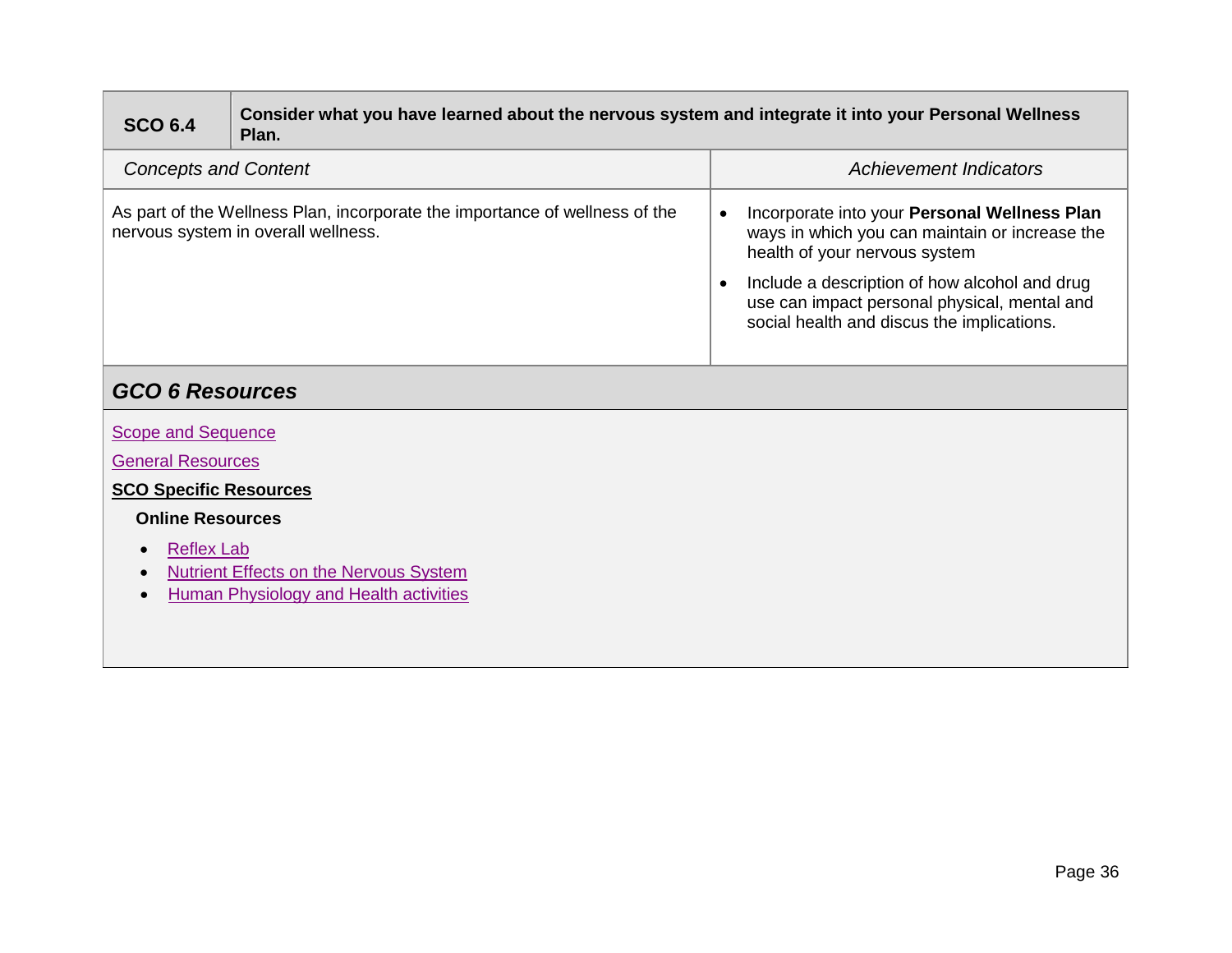# <span id="page-35-0"></span>5. Scope and Sequence

Students have explored and discussed personal wellness and health throughout their schooling. The Grades 6, 7, 8 *Health*  curriculums, and the Grade 9/10 *Physical Education and Health* curriculum explore strategies to develop person health and wellness through good nutrition and healthy active life habits. All students would have taken these courses.

*Wellness through Physical Education 110* is an elective which students may or may not have taken prior to this course. In it students explore personal wellness and how it is influenced by society, media and culture.

This Scope and Sequence lists the curriculum outcomes covered in previous courses that relate to the material covered in *Human Physiology 110***.** 

#### **Grade 6 Health**

- B1) describe the domains of wellness and identify strategies for promoting their own wellness
- B2) identify strategies for promoting nutrition and physical activity
- B3) identify how environments influence health choices
- B4) identify how advertisements are used to promote health explain the use and misuse of substances which may assist weight loss or body building
- C3) define what is meant by addictive behaviours and discuss why some individuals are more prone to addictions
- D1) understand the changes that occur in the body during puberty
- D2) understand the structures and functions of male and female reproductive systems
- D3) understand that sexuality is an expression of one's "femaleness" or "maleness

#### **Grade 7 Health**

- A2) describe selected examples of infectious and noninfectious disease, identifying their detection and prevention
- B1) identify strategies for promoting their own wellness
- B2) identify needs pertaining to student wellness in school
- B3) describe the process required to implement and evaluate a change that improves student wellness
- C1) identify and describe the negative effects of alcohol and drugs
- C2) identify, describe and practice refusal skills in order to take personal responsibility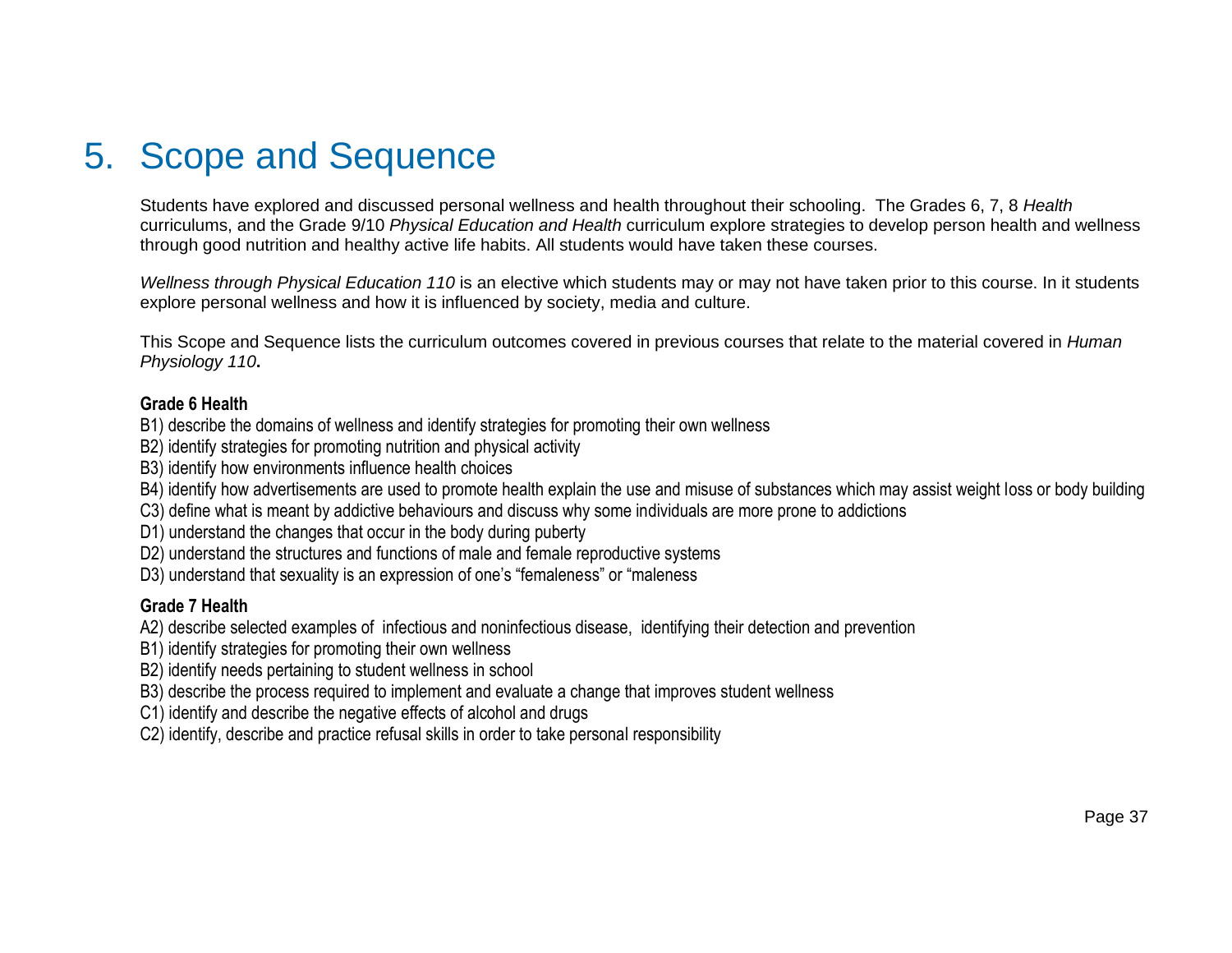C3) identify and analyse influences, especially from peers and media/promotions, that impact on choices regarding healthy or unhealthy behaviours

- (eg. smoking, drinking, dieting)
- D1) understand that sexuality integrates many aspects of each of our lives
- D2) review the structure and the function of the male and female reproductive systems
- D3) describe fertilization, pregnancy and childbirth
- D4) recognize and evaluate different kinds

#### **Grade 8 Health**

- B1) identify strategies for promoting their own wellness
- B2) identify factors that enhance health or that cause illness
- C1) understand what an addiction is and how it can make a person keep doing something unhealthy or destructive
- C2) practice positive decision-making as it relates to self and others

D1) understand the role of the media in establishing feelings and attitudes about ourselves and relationships with others, including dating and becoming sexually active

D2) understand the choices and realize both the long-and short-term consequences and responsibilities that exist with becoming sexually active

## **Science 8**

304-8 relate the needs and functions of various cells and organs to the needs and functions of the human organism as a whole

304-7 explain structural and functional relationships between and among cells, tissues, organs and systems in the human body

304-8 relate the needs and functions of various cells and organs to the needs and functions of the human organism as a whole.

304-9 describe the basic factors that affect the functions and efficiency of the human respiratory, circulatory, digestive, excretory, and nervous systems

## **Physical Education and Health 9/10**

1.K1 Explain the concept of healthy active living and the wellness-awareness continuum

1.K.4 Demonstrate an understanding of the concepts of balanced diet using Health Canada Standards and an ability to apply them to a personal plan.

1.K.5 Explain the effects of substances on the body and the consequences of their misuse

1.K.6 Explain how to prevent sexually transmitted infections (STIs) and pregnancy.

2.K.2 Demonstrate an understanding of the major systems of the body and apply the knowledge to personal goal setting in health, wellness, and fitness.

- 2.K.5 Apply decision making models with regard to substance use and abuse and to sexual decision making.
- 2.K.1 Differentiate between the benefits of active living and physical fitness development, based on the wellness continuum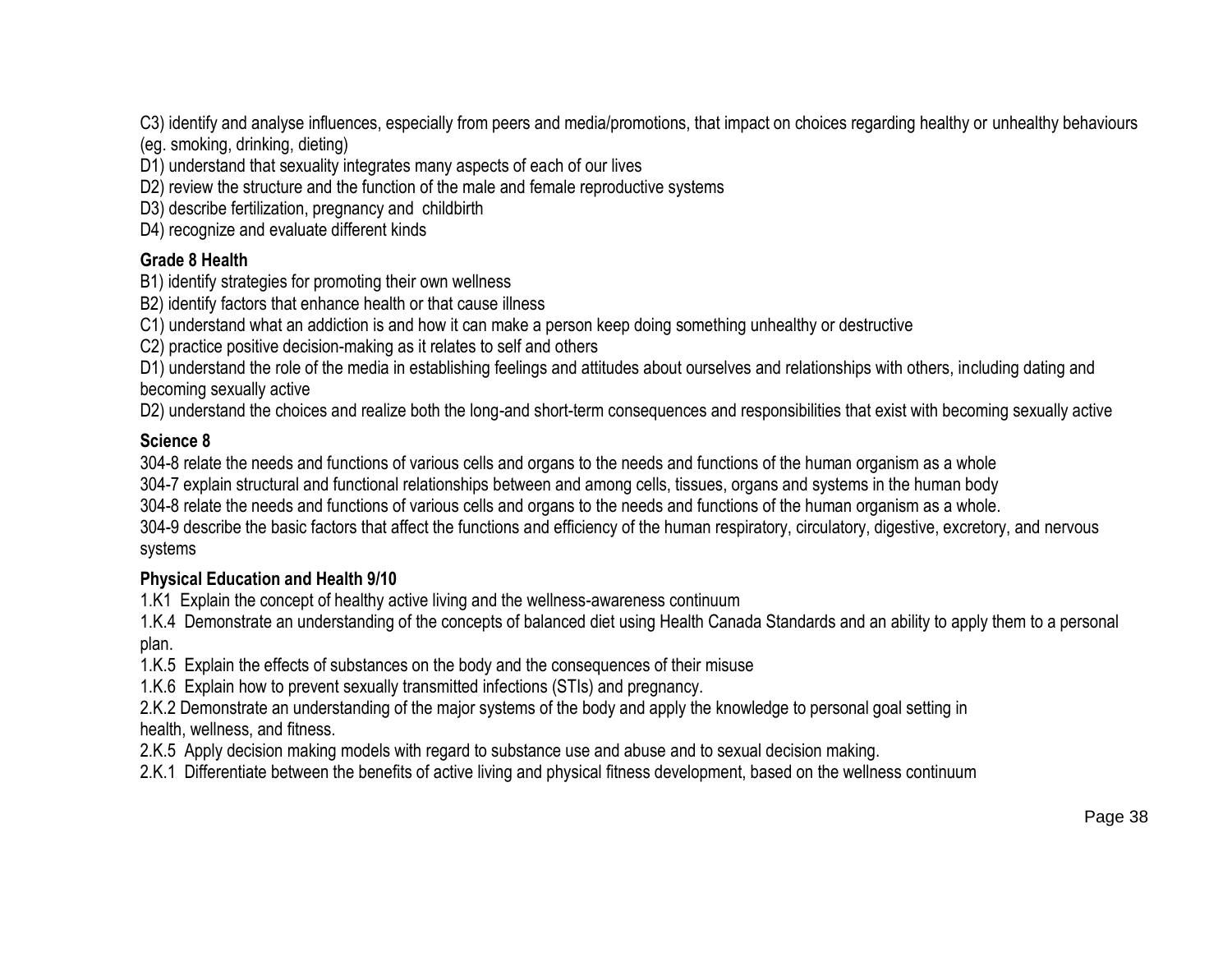2.K.4 Apply knowledge of food labelling information in order to make healthy food choices 3.K1 Develop a personal plan for healthy active living

3.K.2 Specify the factors related to health and fitness development that affect choices of physical activities within a personal plan.

3.K.3 Adapt concepts of energy consumption and expenditures, for use within their own healthy eating plan.

## **Grade 9 Science**

304-11 illustrate and describe the basic process of cell division, including what happens to the cell membrane and the contents of the nucleus

305-1 recognize that the nucleus of a cell contains genetic information and determines cellular processes

305-2 distinguish between sexual and asexual reproduction in representative organisms

305-3 compare sexual and asexual reproduction in terms of their advantages and disadvantages

305-5 discuss factors that may lead to changes in a cell's genetic information.

## **Wellness through Physical Education 110**

SCO 1.1 Students investigate what it means to be well.

SCO 1.2 Students evaluate and address personal wellness needs.

SCO 1.3 Students analyze how society, media and culture influence wellness.

SCO 3.1 Students examine health and skill related fitness components

SCO 3.2 Students evaluate nutritional suggestions for healthy eating

SCO 3.3 Students investigate the impact of mental fitness on healthy living

SCO 3.4 Students create a healthy active living plan applying fitness principles, nutritional guidelines and mental fitness.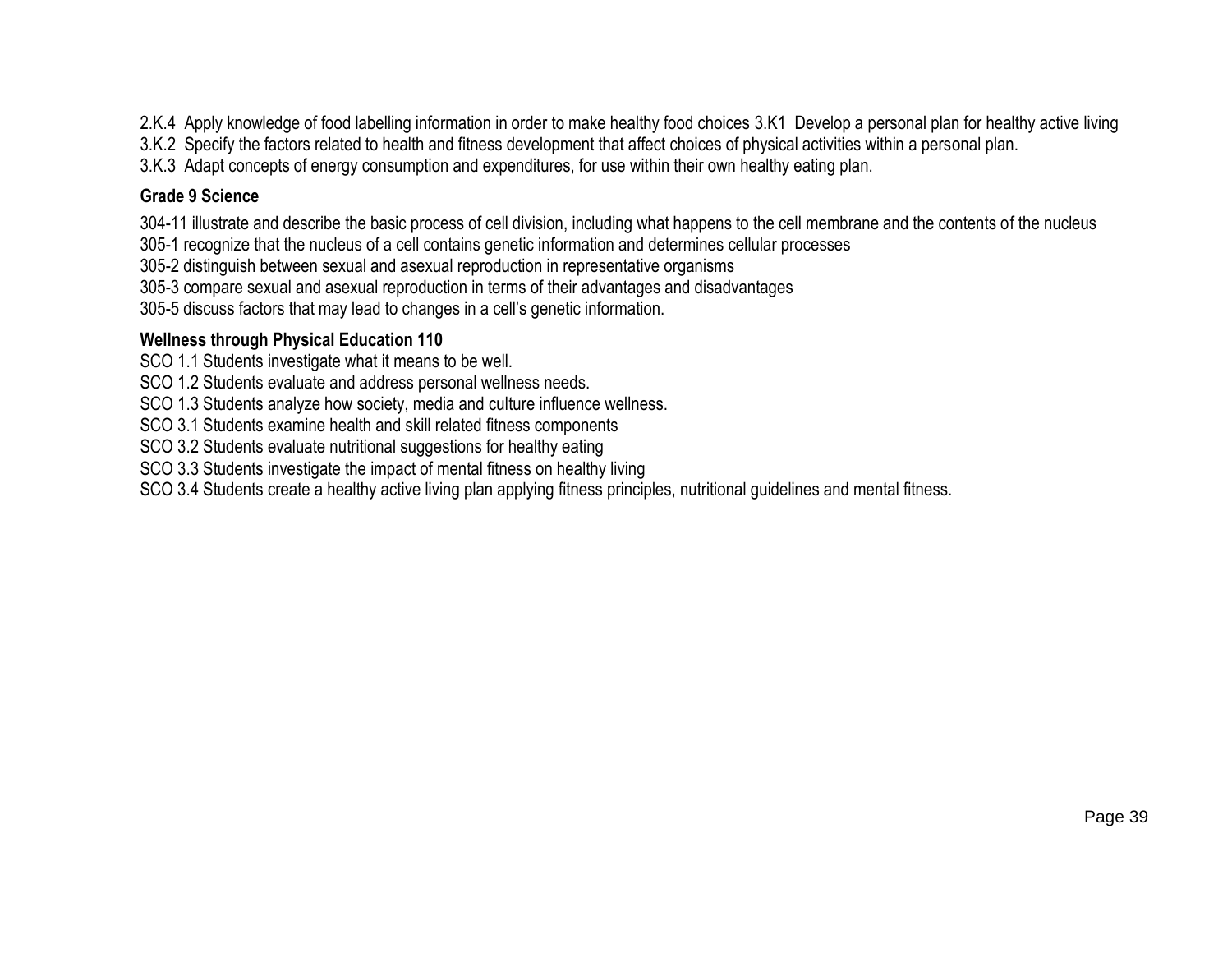# <span id="page-38-0"></span>6. General Resources

# Online Resources

The internet is a common tool for inquiry. As students explore topics in this course they will be exposed to information that may or may not be supported by legitimate studies. This will be a good opportunity to build critical thinking skills. Students should be given practice at debunking diet, fitness and other health claims by knowing how to identify sites that can be trusted. By the end of this course, students should have a good understanding of how a healthy body works and good sources of information allowing them to make informed decisions about their health and that of others.

In general, sites that can be trusted to offer accurate information would include government sites, university or college sites, professional associations, and textbooks or resources from an established publishing company. Those that may be suspect include those that are trying to sell a product, or have a political agenda. It is at the teachers' professional discretion to review and select those resources that are appropriate for their students' learning.

Teachers should begin with a trusted science resource to build understanding. From that basis students will begin to research and construct understanding on health matters, and to be challenged to critically assess the validity of their information. The following are some online resources that teachers have found helpful:

- Online tools such as [Definition of Wellness](http://definitionofwellness.com/wellness-assessment/) can be used for students to assess their own wellness, and the variety of factors that impact on wellness. However, information on sites such as this for which the owner is not stated and products are sold, should be thoroughly vetted by teachers before sharing with students.
- Canadian Government: Activities and resources on physical activity, vaccinations, nutrition and more can be found on the Public [Health Agency](http://www.phac-aspc.gc.ca/about_apropos/index-eng.php) of Canada site (1.2), and on the Health Canada site [Eat Well and Be Active Educational Toolkit,](http://www.hc-sc.gc.ca/fn-an/food-guide-aliment/educ-comm/toolkit-trousse/plan-1-eng.php) Canada's Food [Guide](http://www.hc-sc.gc.ca/fn-an/food-guide-aliment/index-eng.php) . [Nutrition Labelling](http://www.hc-sc.gc.ca/fn-an/label-etiquet/nutrition/index-eng.php)
- Depending on the fast food restaurant, nutrition guides are more or less easy to find. Check out restaurants that students often frequent e.g., **[Subway.](http://w.subway.com/en-CA) [Tim Horton's,](http://www.timhortons.com/ca/en/menu/sandwiches-and-bowls.php?gclid=CjwKEAjwv8iwBRC35-_e8aPqwCESJAB8khP9EsjN_VpAaoypSfoth7wPAlBV13gopIuVjNf-wcwXCxoC0IXw_wcB) [MacDonald's](http://www.mcdonalds.ca/ca/en/food.html?gclid=CjwKEAjwv8iwBRC35-_e8aPqwCESJAB8khP9L8o39jQ5onHwr24xXrtyxEPluW04P5wkLqMRuZ6ZgBoC2xTw_wcB) [Burger King,](http://burgerking.ca/) [Harvey's](https://www.harveys.ca/mobile/en/home) etc.**
- Information on fad diets using online resources such as: Fad Diets PPT
- US Government Sites include: [US Department of Health and Human Services](http://healthfinder.gov/) , [National Institutes of Health](http://www.nih.gov/) , [Centers for Disease](http://www.cdc.gov/)  [and Control and Prevention](http://www.cdc.gov/) , [US National Library of Medicine](https://www.nlm.nih.gov/medlineplus/)
- [Body Cells](https://www.youtube.com/watch?v=MYKM_iGY9K8) Youtube Microscopic Human Body Cells
- [Inside the Living Body](https://www.youtube.com/watch?v=HBIYwiktPsQ) Youtube Human Growth and Development